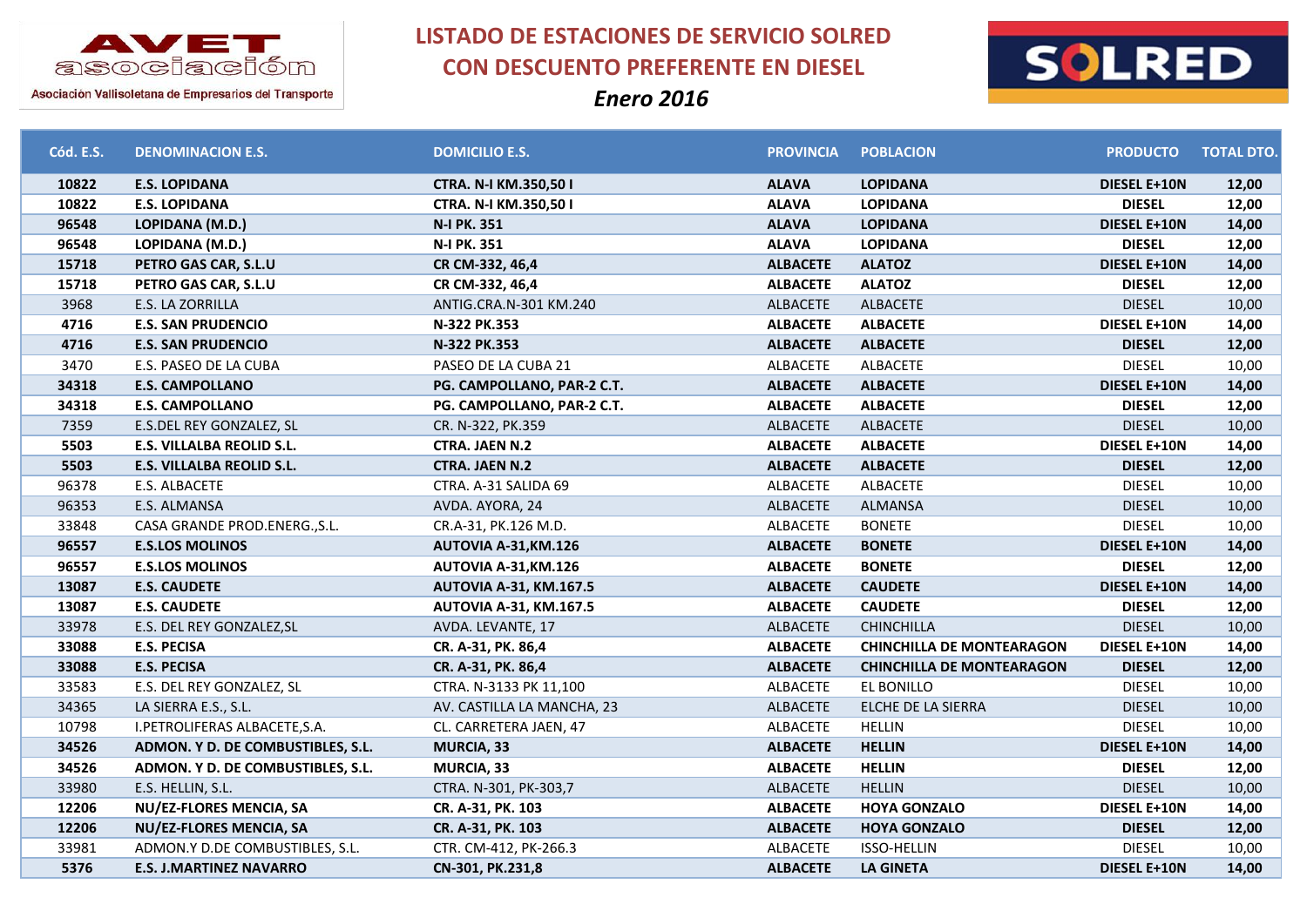

**LISTADO DE ESTACIONES DE SERVICIO SOLRED CON DESCUENTO PREFERENTE EN DIESEL**





|                                                    | CN-301, PK.231,8                       | <b>ALBACETE</b>                    | <b>LA GINETA</b>                         | <b>DIESEL</b>       | 12,00                                                                                       |
|----------------------------------------------------|----------------------------------------|------------------------------------|------------------------------------------|---------------------|---------------------------------------------------------------------------------------------|
| E.S. LA GINETA AUTOVIA                             | AUTOVIA A-31, KM.61                    | <b>ALBACETE</b>                    | <b>LA GINETA</b>                         | <b>DIESEL</b>       | 10,00                                                                                       |
| ROBLEGAS, S.A.                                     | CL ALFREDO ATIENZA N 156               | <b>ALBACETE</b>                    | LA RODA                                  | <b>DIESEL</b>       | 10,00                                                                                       |
| ROBLEGAS, S.A.                                     | <b>CTRA. CM-3114 PK 0,010</b>          | <b>ALBACETE</b>                    | <b>LA RODA</b>                           | <b>DIESEL E+10N</b> | 14,00                                                                                       |
| ROBLEGAS, S.A.                                     | CTRA. CM-3114 PK 0,010                 | <b>ALBACETE</b>                    | <b>LA RODA</b>                           | <b>DIESEL</b>       | 12,00                                                                                       |
| E.S. LA RODA                                       | AUTOVIA A-31, SALIDA 40                | ALBACETE                           | LA RODA                                  | <b>DIESEL</b>       | 10,00                                                                                       |
| E.S.MILLA S.L.                                     | <b>AVDA.DE LEVANTE,15</b>              | <b>ALBACETE</b>                    | <b>MADRIGUERAS</b>                       | DIESEL E+10N        | 14,00                                                                                       |
| <b>E.S.MILLA S.L.</b>                              | <b>AVDA.DE LEVANTE,15</b>              | <b>ALBACETE</b>                    | <b>MADRIGUERAS</b>                       | <b>DIESEL</b>       | 12,00                                                                                       |
| <b>E.S.SAN PRUDENCIO S.L.</b>                      | NACIONAL, 301 MADRID-CARTAGENA, KM.195 | <b>ALBACETE</b>                    | <b>MINAYA</b>                            | DIESEL E+10N        | 14,00                                                                                       |
| <b>E.S.SAN PRUDENCIO S.L.</b>                      | NACIONAL, 301 MADRID-CARTAGENA, KM.195 | <b>ALBACETE</b>                    | <b>MINAYA</b>                            | <b>DIESEL</b>       | 12,00                                                                                       |
| E.S. TAIBILLA, S.L                                 | BARRANDA-NERPIO AB-702 PK.45,65        | ALBACETE                           | <b>NERPIO</b>                            | <b>DIESEL</b>       | 10,00                                                                                       |
| E.S. SAN JOSE DE LA FLORIDA, S.L.                  | CTRA. CM-412 P.K. 297,5                | <b>ALBACETE</b>                    | <b>ONTUR</b>                             | <b>DIESEL</b>       | 10,00                                                                                       |
| E.S. DIAZ MU/OZ,S.L.                               | CTRA.HELLIN-POZO HONDO C-500 PK.29,7   | <b>ALBACETE</b>                    | POZO HONDO                               | <b>DIESEL</b>       | 10,00                                                                                       |
| ENERGIA SANTA ANA, S.L.                            | AVDA. PRINCIPE, 4                      | ALBACETE                           | <b>SANTA ANA</b>                         | <b>DIESEL</b>       | 10,00                                                                                       |
| E.S. RODRIGUEZ Y CORCOLES                          | N-3014 PK.300,9                        | <b>ALBACETE</b>                    | <b>TOBARRA</b>                           | <b>DIESEL</b>       | 10,00                                                                                       |
| GASOGAS CALEFACCION S.L.U                          | CR N310, 137,7                         | ALBACETE                           | VILLARROBLEDO                            | <b>DIESEL</b>       | 10,00                                                                                       |
| AREA SALIDA 129, SL                                | CR. A-43 PK. 129                       | <b>ALBACETE</b>                    | <b>VILLARROBLEDO (ALBACETE)</b>          | <b>DIESEL E+10N</b> | 14,00                                                                                       |
| <b>AREA SALIDA 129, SL</b>                         | CR. A-43 PK. 129                       | <b>ALBACETE</b>                    | <b>VILLARROBLEDO (ALBACETE)</b>          | <b>DIESEL</b>       | 12,00                                                                                       |
| E.S. GLEM-AGOST                                    | <b>CTR.SAN VICENTE-AGOST, PK-11</b>    | <b>ALICANTE</b>                    | <b>AGOST</b>                             | <b>DIESEL E+10N</b> | 14,00                                                                                       |
| E.S. GLEM-AGOST                                    | <b>CTR.SAN VICENTE-AGOST, PK-11</b>    | <b>ALICANTE</b>                    | <b>AGOST</b>                             | <b>DIESEL</b>       | 12,00                                                                                       |
| E.S. LOS MARTINEZ S.L.                             | CR.MURCIA-ALICAN, KM.34                | <b>ALICANTE</b>                    | ALBATERA                                 | <b>DIESEL</b>       | 10,00                                                                                       |
| E.S. ALICANTE                                      | CTRA. OCAñA PK 408,800                 | <b>ALICANTE</b>                    | <b>ALICANTE</b>                          | <b>DIESEL</b>       | 10,00                                                                                       |
| E.S. ESPARTAL                                      | CTR.MADRID,19-ESQ.RIO JUCAR            | <b>ALICANTE</b>                    | <b>ALICANTE</b>                          | <b>DIESEL</b>       | 10,00                                                                                       |
| E.S. RABASA                                        | AVDA. DE LA UNIVERSIDAD                | <b>ALICANTE</b>                    | <b>ALICANTE</b>                          | <b>DIESEL</b>       | 10,00                                                                                       |
| E.S. ESTACIONES PRIETO C.B                         | AVDA. 3 DE AGOSTO, 22                  | <b>ALICANTE</b>                    | <b>ASPE</b>                              | <b>DIESEL</b>       | 10,00                                                                                       |
| <b>GLEM, S.L SANT JORDI</b>                        | C/JESUALDO FERRERO, 1                  | <b>ALICANTE</b>                    | <b>BANYERES DE MARIOLA</b>               | <b>DIESEL</b>       | 10,00                                                                                       |
| E.S. RIESMA 4 BIAR                                 | CTRA. ALCOY-VILLENA KM.38,228          | <b>ALICANTE</b>                    | <b>BIAR</b>                              | <b>DIESEL</b>       | 10,00                                                                                       |
| PETROSAN 2010, S.L.                                | CT. N-340, PK-693                      | <b>ALICANTE</b>                    | <b>CALLOSA DE SEGURA</b>                 | <b>DIESEL</b>       | 10,00                                                                                       |
| E.S CALLOSA DE SEGURA                              | <b>CTRA CV-913 KM-1</b>                | <b>ALICANTE</b>                    | CALLOSA DE SEGURA                        | <b>DIESEL</b>       | 10,00                                                                                       |
|                                                    |                                        |                                    |                                          |                     | 10,00                                                                                       |
|                                                    |                                        |                                    |                                          |                     |                                                                                             |
| E.S. RIESMA-3                                      | AVDA.DE IBI,80                         | <b>ALICANTE</b>                    | <b>CASTALLA</b>                          | <b>DIESEL E+10N</b> | 14,00                                                                                       |
| E.S. RIESMA-3                                      | <b>AVDA.DE IBI,80</b>                  | <b>ALICANTE</b>                    | <b>CASTALLA</b>                          | <b>DIESEL</b>       | 12,00                                                                                       |
| E.S. GLEM, S.L.                                    | CR CV-815 PK 5,7                       | <b>ALICANTE</b>                    | <b>CASTALLA</b>                          | DIESEL E+10N        | 14,00                                                                                       |
| E.S. GLEM, S.L.                                    | CR CV-815 PK 5,7                       | <b>ALICANTE</b>                    | <b>CASTALLA</b>                          | <b>DIESEL</b>       | 12,00                                                                                       |
| E.S. COX                                           | AVDA. DEL CARMEN S.N.                  | <b>ALICANTE</b>                    | COX                                      | <b>DIESEL</b>       | 10,00                                                                                       |
| <b>E.S. CREVILLENTE</b><br><b>E.S. CREVILLENTE</b> | AU AL-MU PK 722,4<br>AU AL-MU PK 722,4 | <b>ALICANTE</b><br><b>ALICANTE</b> | <b>CREVILLENTE</b><br><b>CREVILLENTE</b> | <b>DIESEL E+10N</b> | 14,00<br>12,00                                                                              |
|                                                    | <b>E.S. J.MARTINEZ NAVARRO</b>         |                                    |                                          |                     | LA MERCED<br>CTA.N-332 CARTAGENA-VALENCIA K<br><b>ALICANTE</b><br>CAMPELLO<br><b>DIESEL</b> |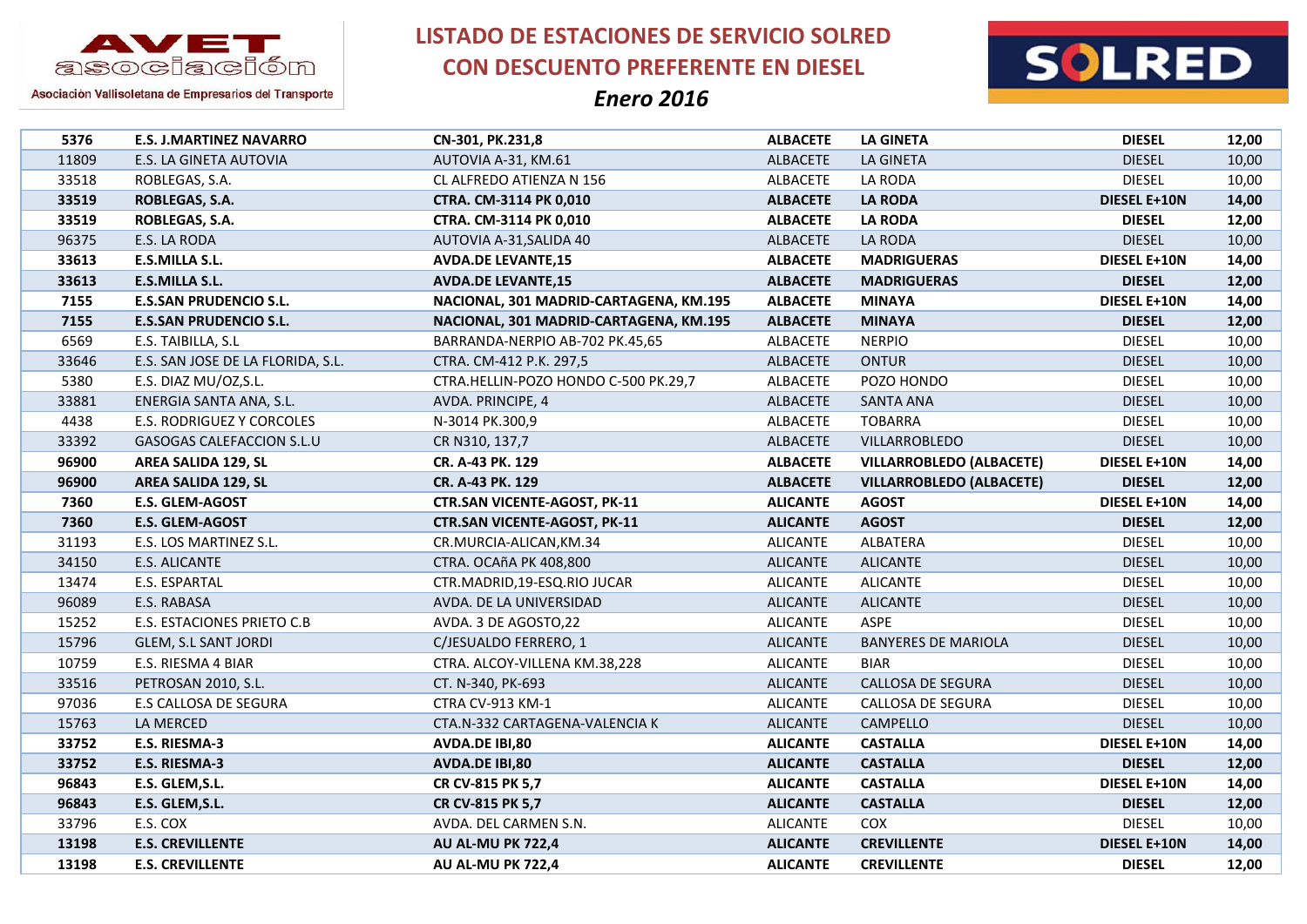



Asociación Vallisoletana de Empresarios del Transporte

| 96636 | E.S.REALENGO (MD)                  | A-37 PK 728,2 M.D                     | <b>ALICANTE</b> | <b>CREVILLENTE</b>           | <b>DIESEL</b>       | 10,00 |
|-------|------------------------------------|---------------------------------------|-----------------|------------------------------|---------------------|-------|
| 96637 | CATRAL                             | A-37 PK728,2 M.I                      | <b>ALICANTE</b> | <b>CREVILLENTE</b>           | <b>DIESEL</b>       | 10,00 |
| 15777 | E.S RIO SECO S.L                   | CR. N-322, 118,3                      | <b>ALICANTE</b> | EL CAMPELLO                  | <b>DIESEL</b>       | 10,00 |
| 7535  | E.S. EL DESVIO                     | CTRA.AP-3058 ELCHE-LOS DOLORES KM 3,6 | <b>ALICANTE</b> | <b>ELCHE</b>                 | <b>DIESEL</b>       | 10,00 |
| 96108 | GLEM S.L                           | CAMINO VIEJO ELCHE-SANTA POLA         | <b>ALICANTE</b> | <b>ELCHE</b>                 | <b>DIESEL</b>       | 10,00 |
| 34445 | <b>ELDA</b>                        | AVDA. MONOVAR, KM 15,8                | <b>ALICANTE</b> | ELDA                         | <b>DIESEL</b>       | 10,00 |
| 10778 | E.S. LO BLANC, S.L.                | CTRA.A-340 PK-1,3                     | <b>ALICANTE</b> | LOS MONTESINOS               | <b>DIESEL</b>       | 10,00 |
| 33683 | ELAGAS, SL.                        | CR. CV - 915,1                        | <b>ALICANTE</b> | ORIHUELA                     | <b>DIESEL</b>       | 10,00 |
| 96391 | <b>E.S. ORIHUELA</b>               | CR. N-340 KM. 688,6                   | <b>ALICANTE</b> | <b>ORIHUELA</b>              | <b>DIESEL E+10N</b> | 14,00 |
| 96391 | <b>E.S. ORIHUELA</b>               | CR. N-340 KM. 688,6                   | <b>ALICANTE</b> | <b>ORIHUELA</b>              | <b>DIESEL</b>       | 12,00 |
| 5710  | <b>PINOSO</b>                      | CTRA. JUMILLA,58                      | <b>ALICANTE</b> | <b>PINOSO</b>                | <b>DIESEL</b>       | 10,00 |
| 33067 | PETRO.CARIBA, S.L.                 | C/ SERRANIA, 28                       | <b>ALICANTE</b> | <b>REBOLLEDO</b>             | <b>DIESEL E+10N</b> | 14,00 |
| 33067 | PETRO.CARIBA, S.L.                 | C/ SERRANIA, 28                       | <b>ALICANTE</b> | <b>REBOLLEDO</b>             | <b>DIESEL</b>       | 12,00 |
| 96129 | GLEM, SL.                          | CR. CV-909, PK. 4,2                   | <b>ALICANTE</b> | <b>SAN ISIDRO DE ALBATER</b> | <b>DIESEL E+10N</b> | 14,00 |
| 96129 | GLEM, SL.                          | CR. CV-909, PK. 4,2                   | <b>ALICANTE</b> | <b>SAN ISIDRO DE ALBATER</b> | <b>DIESEL</b>       | 12,00 |
| 34568 | <b>E.S.HIJOS GARCIA PASTOR, SL</b> | CTRA. A-214 PK. 1,450                 | <b>ALICANTE</b> | <b>SAN VICENTE</b>           | <b>DIESEL</b>       | 10,00 |
| 5387  | E.S.UNIVERSIDAD                    | CTRA.ALICANTE-AGOST KM-5              | <b>ALICANTE</b> | SAN VICENTE DEL RASPEIG      | <b>DIESEL</b>       | 10,00 |
| 34444 | E.S.HIJOS GARCIA PASTOR, SL        | CTRA. CASTALLA KM. 13                 | <b>ALICANTE</b> | SAN VICENTE DEL RASPEIG      | <b>DIESEL</b>       | 10,00 |
| 96049 | E.S. SAN VICENTE RASPEIG           | AVDA DE AGOST,68                      | <b>ALICANTE</b> | SAN VICENTE RASPEIG          | <b>DIESEL</b>       | 10,00 |
| 33012 | E.S. SANTA FAZ                     | CTRA. N-332, KM.112.6                 | <b>ALICANTE</b> | SANTA FAZ                    | <b>DIESEL</b>       | 10,00 |
| 33797 | E.S. SANTA POLA                    | CTRA.N-332, KM.92                     | <b>ALICANTE</b> | <b>SANTA POLA</b>            | <b>DIESEL</b>       | 10,00 |
| 96528 | E.S. SAX                           | PARAJE DE LAS SUERTES S/N             | <b>ALICANTE</b> | SAX                          | <b>DIESEL</b>       | 10,00 |
| 33925 | E.S. GLEM S.L.                     | AVDA. ALICANTE, 22                    | <b>ALICANTE</b> | <b>VILLENA</b>               | <b>DIESEL</b>       | 10,00 |
| 33924 | E.S. GLEM, S.L.                    | CTRA. N-330, PK-356,8                 | <b>ALICANTE</b> | <b>VILLENA</b>               | <b>DIESEL E+10N</b> | 14,00 |
| 33924 | E.S. GLEM, S.L.                    | CTRA. N-330, PK-356,8                 | <b>ALICANTE</b> | <b>VILLENA</b>               | <b>DIESEL</b>       | 12,00 |
| 33926 | <b>E.S. EL JARDIN</b>              | <b>CTRA. DE YECLA, 6</b>              | <b>ALICANTE</b> | <b>VILLENA</b>               | <b>DIESEL E+10N</b> | 14,00 |
| 33926 | <b>E.S. EL JARDIN</b>              | <b>CTRA. DE YECLA, 6</b>              | <b>ALICANTE</b> | <b>VILLENA</b>               | <b>DIESEL</b>       | 12,00 |
| 96810 | GLEM, SL.                          | AUTOVIA DE LEVANTE, KM.53             | <b>ALICANTE</b> | VILLENA                      | <b>DIESEL</b>       | 10,00 |
| 96886 | E.S.GLEM, S.L.                     | <b>AUTOVIA DE ALICANTE, PK 53</b>     | <b>ALICANTE</b> | <b>VILLENA</b>               | <b>DIESEL E+10N</b> | 14,00 |
| 96886 | E.S.GLEM, S.L.                     | <b>AUTOVIA DE ALICANTE, PK 53</b>     | <b>ALICANTE</b> | <b>VILLENA</b>               | <b>DIESEL</b>       | 12,00 |
| 96967 | <b>E.S CARBURANTES ALQUERIA</b>    | CTRA.DE LA ALQUERIA KM 125            | ALMERIA         | <b>ADRA</b>                  | <b>DIESEL</b>       | 10,00 |
| 12421 | JOSE ANTONIO SANCHEZ MARTIN        | AV. OASIS, 260                        | ALMERIA         | EL EJIDO                     | <b>DIESEL</b>       | 10,00 |
| 96163 | <b>CIUDAD TTES. PONIENTE, S.L</b>  | N-340 PK 420,7.AV CANTINAS 2          | <b>ALMERIA</b>  | <b>LA MOJONERA</b>           | <b>DIESEL E+10N</b> | 14,00 |
| 96163 | <b>CIUDAD TTES. PONIENTE, S.L</b>  | N-340 PK 420,7.AV CANTINAS 2          | <b>ALMERIA</b>  | LA MOJONERA                  | <b>DIESEL</b>       | 12,00 |
| 96058 | <b>E.S. J. CARRION</b>             | CTRA.N-340,E-15 PK-471                | <b>ALMERIA</b>  | <b>NIJAR</b>                 | <b>DIESEL E+10N</b> | 14,00 |
| 96058 | <b>E.S. J. CARRION</b>             | CTRA.N-340,E-15 PK-471                | <b>ALMERIA</b>  | <b>NIJAR</b>                 | <b>DIESEL</b>       | 12,00 |
| 33803 | E.S.MONT-SACRO S.A.                | CTRA.N-630 KM.436                     | <b>ASTURIAS</b> | ARGAME-MORCIN                | <b>DIESEL</b>       | 10,00 |
|       |                                    |                                       |                 |                              |                     |       |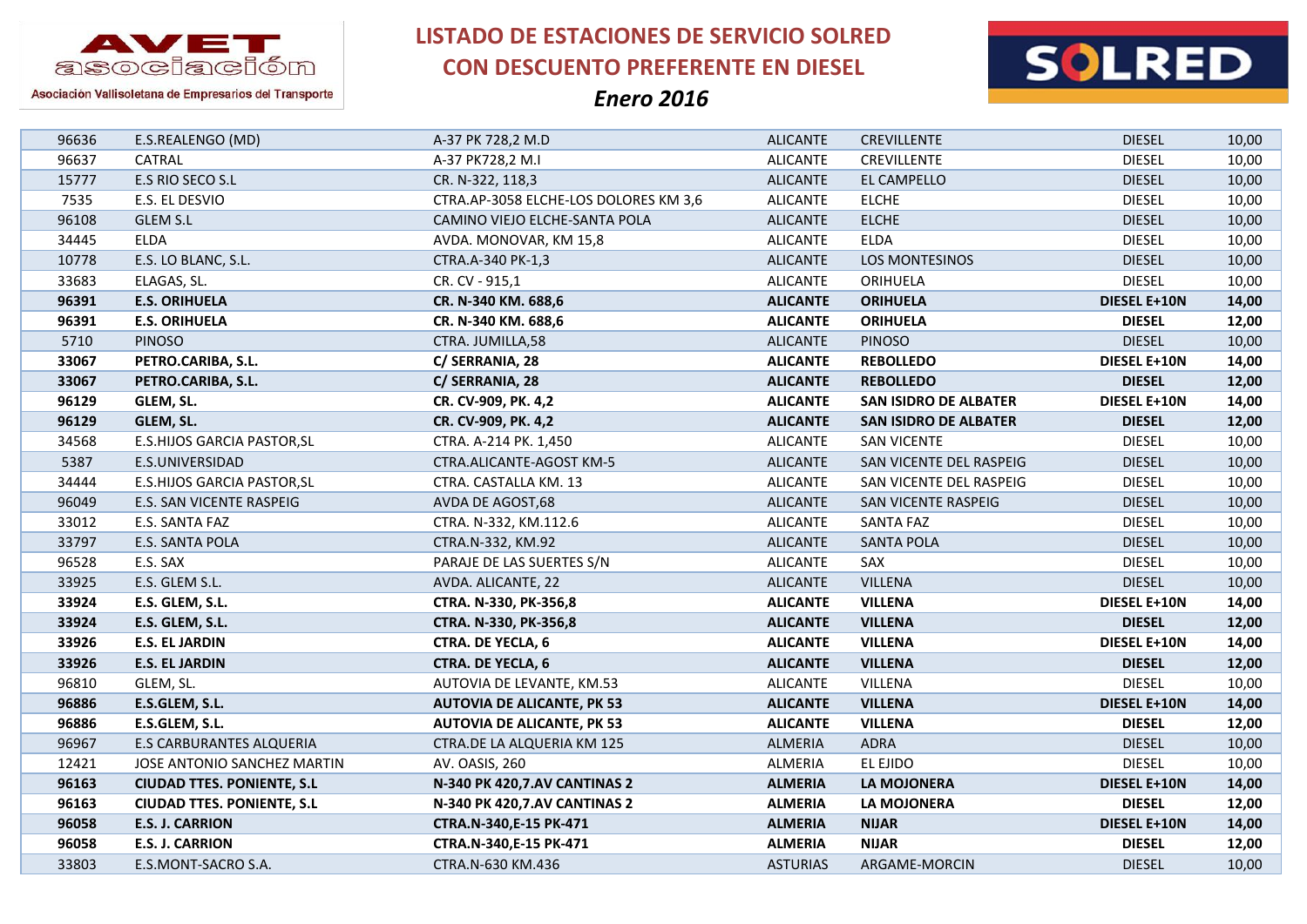



Asociación Vallisoletana de Empresarios del Transporte

| 33304 | CANIVELL COMBUSTIBLES S.L.U                | AVDA. LUGO, 24                      | <b>ASTURIAS</b> | AVILES                      | <b>DIESEL</b>       | 10,00 |
|-------|--------------------------------------------|-------------------------------------|-----------------|-----------------------------|---------------------|-------|
| 96731 | CANIVELL COMBUSTIBLES S.L.U                | CR.AS-238 P.K 0,8(PARQUE EMPR)      | <b>ASTURIAS</b> | AVILÉS (ASTURIAS)           | <b>DIESEL</b>       | 10,00 |
| 96341 | E.S. CARBURANTES CARBAYIN, S.L.            | CTRA. AS-17 P.K. 39,100             | <b>ASTURIAS</b> | <b>BARROS-LANGREO</b>       | <b>DIESEL E+10N</b> | 14,00 |
| 96341 | E.S. CARBURANTES CARBAYIN, S.L.            | CTRA. AS-17 P.K. 39,100             | <b>ASTURIAS</b> | <b>BARROS-LANGREO</b>       | <b>DIESEL</b>       | 12,00 |
| 33922 | E.S. DIBLAN, S.A.                          | AS-246 PK.26                        | <b>ASTURIAS</b> | <b>BENDICION-SIERO-</b>     | <b>DIESEL</b>       | 10,00 |
| 31302 | E.S. LA MORRA S.L.                         | AS-114 PK.1                         | <b>ASTURIAS</b> | CANGAS DE ONIS              | <b>DIESEL</b>       | 10,00 |
| 31122 | PETROCORNER RETAIL, S.L                    | CR N-632, 109                       | <b>ASTURIAS</b> | CARCEDO-SOTO BARCO          | <b>DIESEL</b>       | 10,00 |
| 11447 | <b>CERDEÑO</b>                             | CTRA. N-634, KM. 206.8              | <b>ASTURIAS</b> | <b>CERDEÑO</b>              | <b>DIESEL</b>       | 10,00 |
| 33479 | E.S. EL PERAL                              | CTRA. N-634 PK.283,8                | <b>ASTURIAS</b> | <b>COLOMBRES</b>            | <b>DIESEL</b>       | 10,00 |
| 5637  | E.S LLANOS DE COLUNGA, S.L                 | CR N-632,23,7                       | <b>ASTURIAS</b> | <b>COLUNGA</b>              | <b>DIESEL</b>       | 10,00 |
| 4129  | DISCAMPER, S.L.                            | CN-634, PK. 443,6                   | <b>ASTURIAS</b> | CORNELLANA                  | <b>DIESEL</b>       | 10,00 |
| 96937 | PETROCORNER RETAIL, S.L                    | AS-II, NUDO ENLACE LA CORREDORIA, 2 | <b>ASTURIAS</b> | <b>CUYENCES</b>             | <b>DIESEL</b>       | 10,00 |
| 33921 | E.S. DIBLAN, S.A.                          | AV. OVIEDO 13                       | <b>ASTURIAS</b> | EL BERRON (SIERO)           | <b>DIESEL</b>       | 10,00 |
| 33286 | E.S. EL ENTREGO                            | AVDA. DE LA VEGA, 139               | <b>ASTURIAS</b> | EL ENTREGO                  | <b>DIESEL</b>       | 10,00 |
| 33306 | E.S. PUMARIN                               | AVDA CONSTITUCION, 220              | <b>ASTURIAS</b> | <b>GIJON</b>                | <b>DIESEL</b>       | 10,00 |
| 10977 | E.S. SAN ROMAN GARCIA S.L.                 | N-634, PK-347                       | <b>ASTURIAS</b> | GRANDA-SIERO                | <b>DIESEL</b>       | 10,00 |
| 96821 | E.S. HNOS.PRIETO DE BOAL, SL               | PGN. RIOPINTO, PAR-102              | <b>ASTURIAS</b> | JARRIO-COAñA                | <b>DIESEL</b>       | 10,00 |
| 33241 | GESTORA MADRILEÑA EESS, S.A.               | POL.IND. DE VALNALON, SN            | <b>ASTURIAS</b> | LA FELGUERA-LANGREO         | <b>DIESEL</b>       | 10,00 |
| 97048 | E.S. PETROPRIN, S.L.                       | AU. AS-I, PK 19 SALIDA NOREÑA       | <b>ASTURIAS</b> | LA FERRERA                  | <b>DIESEL</b>       | 10,00 |
| 12080 | E.S. SILVOTA                               | PEñASANTA CC1 POLG.IND. SILVOTA     | <b>ASTURIAS</b> | LLANERA                     | <b>DIESEL</b>       | 10,00 |
| 34544 | <b>E.S. LLARANES</b>                       | AV. GIJON, 70                       | <b>ASTURIAS</b> | <b>LLARANES (AVILÉS)</b>    | <b>DIESEL E+10N</b> | 14,00 |
| 34544 | <b>E.S. LLARANES</b>                       | AV. GIJON, 70                       | <b>ASTURIAS</b> | <b>LLARANES (AVILÉS)</b>    | <b>DIESEL</b>       | 12,00 |
| 11458 | E.S.LUGONES                                | CTRA.SI-3 PK 2,2 (NAÓN-VIELLA)      | <b>ASTURIAS</b> | LUGONES                     | <b>DIESEL</b>       | 10,00 |
| 33923 | E.S. DIBLAN, S.A.                          | CTRA.N-634 PK.386,500               | <b>ASTURIAS</b> | <b>MARCENADO</b>            | <b>DIESEL E+10N</b> | 14,00 |
| 33923 | E.S. DIBLAN, S.A.                          | CTRA.N-634 PK.386,500               | <b>ASTURIAS</b> | <b>MARCENADO</b>            | <b>DIESEL</b>       | 12,00 |
| 33546 | <b>GRA. BLANCO INVERSIONES Y SERVICIOS</b> | CL BARRIO DE ARROXO, S/N            | <b>ASTURIAS</b> | <b>MIERES</b>               | <b>DIESEL</b>       | 10,00 |
| 96019 | E.S. MIERES                                | P.I. VEGA DE ARRIBA, SN             | <b>ASTURIAS</b> | <b>MIERES</b>               | <b>DIESEL</b>       | 10,00 |
| 34197 | E.S. NAVIA                                 | AVD. DE LOS EMIGRANTES, 34          | <b>ASTURIAS</b> | <b>NAVIA</b>                | <b>DIESEL</b>       | 10,00 |
| 94001 | E.S. GRUPO URO, S.A.                       | CTRA N-632 PK 134,2                 | <b>ASTURIAS</b> | NOVELLANA                   | <b>DIESEL</b>       | 10,00 |
| 33303 | <b>E.S. FUENTESILA</b>                     | <b>AUTOVIA OVIEDO-MIERES, KM.1</b>  | <b>ASTURIAS</b> | <b>OVIEDO</b>               | <b>DIESEL E+10N</b> | 14,00 |
| 33303 | <b>E.S. FUENTESILA</b>                     | <b>AUTOVIA OVIEDO-MIERES, KM.1</b>  | <b>ASTURIAS</b> | <b>OVIEDO</b>               | <b>DIESEL</b>       | 12,00 |
| 15290 | LA MORRA, S.L                              | CR AS-17 AVILES-P.TARNA, 18,6       | <b>ASTURIAS</b> | POSADA DE LLANERA           | <b>DIESEL</b>       | 10,00 |
| 11953 |                                            | PGN. I. DE RIAÑO I, PAR-I           | <b>ASTURIAS</b> | RIAñO LANGREO               | <b>DIESEL</b>       | 10,00 |
| 3780  | E.S. MONTSACRO                             |                                     |                 |                             |                     |       |
|       | RIDE, S.L.                                 | AV DE PALACIO VALDES, S/N           | <b>ASTURIAS</b> | RIBADESELLA                 | <b>DIESEL</b>       | 10,00 |
| 97034 | <b>GRA INVERSALAS S.L</b>                  | ROTONDA DE CASAZORRINA S/N          | <b>ASTURIAS</b> | SALAS                       | <b>DIESEL</b>       | 10,00 |
| 6320  | RIDE, S.L.                                 | CL. AVENIDA CAMPON - SALINAS, 16    | <b>ASTURIAS</b> | SALINAS - CASTRILLON        | <b>DIESEL</b>       | 10,00 |
| 34364 | <b>NESATELI GRUPO NEGOCIOS, S.L.</b>       | CR N-634, PK 299,1                  | <b>ASTURIAS</b> | <b>SAN ROQUE DEL ACEBAL</b> | <b>DIESEL E+10N</b> | 14,00 |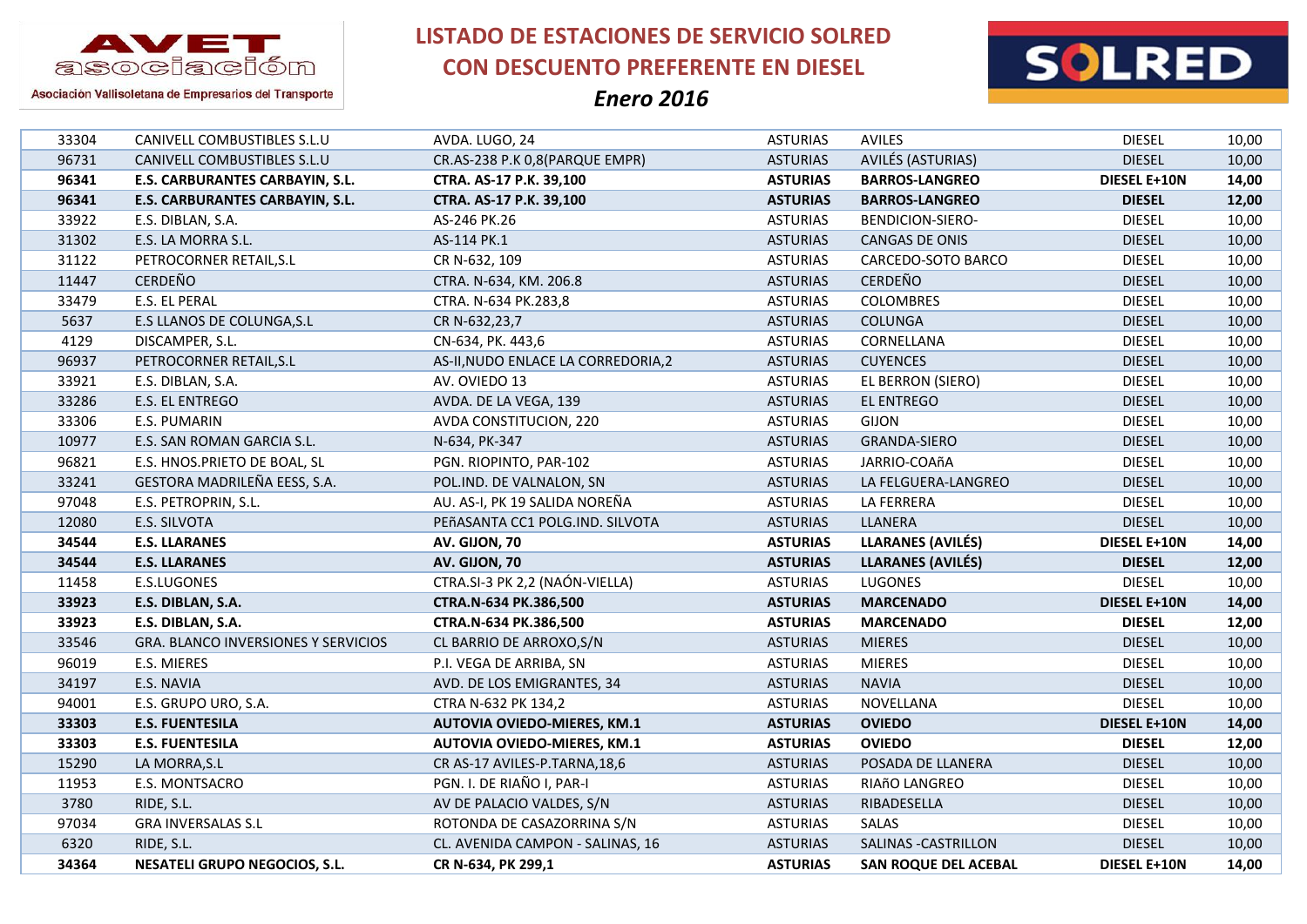

**LISTADO DE ESTACIONES DE SERVICIO SOLRED CON DESCUENTO PREFERENTE EN DIESEL**



| 34364 | <b>NESATELI GRUPO NEGOCIOS, S.L.</b> | CR N-634, PK 299,1                     | <b>ASTURIAS</b> | <b>SAN ROQUE DEL ACEBAL</b> | <b>DIESEL</b>       | 12,00 |
|-------|--------------------------------------|----------------------------------------|-----------------|-----------------------------|---------------------|-------|
| 13316 | E.S.GRA.BLANCO INVER.Y SERV, S.L.    | CTRA. N-634, PK.353,7                  | <b>ASTURIAS</b> | <b>SEVARES</b>              | <b>DIESEL</b>       | 10,00 |
| 92823 | E.S. CARBURANTES NALON, S.L.         | AS 17 PK 48,5                          | <b>ASTURIAS</b> | SOTRONDIO                   | <b>DIESEL</b>       | 10,00 |
| 34107 | <b>E.S. EL ROBLEDO II</b>            | A-66, PK-10                            | <b>ASTURIAS</b> | STA.ROSA-LLANERA            | DIESEL E+10N        | 14,00 |
| 34107 | <b>E.S. EL ROBLEDO II</b>            | A-66, PK-10                            | <b>ASTURIAS</b> | <b>STA.ROSA-LLANERA</b>     | <b>DIESEL</b>       | 12,00 |
| 34106 | <b>E.S. ROBLEDO I</b>                | A-66, PK-10                            | <b>ASTURIAS</b> | STA.ROSA-LLANERA            | <b>DIESEL E+10N</b> | 14,00 |
| 34106 | <b>E.S. ROBLEDO I</b>                | A-66, PK-10                            | <b>ASTURIAS</b> | <b>STA.ROSA-LLANERA</b>     | <b>DIESEL</b>       | 12,00 |
| 96401 | E.S. MONTICO II                      | A-8 PK 14 (M.I)                        | <b>ASTURIAS</b> | TAMÓN CARREÑO               | <b>DIESEL</b>       | 10,00 |
| 96400 | E.S. MONTICO I                       | A-8 PK 401,50 M.D                      | <b>ASTURIAS</b> | TAMÓN CARREÑO (ASTURIAS)    | <b>DIESEL</b>       | 10,00 |
| 96796 | <b>E.S. LOS CAMPONES</b>             | POL.IND.LOS CAMPONES, AS-19 (PARC 1Y4) | <b>ASTURIAS</b> | <b>TREMAñES - GIJON</b>     | <b>DIESEL</b>       | 10,00 |
| 5636  | A VEIGA                              | AVDA. DE ASTURIAS, 67                  | <b>ASTURIAS</b> | <b>VEGADEO</b>              | <b>DIESEL</b>       | 10,00 |
| 5451  | VERIÑA                               | AS-19 PK 4,5                           | <b>ASTURIAS</b> | <b>VERINA-GIJON</b>         | <b>DIESEL</b>       | 10,00 |
| 96018 | E.S. SAN ROMAN II, S.L.              | CR A-8 ENLACE FRENTE PK 456            | <b>ASTURIAS</b> | <b>VIELLA</b>               | <b>DIESEL</b>       | 10,00 |
| 97021 | PETROCORNER RETAIL, S.L              | <b>PG.GRANDA -COLLATO PLA,1 E</b>      | <b>ASTURIAS</b> | <b>VIELLA</b>               | <b>DIESEL E+10N</b> | 14,00 |
| 97021 | PETROCORNER RETAIL, S.L              | <b>PG.GRANDA -COLLATO PLA,1 E</b>      | <b>ASTURIAS</b> | <b>VIELLA</b>               | <b>DIESEL</b>       | 12,00 |
| 33081 | E.S.CARB.Y SERV.AREVALO III          | N-VI MADRID-LA CORUñA, KM 123          | <b>AVILA</b>    | AREVALO                     | <b>DIESEL</b>       | 10,00 |
| 4427  | E.S. ALMANZOR S.L.                   | AVDA. 18 DE JULIO, 64                  | <b>AVILA</b>    | <b>AVILA</b>                | <b>DIESEL</b>       | 10,00 |
| 33054 | E.S. AVILA                           | AVD. DE MADRID,4                       | <b>AVILA</b>    | ÁVILA                       | <b>DIESEL</b>       | 10,00 |
| 96506 | E.S.ESPINOSA                         | N-VI PK 118,5                          | <b>AVILA</b>    | ESPINOSA DE LOS CABALLERO   | <b>DIESEL</b>       | 10,00 |
| 13471 | E.S. LAS NAVAS                       | PG.EL BRAJERO, CL-PARALELA, SN         | AVILA           | LAS NAVAS DEL MARQUES       | <b>DIESEL</b>       | 10,00 |
| 97037 | AREA SERVICIO MUNOGRANDE             | CRA-50 AVILA-SALAMANCA KM 30,30        | <b>AVILA</b>    | MUÑOGRANDE (AVILA)          | <b>DIESEL</b>       | 10,00 |
| 13503 | ÓRBITA                               | CTRA. N-6, KM-117                      | AVILA           | ÓRBITA                      | <b>DIESEL</b>       | 10,00 |
| 3589  | E.S. TERCE O S.L.                    | N-501 PK 23,6                          | <b>AVILA</b>    | <b>SAN PEDRO ARROYO</b>     | <b>DIESEL E+10N</b> | 14,00 |
| 3589  | E.S. TERCE O S.L.                    | N-501 PK 23,6                          | <b>AVILA</b>    | <b>SAN PEDRO ARROYO</b>     | <b>DIESEL</b>       | 12,00 |
| 96994 | ES SAN ROMAN GARCIA                  | <b>CR N502 PK22</b>                    | <b>AVILA</b>    | SOLOSANCHO                  | <b>DIESEL</b>       | 10,00 |
| 33789 | MERPROYECT, S.L                      | CR N-630,651,3                         | <b>BADAJOZ</b>  | ALMENDRALEJO                | <b>DIESEL</b>       | 10,00 |
| 34505 | E.S. BADAJOZ                         | CTRA. CIRCUNVALACION, S/N              | <b>BADAJOZ</b>  | <b>BADAJOZ</b>              | <b>DIESEL</b>       | 10,00 |
| 6443  | E.S. HERMANOS SEGURA, S.L.           | CTRA. EX 202 P.K. 26,800               | <b>BADAJOZ</b>  | <b>BIENVENIDA</b>           | <b>DIESEL</b>       | 10,00 |
| 15294 | E.S. S. RAFAEL C. DE BUEY, C.B.      | AVDA. NTRA. SEÑORA DE BELEN, S/N       | <b>BADAJOZ</b>  | CABEZA DEL BUEY             | <b>DIESEL</b>       | 10,00 |
| 11768 | GARCIA SALAMANCA, S.L.               | N-432 PK. 57                           | <b>BADAJOZ</b>  | FERIA                       | <b>DIESEL</b>       | 10,00 |
| 12722 | <b>TUEXSA</b>                        | CN-630, PK. 706,4                      | <b>BADAJOZ</b>  | <b>FUENTE DE CANTOS</b>     | <b>DIESEL</b>       | 10,00 |
| 11433 | E.S. LOS LLANOS                      | CR BA-902 P.K 4,4 M.D                  | <b>BADAJOZ</b>  | <b>FUENTE DEL MAESTRE</b>   | <b>DIESEL</b>       | 10,00 |
| 31036 | <b>E.S. LOBON</b>                    | <b>CTRA.MADRID-PORTUGAL KM.369,8</b>   | <b>BADAJOZ</b>  | <b>LOBON</b>                | <b>DIESEL E+10N</b> | 14,00 |
| 31036 | <b>E.S. LOBON</b>                    | CTRA.MADRID-PORTUGAL KM.369,8          | <b>BADAJOZ</b>  | <b>LOBON</b>                | <b>DIESEL</b>       | 12,00 |
| 15667 | <b>E.S. MERIDA III</b>               | CTRA. N-630, KM-618,5                  | <b>BADAJOZ</b>  | <b>MERIDA</b>               | <b>DIESEL E+10N</b> | 14,00 |
| 15667 | <b>E.S. MERIDA III</b>               | CTRA. N-630, KM-618,5                  | <b>BADAJOZ</b>  | <b>MERIDA</b>               | <b>DIESEL</b>       | 12,00 |
| 33063 | E. S. LUSITANIA, S.L.                | CTRA. N-V, KM.- 340,900                | <b>BADAJOZ</b>  | <b>MERIDA</b>               | <b>DIESEL E+10N</b> | 14,00 |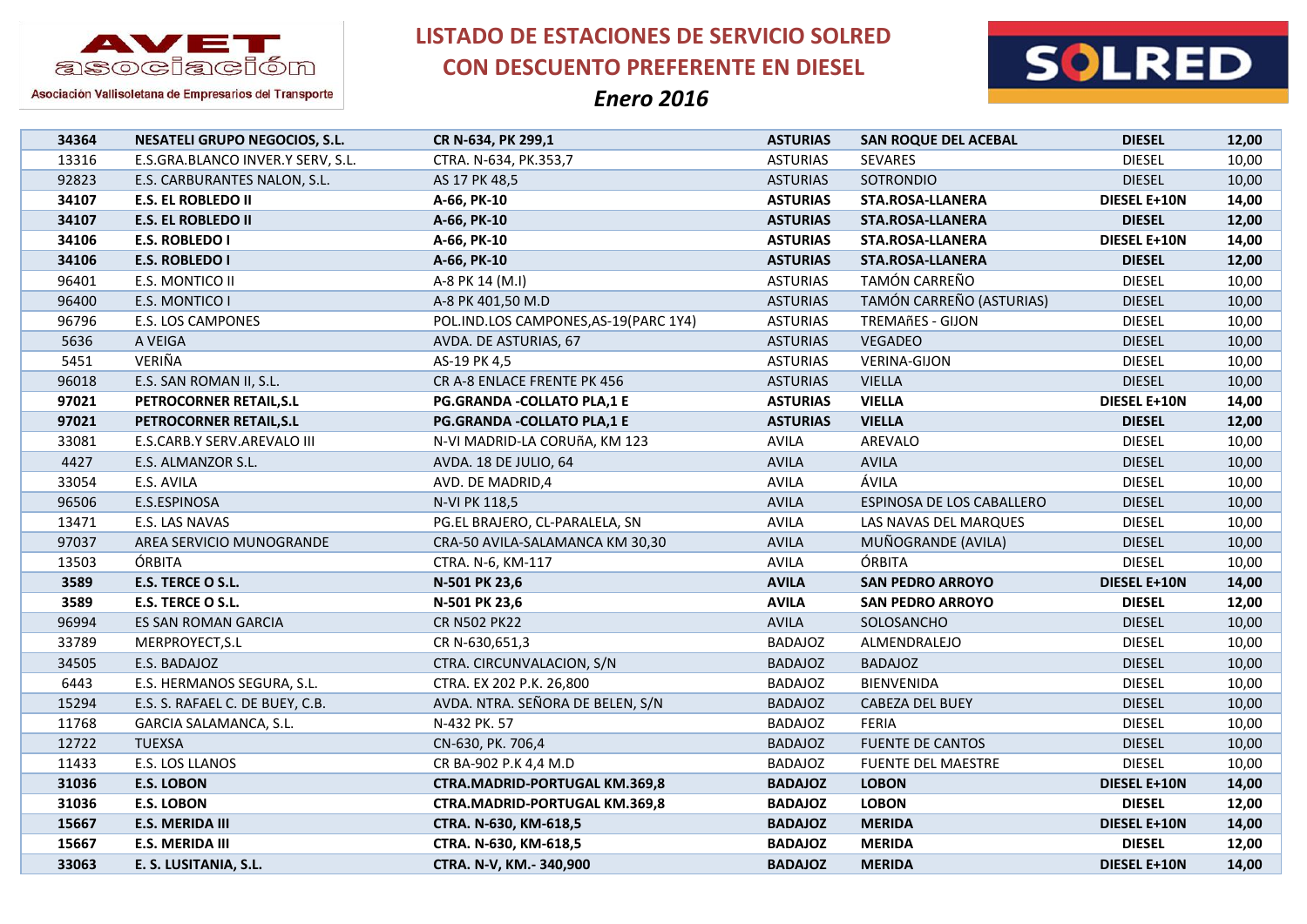

**LISTADO DE ESTACIONES DE SERVICIO SOLRED CON DESCUENTO PREFERENTE EN DIESEL**



| 33063 | E. S. LUSITANIA, S.L.           | CTRA. N-V, KM.- 340,900              | <b>BADAJOZ</b>   | <b>MERIDA</b>                      | <b>DIESEL</b>       | 12,00 |
|-------|---------------------------------|--------------------------------------|------------------|------------------------------------|---------------------|-------|
| 5281  | RECAESCANIA PET. E HIDRO.       | CN-5A, PK.342,5                      | <b>BADAJOZ</b>   | <b>MERIDA</b>                      | <b>DIESEL E+10N</b> | 14,00 |
| 5281  | RECAESCANIA PET. E HIDRO.       | CN-5A, PK.342,5                      | <b>BADAJOZ</b>   | <b>MERIDA</b>                      | <b>DIESEL</b>       | 12,00 |
| 4073  | E.S. MERIDA II                  | CTRA. N-V PK.338,8                   | <b>BADAJOZ</b>   | <b>MERIDA</b>                      | <b>DIESEL</b>       | 10,00 |
| 96787 | <b>MERIDA AUTOVIA IZQUIERDO</b> | CRTA A-5, KM 341 IZQDO               | <b>BADAJOZ</b>   | <b>MERIDA</b>                      | <b>DIESEL E+10N</b> | 14,00 |
| 96787 | <b>MERIDA AUTOVIA IZQUIERDO</b> | CRTA A-5, KM 341 IZQDO               | <b>BADAJOZ</b>   | <b>MERIDA</b>                      | <b>DIESEL</b>       | 12,00 |
| 96786 | MERIDA AUTOVIA DCHO.            | AU SUROESTE-ENLACE CR MONTIJO KM 341 | <b>BADAJOZ</b>   | <b>MERIDA</b>                      | <b>DIESEL E+10N</b> | 14,00 |
| 96786 | <b>MERIDA AUTOVIA DCHO.</b>     | AU SUROESTE-ENLACE CR MONTIJO KM 341 | <b>BADAJOZ</b>   | <b>MERIDA</b>                      | <b>DIESEL</b>       | 12,00 |
| 33033 | E. S. MONESTERIO                | N-630 GIJON SEVILLA KM.722,20        | <b>BADAJOZ</b>   | MONESTERIO                         | <b>DIESEL</b>       | 10,00 |
| 96911 | <b>MONESTERIO AUTOVIA</b>       | CTRA. A-66, PK. 727                  | <b>BADAJOZ</b>   | <b>MONESTERIO</b>                  | <b>DIESEL E+10N</b> | 14,00 |
| 96911 | <b>MONESTERIO AUTOVIA</b>       | CTRA. A-66, PK. 727                  | <b>BADAJOZ</b>   | <b>MONESTERIO</b>                  | <b>DIESEL</b>       | 12,00 |
| 33893 | Mª DOLORES MURILLO NAVARRO      | C/SAN JOSE, 77                       | <b>BADAJOZ</b>   | SANTA AMALIA                       | <b>DIESEL</b>       | 10,00 |
| 34413 | E.S. CAMINO BLANCO              | CTRA. N-630, KM-664,5                | <b>BADAJOZ</b>   | <b>VILLAFRANCA BARROS</b>          | <b>DIESEL</b>       | 10,00 |
| 33035 | E. S. ZAFRA (CARRETERA)         | CTRA. N-432, KM. 72                  | <b>BADAJOZ</b>   | ZAFRA                              | <b>DIESEL</b>       | 10,00 |
| 33034 | E. S. ZAFRA (PUEBLO)            | AVENIDA DE LOS SANTOS, S-N           | <b>BADAJOZ</b>   | ZAFRA                              | <b>DIESEL</b>       | 10,00 |
| 15891 | E.S. MERCABARNA                 | CALLE 6 SECTOR C ZONA FRANCA         | <b>BARCELONA</b> | <b>BARCELONA</b>                   | <b>DIESEL</b>       | 10,00 |
| 96970 | E.S. JORBA, S.L.                | CR. N-II, PK.543 M.I                 | <b>BARCELONA</b> | JORBA (BARCELONA)                  | <b>DIESEL</b>       | 10,00 |
| 34208 | E.S. MARTORELL II               | AVDA. CONDE LLOBREGAT, 107           | BARCELONA        | MARTORELL                          | <b>DIESEL</b>       | 10,00 |
| 96192 | <b>E.S. CIM VALLES</b>          | <b>CIM VALLES PARCELA-13</b>         | <b>BARCELONA</b> | SANTA PERPETUA DE MOGODA           | DIESEL E+10N        | 14,00 |
| 96192 | <b>E.S. CIM VALLES</b>          | <b>CIM VALLES PARCELA-13</b>         |                  | BARCELONA SANTA PERPETUA DE MOGODA | <b>DIESEL</b>       | 12,00 |
| 96274 | <b>E.S. CIM VALLES II</b>       | <b>CIM VALLES PARCELA 14</b>         | <b>BARCELONA</b> | SANTA PERPETUA DE MOGODA           | DIESEL E+10N        | 14,00 |
| 96274 | <b>E.S. CIM VALLES II</b>       | <b>CIM VALLES PARCELA 14</b>         | <b>BARCELONA</b> | SANTA PERPETUA DE MOGODA           | <b>DIESEL</b>       | 12,00 |
| 34356 | E.S. ARANDA                     | AVDA. CASTILLA, 64                   | <b>BURGOS</b>    | ARANDA DE DUERO                    | <b>DIESEL</b>       | 10,00 |
| 12800 | <b>E.S. FONTIOSO II</b>         | <b>CTRA. N-I, PK.186</b>             | <b>BURGOS</b>    | <b>FONTIOSO</b>                    | <b>DIESEL E+10N</b> | 14,00 |
| 12800 | <b>E.S. FONTIOSO II</b>         | <b>CTRA. N-I, PK.186</b>             | <b>BURGOS</b>    | <b>FONTIOSO</b>                    | <b>DIESEL</b>       | 12,00 |
| 2300  | E.S. PANCORBO                   | N-I KM.302                           | <b>BURGOS</b>    | <b>PANCORBO</b>                    | <b>DIESEL</b>       | 10,00 |
| 96025 | E.S. QUINTANAPALLAII            | AUTOPISTA A-1, PK. 12                | <b>BURGOS</b>    | QUINTANAPALLA                      | <b>DIESEL</b>       | 10,00 |
| 96024 | E.S. QUINTANAPALLAI             | AUTOPISTA A-1, PK. 12                | <b>BURGOS</b>    | QUINTANAPALLA                      | <b>DIESEL</b>       | 10,00 |
| 34281 | E.S. VILLARCE, S.L.             | CTRA. R-1, KM-233                    | <b>BURGOS</b>    | VILLAGONZALO PEDERNALES            | <b>DIESEL</b>       | 10,00 |
| 96873 | VILLARCE, S.L.-LAVARGA          | CTR. A-1, PK-232.7                   | <b>BURGOS</b>    | VILLAGONZALO PEDERNALES            | <b>DIESEL</b>       | 10,00 |
| 33498 | RUSUAPAMI, S.L.                 | CN-630, PK.590,5                     | <b>CACERES</b>   | ALCUESCAR                          | <b>DIESEL</b>       | 10,00 |
| 5837  | E.S. CACERES                    | CTRA. N.630 KM. 549                  | <b>CACERES</b>   | <b>CACERES</b>                     | <b>DIESEL</b>       | 10,00 |
| 92015 | E.S. AVDA. DE ALEMANIA          | AVDA. DE ALEMANIA SN, PARC.40        | <b>CACERES</b>   | <b>CACERES</b>                     | <b>DIESEL</b>       | 10,00 |
| 33701 | E.S. CORIA                      | CTR. C-526, PK-29.200 M.D.           | <b>CACERES</b>   | <b>CORIA</b>                       | <b>DIESEL</b>       | 10,00 |
| 96756 | <b>E.S. VIA DE LA PLATA</b>     | CTR. A-66, PK-494                    | <b>CACERES</b>   | <b>MALPARTIDA DE PLASENCIA</b>     | DIESEL E+10N        | 14,00 |
| 96756 | E.S. VIA DE LA PLATA            | CTR. A-66, PK-494                    | <b>CACERES</b>   | <b>MALPARTIDA DE PLASENCIA</b>     | <b>DIESEL</b>       | 12,00 |
| 34041 | E. S. ELEX, S.A.                | CTRA. N-V, PK.- 292                  | <b>CACERES</b>   | <b>MIAJADAS</b>                    | <b>DIESEL</b>       | 10,00 |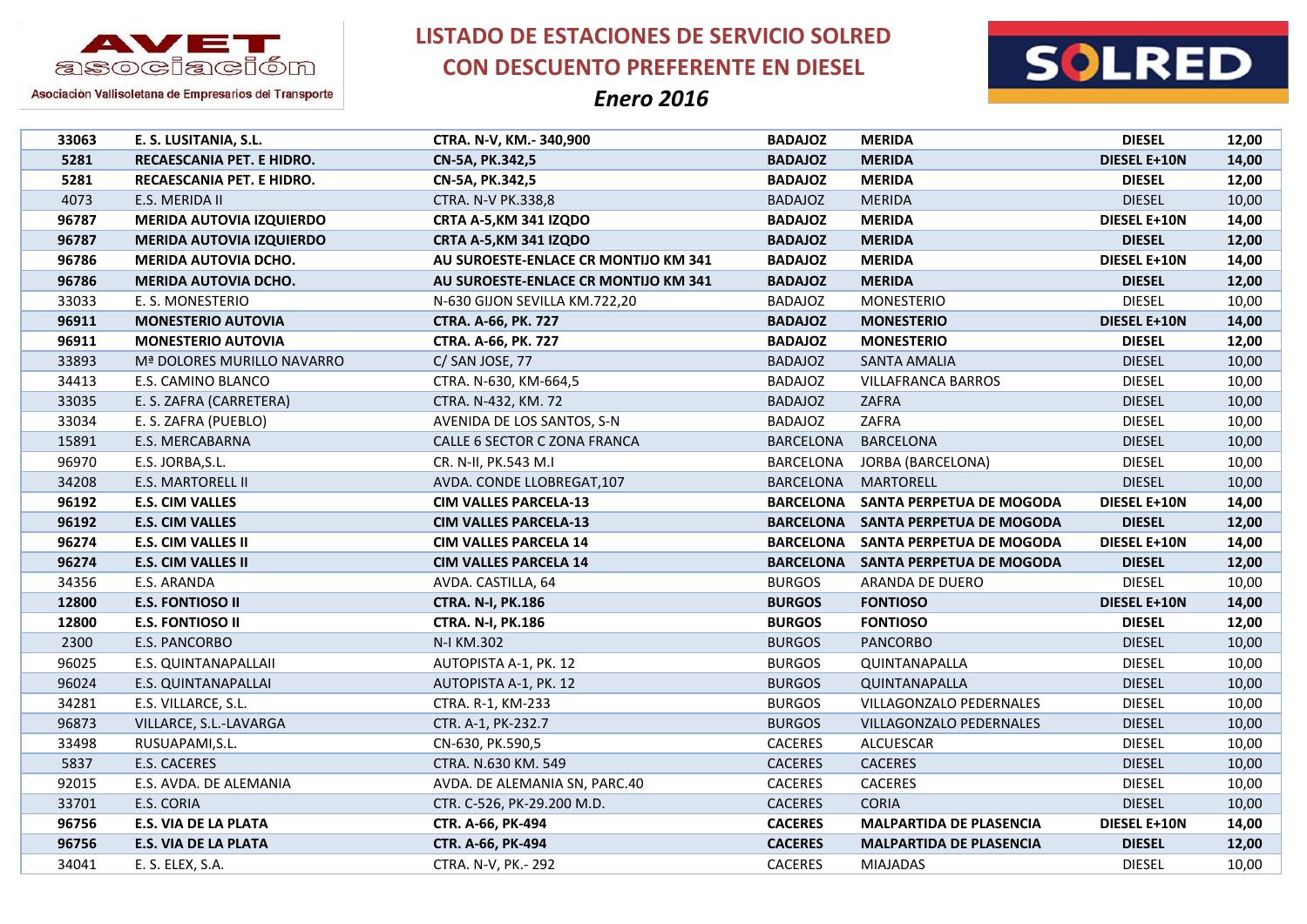

**LISTADO DE ESTACIONES DE SERVICIO SOLRED CON DESCUENTO PREFERENTE EN DIESEL**



| 33531 | E. S. SERVIMOSA                     | CTRA. N-V, PK.- 180,8                  | <b>CACERES</b>   | NAVALMORAL DE LA MATA        | DIESEL E+10N        | 14,00 |
|-------|-------------------------------------|----------------------------------------|------------------|------------------------------|---------------------|-------|
| 33531 | E. S. SERVIMOSA                     | CTRA. N-V, PK.- 180,8                  | <b>CACERES</b>   | <b>NAVALMORAL DE LA MATA</b> | <b>DIESEL</b>       | 12,00 |
| 34391 | CAMPSA NAVALMORAL                   | CTRA.N-V, PK.179                       | <b>CACERES</b>   | NAVALMORAL DE LA MATA        | <b>DIESEL</b>       | 10,00 |
| 96555 | A.S.LOS CERRILLOS, S.L.             | AUTOV.EXTREMADURA, 174                 | CACERES          | PERALEDA DE LA MATA          | <b>DIESEL</b>       | 10,00 |
| 5788  | E.S. PLASENCIA II                   | AVDA. MARTIN PALOMINOS, S/N            | <b>CACERES</b>   | PLASENCIA                    | <b>DIESEL</b>       | 10,00 |
| 11443 | E.S. TRAEXA                         | CTRA.N-630 KM.564,3                    | CACERES          | VALDESALOR                   | <b>DIESEL</b>       | 10,00 |
| 33014 | <b>CARBURANTES Y DERIVADOS</b>      | AVENIDA VIRGEN DE EUROPA, S/N          | CADIZ            | <b>ALGECIRAS</b>             | <b>DIESEL</b>       | 10,00 |
| 13080 | <b>PROY. Y GESTIONES PETROGAS</b>   | C/ PASEO VICTORIA EUGENIA, S/N         | <b>CADIZ</b>     | <b>ALGECIRAS</b>             | <b>DIESEL E+10N</b> | 14,00 |
| 13080 | <b>PROY. Y GESTIONES PETROGAS</b>   | C/ PASEO VICTORIA EUGENIA, S/N         | <b>CADIZ</b>     | <b>ALGECIRAS</b>             | <b>DIESEL</b>       | 12,00 |
| 33953 | E.S. ALGODONALES, S.L               | CTR.JEREZ-CARTAG.KM-77.500             | CADIZ            | ALGODONALES                  | <b>DIESEL</b>       | 10,00 |
| 34362 | <b>G.R.ENERGETICOS GUILLENA</b>     | AV.ALC. MANUEL DE LA PINTA,22          | CADIZ            | CADIZ                        | <b>DIESEL</b>       | 10,00 |
| 11600 | E.S. CAMPANO                        | CTR. N-340, PK-12.300                  | CADIZ            | <b>CHICLANA</b>              | <b>DIESEL</b>       | 10,00 |
| 11549 | E.S. PINAR DEL HIERRO               | CR N-IV PK. 11,375 M.D.                | CADIZ            | CHICLANA DE LA FRONTERA      | <b>DIESEL</b>       | 10,00 |
| 34486 | JUAN D.ARAGON GUERRERO, S.L.        | CR.C-441, PK. 69                       | <b>CADIZ</b>     | <b>CHIPIONA</b>              | <b>DIESEL E+10N</b> | 14,00 |
| 34486 | <b>JUAN D.ARAGON GUERRERO, S.L.</b> | CR.C-441, PK. 69                       | <b>CADIZ</b>     | <b>CHIPIONA</b>              | <b>DIESEL</b>       | 12,00 |
| 12563 | <b>E.S. GUADALCACIN</b>             | CRT. P-0435, PK-5                      | <b>CADIZ</b>     | <b>GUADALCACIN</b>           | DIESEL E+10N        | 14,00 |
| 12563 | <b>E.S. GUADALCACIN</b>             | CRT. P-0435, PK-5                      | <b>CADIZ</b>     | <b>GUADALCACIN</b>           | <b>DIESEL</b>       | 12,00 |
| 33223 | E.S.MONTEALEGRE                     | C-440 PK 2                             | CADIZ            | <b>JEREZ</b>                 | <b>DIESEL</b>       | 10,00 |
| 13038 | E.S. LA CARTUJA                     | A-381 P.K.2,5 LAS PACHECAS             | CADIZ            | JEREZ DE LA FRONTERA         | <b>DIESEL</b>       | 10,00 |
| 96805 | E.S. CAULINA                        | CL BARRIO CAULINA CTRA.ACCESO N4 MD    | CADIZ            | JEREZ DE LA FRONTERA         | <b>DIESEL</b>       | 10,00 |
| 97067 | <b>E.S MOJO GALLARDO</b>            | CR A-381 PK. 20, MARGEN D              | <b>CADIZ</b>     | <b>JEREZ DE LA FRONTERA</b>  | DIESEL E+10N        | 14,00 |
| 97067 | <b>E.S MOJO GALLARDO</b>            | CR A-381 PK. 20, MARGEN D              | <b>CADIZ</b>     | <b>JEREZ DE LA FRONTERA</b>  | <b>DIESEL</b>       | 12,00 |
| 96703 | <b>E.S. LOS BARRIOS</b>             | CTR. A-381, PK-80                      | <b>CADIZ</b>     | <b>LOS BARRIOS</b>           | <b>DIESEL E+10N</b> | 14,00 |
| 96703 | <b>E.S. LOS BARRIOS</b>             | CTR. A-381, PK-80                      | <b>CADIZ</b>     | <b>LOS BARRIOS</b>           | <b>DIESEL</b>       | 12,00 |
| 96291 | E.S. CEDIJA SL                      | CT.ALCALA-PATERNA KM. 15,9             | CADIZ            | PATERNA RIVERA               | <b>DIESEL</b>       | 10,00 |
| 10886 | E.S.NTRA.S.DE LOS MILAGROS          | CR C-602 P.K 6.5 M.D                   | CADIZ            | PTO. STA. MARIA              | <b>DIESEL</b>       | 10,00 |
| 12096 | BELLIDO TEJERO, S.L.                | P.I. FADRICAS-C/FERROCARRIL, 10        | CADIZ            | SAN FERNANDO                 | <b>DIESEL</b>       | 10,00 |
| 15187 | <b>E.S.MIRAFLORES</b>               | <b>CTRA.N-340 PK.116</b>               | <b>CADIZ</b>     | <b>SAN ROQUE</b>             | DIESEL E+10N        | 14,00 |
| 15187 | <b>E.S.MIRAFLORES</b>               | <b>CTRA.N-340 PK.116</b>               | <b>CADIZ</b>     | <b>SAN ROQUE</b>             | <b>DIESEL</b>       | 12,00 |
| 15981 | <b>GESTION DE RECURSOS ENERGET</b>  | CR C-3331, 20                          | CADIZ            | <b>UBRIQUE</b>               | <b>DIESEL</b>       | 10,00 |
| 33755 | MEJIAS GONZALEZ ISMAEL, S.L.        | AVDA. ARCOS S/N                        | CADIZ            | VILLAMARTIN                  | <b>DIESEL</b>       | 10,00 |
| 92455 | E.S. VIRGEN DEL ROCIO, S.L.         | CTR. A-382, KM-23.6                    | <b>CADIZ</b>     | <b>VILLAMARTIN</b>           | <b>DIESEL E+10N</b> | 14,00 |
| 92455 | E.S. VIRGEN DEL ROCIO, S.L.         | CTR. A-382, KM-23.6                    | <b>CADIZ</b>     | <b>VILLAMARTIN</b>           | <b>DIESEL</b>       | 12,00 |
| 96288 | E.S. PATRICIA GONZALEZ DIEZ         | A-8 PK 194 (M.I)                       | CANTABRIA        | ANERO                        | <b>DIESEL</b>       | 10,00 |
| 12335 | E.S. BESAYA, S.L.                   | N-611 PK 163,2                         | <b>CANTABRIA</b> | ARENA DE IGUAÑA              | <b>DIESEL</b>       | 10,00 |
| 96338 | E.S. MONCALIAN                      | AUTOVIA A-8 (BILBAO-SANTANDER) PK. 182 | <b>CANTABRIA</b> | <b>BARCENA DE CICERO</b>     | <b>DIESEL</b>       | 10,00 |
| 7631  | E.S. BERANGA                        | CTRA. SAN SEBASTIAN-SANTIAGO, PK-185,1 | <b>CANTABRIA</b> | <b>BERANGA</b>               | <b>DIESEL</b>       | 10,00 |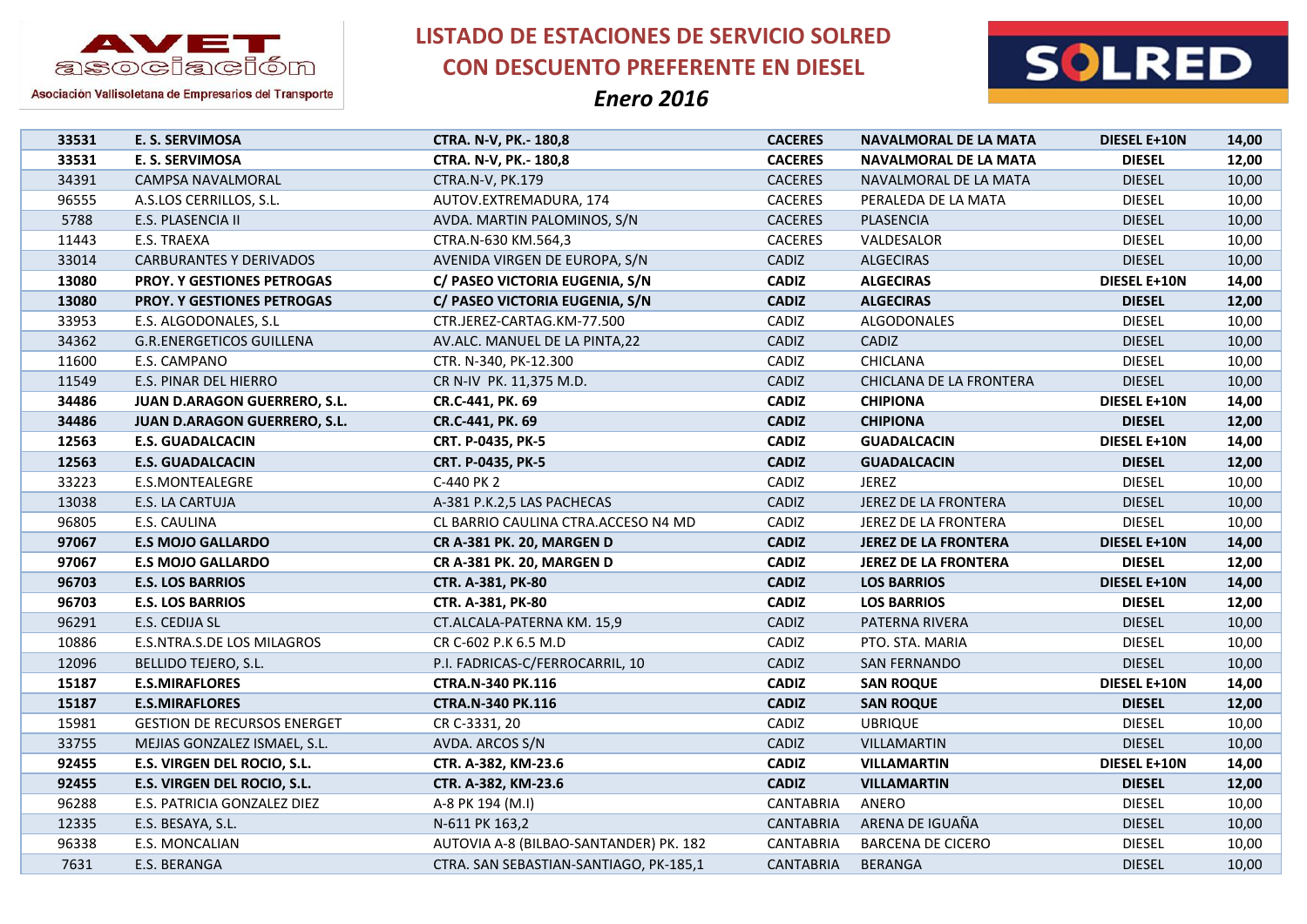

**LISTADO DE ESTACIONES DE SERVICIO SOLRED CON DESCUENTO PREFERENTE EN DIESEL**



| 96229 | E.S. RAOS, S.L.                | POLIG.RAOS, PARCELA C            | <b>CANTABRIA</b> | <b>CAMARGO</b>                  | <b>DIESEL E+10N</b> | 14,00 |
|-------|--------------------------------|----------------------------------|------------------|---------------------------------|---------------------|-------|
| 96229 | E.S. RAOS, S.L.                | POLIG.RAOS, PARCELA C            | <b>CANTABRIA</b> | <b>CAMARGO</b>                  | <b>DIESEL</b>       | 12,00 |
| 96650 | E.S.VALDALIGA (M.D)            | A-8 PK 256                       | <b>CANTABRIA</b> | CAVIEDES-VALDALIGA              | <b>DIESEL</b>       | 10,00 |
| 96651 | E.S.VALDALIGA (M.I)            | A-8 PK 256                       | <b>CANTABRIA</b> | CAVIEDES-VALDALIGA              | <b>DIESEL</b>       | 10,00 |
| 34620 | ATEDENA COMUNICACION, S.L.     | CR.CA-148, PK.0,300              | <b>CANTABRIA</b> | GAMA                            | <b>DIESEL</b>       | 10,00 |
| 5651  | AREA DE SERVICIO ADELMA, SL    | CR N-634 PK 195                  | <b>CANTABRIA</b> | HOZNAYO                         | <b>DIESEL</b>       | 10,00 |
| 96296 | AREA DE S. TERMINO, S.L.       | <b>B. DE TERMINO, SN</b>         | <b>CANTABRIA</b> | <b>HOZNAYO</b>                  | DIESEL E+10N        | 14,00 |
| 96296 | AREA DE S. TERMINO, S.L.       | <b>B. DE TERMINO, SN</b>         | <b>CANTABRIA</b> | <b>HOZNAYO</b>                  | <b>DIESEL</b>       | 12,00 |
| 5653  | E.S. LA ENCINA                 | CTRA. CN-634 KM. 213             | <b>CANTABRIA</b> | LA ENCIANA DE CAYON             | <b>DIESEL</b>       | 10,00 |
| 7435  | E.S. MURIEDAS                  | <b>AVENIDA DE BURGOS, 56</b>     | <b>CANTABRIA</b> | <b>MURIEDAS</b>                 | <b>DIESEL</b>       | 10,00 |
| 31530 | E.S. CAZO/A                    | CRDNAL HERRERA ORIA 38           | <b>CANTABRIA</b> | SANTANDER                       | <b>DIESEL</b>       | 10,00 |
| 94182 | E.S.EL CAMPON                  | POLIGONO EL CAMPON S/N           | <b>CANTABRIA</b> | SANTANDER-PENACASTILLO          | <b>DIESEL</b>       | 10,00 |
| 12694 | FAGRA, S.L.                    | CR. CA-141, PK.38,00             | <b>CANTABRIA</b> | SANTOÑA                         | <b>DIESEL</b>       | 10,00 |
| 93459 | E.S. HINOJEDO                  | BARRIO LA GANDARA S/N            | <b>CANTABRIA</b> | <b>SUANCES</b>                  | <b>DIESEL</b>       | 10,00 |
| 96204 | E.S.GASOLIN.VILLANUEVA S.L     | LA RIEGA, 62                     | <b>CANTABRIA</b> | VILLANUEVA VILLAESCUSA          | <b>DIESEL</b>       | 10,00 |
| 34296 | E.S. CASTELL XIVERT, S.L.      | CTRA. N-340, KM-113              | <b>CASTELLON</b> | <b>ALCALA DE XIVERT</b>         | <b>DIESEL E+10N</b> | 14,00 |
| 34296 | E.S. CASTELL XIVERT, S.L.      | CTRA. N-340, KM-113              | <b>CASTELLON</b> | <b>ALCALA DE XIVERT</b>         | <b>DIESEL</b>       | 12,00 |
| 97002 | <b>ALMENARA</b>                | <b>AUTOVIA A-7, SALIDA 293</b>   | <b>CASTELLON</b> | <b>ALMENARA</b>                 | DIESEL E+10N        | 14,00 |
| 97002 | <b>ALMENARA</b>                | <b>AUTOVIA A-7, SALIDA 293</b>   | <b>CASTELLON</b> | <b>ALMENARA</b>                 | <b>DIESEL</b>       | 12,00 |
| 34226 | E.S. ORENGA S.L.               | RAMAL DE C-223 A BETXI K 2,8     | CASTELLON        | <b>BETXI</b>                    | <b>DIESEL</b>       | 10,00 |
| 12649 | <b>GRUPO MAICAS PERIO, SLU</b> | AVDA MEDITERRANEO, S/N           | CASTELLON        | CASTELLON                       | <b>DIESEL</b>       | 10,00 |
| 92366 | CASTELLON                      | AVDA VALENCIA S/N                | CASTELLON        | CASTELLÓN                       | <b>DIESEL</b>       | 10,00 |
| 11028 | E.S. RATLLA                    | N-340 PK.981,82 M.D              | CASTELLON        | CASTELLON DE LA PLANA           | <b>DIESEL</b>       | 10,00 |
| 33017 | INIESTA-TORRES SL              | AV COMUNIDAD VALENCIANA Nº 1     | CASTELLON        | LA LLOSA                        | <b>DIESEL</b>       | 10,00 |
| 34328 | CAMPSARED ONDA                 | CTRA. CV-20, KM 4.9              | CASTELLON        | <b>ONDA</b>                     | <b>DIESEL</b>       | 10,00 |
| 96521 | E.S.GRUPO MAICAS PEIRO SLU     | CT CU-16 PK 5,1                  | CASTELLON        | SANY JOAN DE MORO               | <b>DIESEL</b>       | 10,00 |
| 33318 | E.S. JUNCAR, S.L.              | CRA.N-234, PK-19.6               | <b>CASTELLON</b> | <b>SOT DE FERRER</b>            | DIESEL E+10N        | 14,00 |
| 33318 | E.S. JUNCAR, S.L.              | CRA.N-234, PK-19.6               | <b>CASTELLON</b> | <b>SOT DE FERRER</b>            | <b>DIESEL</b>       | 12,00 |
| 3742  | E.S. LA TORRE, S.L.            | CTRA. N-340 KM. 102,7            | <b>CASTELLON</b> | <b>TORREBLANCA</b>              | DIESEL E+10N        | 14,00 |
| 3742  | E.S. LA TORRE, S.L.            | CTRA. N-340 KM. 102,7            | <b>CASTELLON</b> | <b>TORREBLANCA</b>              | <b>DIESEL</b>       | 12,00 |
| 96046 | TORREBLANCA                    | N-340 KM. 1008,4                 | CASTELLON        | TORREBLANCA                     | <b>DIESEL</b>       | 10,00 |
| 93479 | PLANA BAIXA                    | AVDA DE FRANCIA, 63-66           | CASTELLON        | VILLARREAL                      | <b>DIESEL</b>       | 10,00 |
| 3862  | E.S. ALCAZAR                   | N-420 CORDOBA-TARRAGONA P.K. 285 |                  | CIUDAD REAL ALCAZAR DE SAN JUAN | <b>DIESEL</b>       | 10,00 |
| 33507 | E.S.DANIMA, S.L.               | CTRA.C-424 PK 80,300             |                  | CIUDAD REAL ALMODOVAR DEL CAMPO | <b>DIESEL</b>       | 10,00 |
| 12296 | E.S. ARGAMASILLA               | CR-506 PK.3,300                  |                  | CIUDAD REAL ARGAMASILLA DE CVA  | <b>DIESEL</b>       | 10,00 |
| 33831 | LA ATALAYA COMBUSTIBLES, S.L.  | CALATRAVA, 8 - PL.3 - PUERTA B   |                  | CIUDAD REAL CIUDAD REAL         | <b>DIESEL</b>       | 10,00 |
| 12145 | <b>E.S. LARACHE</b>            | <b>CTRA. FUENSANTA S-N</b>       |                  | <b>CIUDAD REAL CIUDAD REAL</b>  | <b>DIESEL E+10N</b> | 14,00 |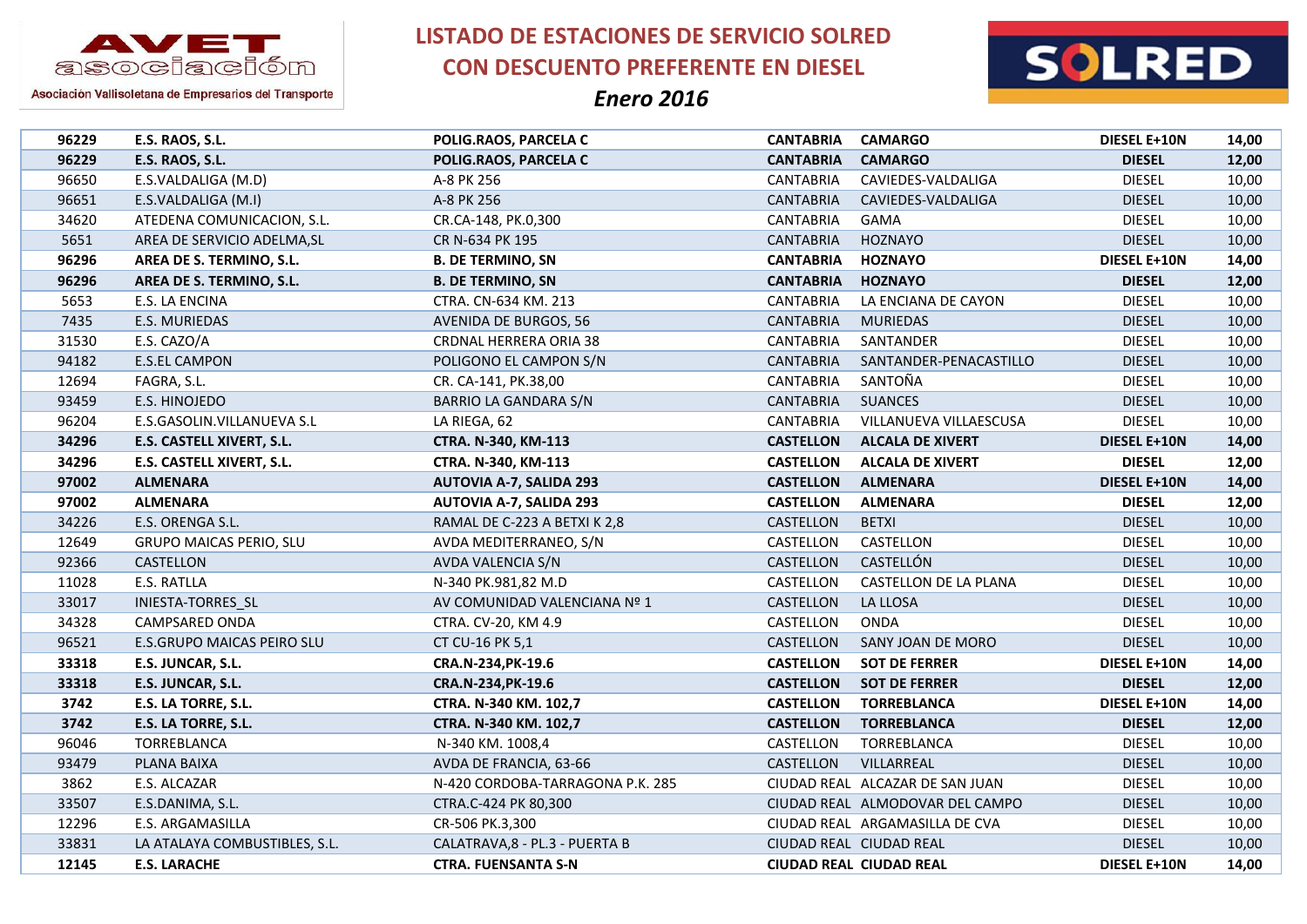

**LISTADO DE ESTACIONES DE SERVICIO SOLRED CON DESCUENTO PREFERENTE EN DIESEL**



| 12145 | <b>E.S. LARACHE</b>                   | <b>CTRA. FUENSANTA S-N</b>       | <b>CIUDAD REAL CIUDAD REAL</b>          | <b>DIESEL</b>                           | 12,00 |
|-------|---------------------------------------|----------------------------------|-----------------------------------------|-----------------------------------------|-------|
| 12593 | E.S. LUVALMUR, S.L.                   | N-340 PK 304,422                 | CIUDAD REAL CIUDAD REAL                 | <b>DIESEL</b>                           | 10,00 |
| 12472 | E.S. BECARES                          | CTRA. N-430 PK. 1,5              | CIUDAD REAL CIUDAD REAL                 | <b>DIESEL</b>                           | 10,00 |
| 96315 | E.S. LA ROTONDA                       | P.I. LARACHE PARCELA 93          | CIUDAD REAL CIUDAD REAL                 | <b>DIESEL</b>                           | 10,00 |
| 33487 | <b>E.S.COMBUSTIBLES MANCHEGOS</b>     | CTRA. N-420 CORD.-TARRAG. PK.180 | CIUDAD REAL CORRAL DE CALATRAVA         | <b>DIESEL</b>                           | 10,00 |
| 33786 | E.S. DAIMIEL                          | DON TIBURCIO, 98                 | CIUDAD REAL DAIMIEL                     | <b>DIESEL</b>                           | 10,00 |
| 12405 | E.DE SERVICIOS DAIMIEL, SL            | CN-420, PK.236,6                 | CIUDAD REAL DAIMIEL                     | <b>DIESEL</b>                           | 10,00 |
| 13283 | GASOGAS CALEFACCION, SLU              | CTRA.N-401, PK.169,5             | CIUDAD REAL FERNAN CABALLERO            | <b>DIESEL</b>                           | 10,00 |
| 33907 | E.S. CARMELIN, S.L.                   | AVDA. DE LA CONSTITUCION, S-N    | CIUDAD REAL LA SOLANA                   | <b>DIESEL</b>                           | 10,00 |
| 33291 | E.S. PILAR LEON S.L.                  | N-401 PK.165                     | CIUDAD REAL MALAGON                     | <b>DIESEL</b>                           | 10,00 |
| 33946 | E.S. MANZANARES III                   | R-IV MADRID-CADIZ P.K. 171       | CIUDAD REAL MANZANARES                  | <b>DIESEL</b>                           | 10,00 |
| 12142 | C NTA SRA PENARROYA SL                | CTRA. CR-141 KM 3,7              | <b>CIUDAD REAL MANZANARES</b>           | DIESEL E+10N                            | 14,00 |
| 12142 | C NTA SRA PENARROYA SL                | CTRA. CR-141 KM 3,7              | <b>CIUDAD REAL MANZANARES</b>           | <b>DIESEL</b>                           | 12,00 |
| 12429 | <b>MARTIN LOPEZ CARBURANTES</b>       | CN-4, PK.167,1                   | <b>CIUDAD REAL MANZANARES</b>           | DIESEL E+10N                            | 14,00 |
| 12429 | <b>MARTIN LOPEZ CARBURANTES</b>       | CN-4, PK.167,1                   | <b>CIUDAD REAL MANZANARES</b>           | <b>DIESEL</b>                           | 12,00 |
| 7038  | <b>FULGENCIO JIMNENEZ CONESA</b>      | <b>CR.N-IV, PK-162</b>           | <b>CIUDAD REAL MANZANARES</b>           | <b>DIESEL E+10N</b>                     | 14,00 |
| 7038  | <b>FULGENCIO JIMNENEZ CONESA</b>      | <b>CR.N-IV, PK-162</b>           | <b>CIUDAD REAL MANZANARES</b>           | <b>DIESEL</b>                           | 12,00 |
| 33933 | E.S.C.NTRA.SRA.PENARROYA, S.L.        | N-430, PK-368                    | CIUDAD REAL MEMBRILLA                   | <b>DIESEL</b>                           | 10,00 |
| 34120 | GASOGAS CALEFACCION, S.L.U.           | CR.N-IV, PK.134,8                | CIUDAD REAL PUERTO LAPICE               | <b>DIESEL</b>                           | 10,00 |
| 7314  | JUAN MANUEL ROBLES ARIAS              | CTRA. CR-503, P.K 3.2            | CIUDAD REAL PUERTOLLANO                 | <b>DIESEL</b>                           | 10,00 |
| 34212 | ESTACION DE SERVICIO PUERTOLLANO SA   | ASDRUBAL, 68                     | CIUDAD REAL PUERTOLLANO                 | <b>DIESEL</b>                           | 10,00 |
| 34498 | E.S. PROVACA S.L.                     | CTRA. N-420 PK.160,500           | CIUDAD REAL PUERTOLLANO                 | <b>DIESEL</b>                           | 10,00 |
| 96379 | E.S. CASTILLETE                       | CTRA. N-420, KM-160 M.D          | CIUDAD REAL PUERTOLLANO                 | <b>DIESEL</b>                           | 10,00 |
| 33470 | E.S. STA. CRUZ DE MUDELA              | AU ANDAL.PK.217                  | CIUDAD REAL S.CRUZ D MUDELA             | <b>DIESEL E+10N</b>                     | 14,00 |
| 33470 | <b>E.S. STA. CRUZ DE MUDELA</b>       | AU ANDAL.PK.217                  | <b>CIUDAD REAL S.CRUZ D MUDELA</b>      | <b>DIESEL</b>                           | 12,00 |
| 96546 | <b>MARTIN LOPEZ CARBURANTES, S.L.</b> | CR.N-IV, PK.216,9                | CIUDAD REAL SANTA CRUZ DE MUDELA        | <b>DIESEL E+10N</b>                     | 14,00 |
| 96546 | <b>MARTIN LOPEZ CARBURANTES, S.L.</b> | <b>CR.N-IV, PK.216,9</b>         | <b>CIUDAD REAL SANTA CRUZ DE MUDELA</b> | <b>DIESEL</b>                           | 12,00 |
| 33311 | <b>E.S PRAXEDES COMBUSTIBLES</b>      | PSO. DE LOS MARTIRES SN          | CIUDAD REAL SOCUELLAMOS                 | <b>DIESEL</b>                           | 10,00 |
| 34404 | GASOGAS CALEFACCIÓN, S.L.             | CTRA.N-122 P.K.26,100            | CIUDAD REAL TOMELLOSO                   | <b>DIESEL</b>                           | 10,00 |
| 5392  | E.S. TOMELLOSO II                     | SOCUELLANOS, 92                  | CIUDAD REAL TOMELLOSO                   | <b>DIESEL</b>                           | 10,00 |
| 33806 | E.S. REYES GUERRERO SOLIS             | CTRA. TORRENUEVA, 6              | CIUDAD REAL TORRE DE JUAN ABAD          | <b>DIESEL</b>                           | 10,00 |
| 33530 | COVALCYSA DSC, S.L.                   | CM-412 PK.84,800                 | CIUDAD REAL VALDEPEñAS                  | <b>DIESEL</b>                           | 10,00 |
| 33699 | SANCHEZ AREVALO E HIJOS SA            | CTRA. N-IV (E-5), PK-185         | <b>CIUDAD REAL VILLANUEVA DE FRANCO</b> | <b>DIESEL E+10N</b>                     | 14,00 |
| 33699 | SANCHEZ AREVALO E HIJOS SA            | CTRA. N-IV (E-5), PK-185         | CIUDAD REAL VILLANUEVA DE FRANCO        | <b>DIESEL</b>                           | 12,00 |
| 15957 | E.S. AGUILAR                          | CTRA. N-331 P.K. 51              | <b>CORDOBA</b>                          | AGUILAR DE LA FRONTERA<br><b>DIESEL</b> | 10,00 |
| 33952 | E.S. CASABLANCA                       | CTRA. MADRID-CADIZ, KM.385       | CORDOBA<br><b>ALCOLEA</b>               | <b>DIESEL</b>                           | 10,00 |
| 33961 | E.S.LAS CIGUEÑAS                      | N-IV PK 394 (M.I)                | <b>CORDOBA</b><br><b>ALCOLEA</b>        | <b>DIESEL</b>                           | 10,00 |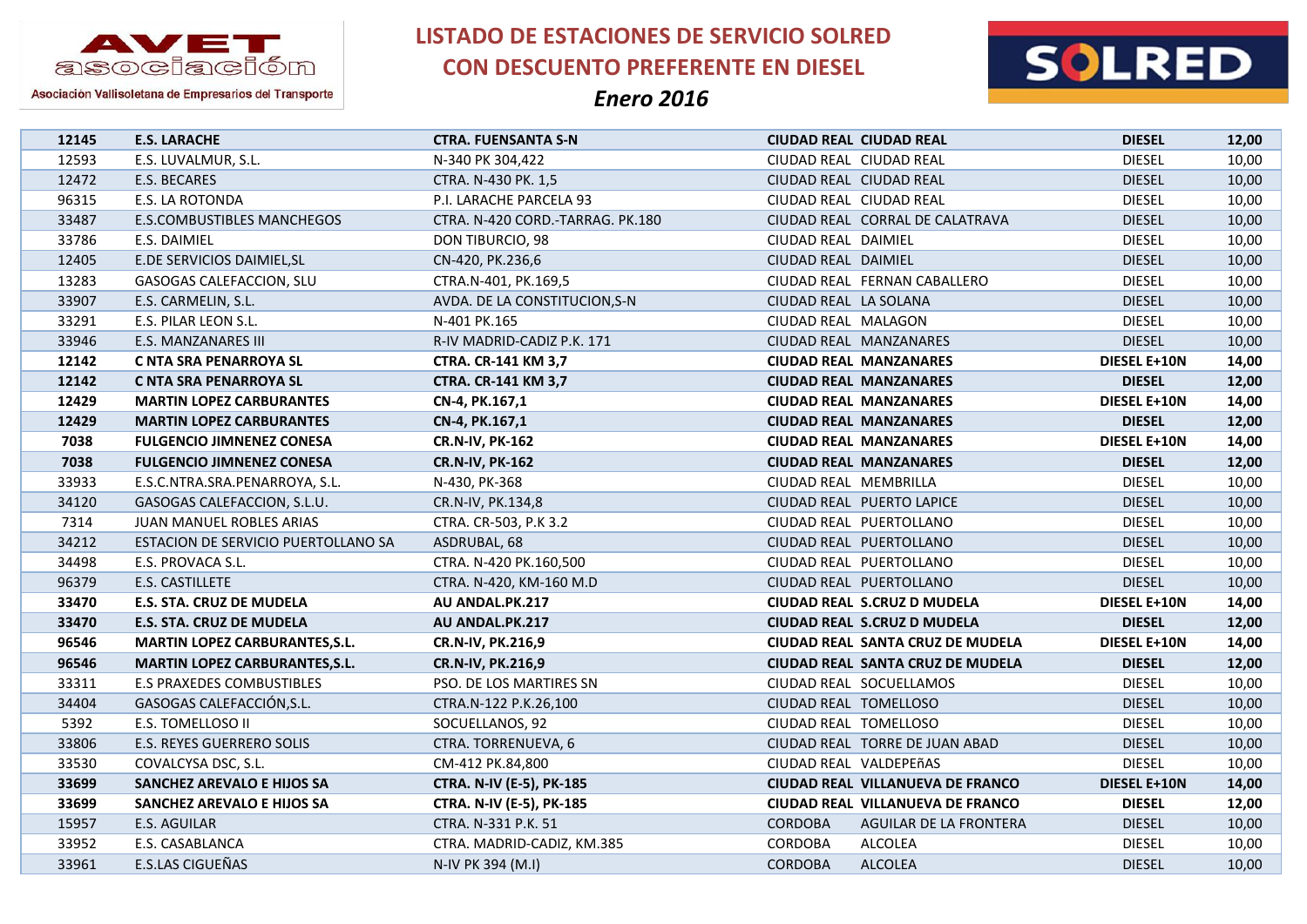

**LISTADO DE ESTACIONES DE SERVICIO SOLRED CON DESCUENTO PREFERENTE EN DIESEL**



| 13336 | E.S LOS CANSINOS                   | CR N-4, 384,800, MD                     | CORDOBA                        | <b>ALCOLEA</b>              | <b>DIESEL</b>       | 10,00 |
|-------|------------------------------------|-----------------------------------------|--------------------------------|-----------------------------|---------------------|-------|
| 7039  | <b>E.S. SOTILLO BAJO</b>           | CR. CO-234 CU-POSA PK 18,8              | <b>CORDOBA</b>                 | ALMODOVAR DEL RIO           | <b>DIESEL</b>       | 10,00 |
| 33411 | E.S. LOS ALAMOS                    | <b>N-IV PK 412</b>                      | <b>CORDOBA</b>                 | CORDOBA                     | <b>DIESEL</b>       | 10,00 |
| 96284 | DOMIPETROL, S.L.                   | CL.POL. LAS QUEMADAS, P.29-B, SN        | <b>CORDOBA</b>                 | <b>CORDOBA</b>              | <b>DIESEL</b>       | 10,00 |
| 31003 | JAFOCAR.S.C.A                      | CR N-4,419,9                            | CORDOBA                        | <b>CORDOBA</b>              | <b>DIESEL</b>       | 10,00 |
| 96006 | E.S. GUADALOIL, S.L.               | CTRA.BADAJOZ-GRANADA KM 276.5           | <b>CORDOBA</b>                 | <b>CORDOBA</b>              | <b>DIESEL</b>       | 10,00 |
| 34910 | E.S. RABANALES                     | CTRA. N-IV P.K. 394                     | <b>CORDOBA</b>                 | <b>CORDOBA</b>              | <b>DIESEL</b>       | 10,00 |
| 96909 | <b>E.S PARQUE LOGISTICO</b>        | CTRA. A-431 P.K 1,50 M.I                | <b>CORDOBA</b>                 | <b>CORDOBA</b>              | <b>DIESEL</b>       | 10,00 |
| 92004 | E.S. EL VACAR                      | N-432 PK 239,5                          | CORDOBA                        | EL VACAR-OBEJO              | <b>DIESEL</b>       | 10,00 |
| 12066 | E.S. SEGOVIA, S.L.                 | CR. A-440 KM. 8                         | <b>CORDOBA</b>                 | <b>FUENTE PALMERA</b>       | <b>DIESEL</b>       | 10,00 |
| 33061 | E.S. MONCAVIMA, S.L.               | AV. CARLOS III, 139                     | CORDOBA                        | LA CARLOTA                  | <b>DIESEL</b>       | 10,00 |
| 96052 | E.S.TIERRA DE ESPAÑA, S.L.         | CR, N-4 ENLACE, 432                     | <b>CORDOBA</b>                 | LA CARLOTA                  | <b>DIESEL</b>       | 10,00 |
| 6533  | KAIZEN OIL, SL                     | CR, CO-740,23                           | CORDOBA                        | LA MONTINELA                | <b>DIESEL</b>       | 10,00 |
| 11355 | E.S. EL MIRADOR                    | CR. CO-741 RAMBLA-MONTALBAN, KM.08      | <b>CORDOBA</b>                 | LA RAMBLA                   | <b>DIESEL</b>       | 10,00 |
| 96984 | E.S. LUCENA AUTOVIA M.D.           | A-45, PK.51-MD                          | <b>CORDOBA</b>                 | LUCENA                      | <b>DIESEL</b>       | 10,00 |
| 96986 | ES LUCENA AUTOVIA M.IZQ            | A-45, PK. 51,0 MI                       | <b>CORDOBA</b>                 | <b>LUCENA</b>               | <b>DIESEL</b>       | 10,00 |
| 6140  | <b>SURTIDOR LAS UVADAS</b>         | <b>CR- MORILES-LAS NAVAS KM.1</b>       | <b>CORDOBA</b>                 | <b>MORILES</b>              | DIESEL E+10N        | 14,00 |
| 6140  | <b>SURTIDOR LAS UVADAS</b>         | <b>CR- MORILES-LAS NAVAS KM.1</b>       | <b>CORDOBA</b>                 | <b>MORILES</b>              | <b>DIESEL</b>       | 12,00 |
| 2704  | U.S. SANTAELLA                     | C/ CIRCUNVALACION, S/N                  | <b>CORDOBA</b>                 | SANTAELLA                   | <b>DIESEL</b>       | 10,00 |
|       |                                    | CP-5,68 DE VILLAFRANCA PK-1,400         |                                | <b>VILLAFRANCA DE GORBA</b> | <b>DIESEL E+10N</b> | 14,00 |
| 12391 | <b>E.S. VILLAFRANCA</b>            |                                         | <b>CORDOBA</b>                 |                             |                     |       |
| 12391 | <b>E.S. VILLAFRANCA</b>            | CP-5,68 DE VILLAFRANCA PK-1,400         | <b>CORDOBA</b>                 | <b>VILLAFRANCA DE GORBA</b> | <b>DIESEL</b>       | 12,00 |
| 93974 | <b>E.S.PUERTA DE LOS PEDROCHES</b> | CTRA.N-502 P.K.366,5                    | <b>CORDOBA</b>                 | VILLANUEVA DEL DUQUE        | <b>DIESEL</b>       | 10,00 |
| 31688 | E.S. AMEIXEIRA I                   | CTRA. A-9 PK 39,400                     | <b>CORUÑA</b>                  | AMEIXEIRA-ORDENES           | <b>DIESEL</b>       | 10,00 |
| 31293 | ES LA BASCULA REPSOL YPF           | CTRA. ACORUÑA-CARBALLO, KM 3.8 MEICENDE | <b>CORUÑA</b>                  | <b>ARTEIXO</b>              | <b>DIESEL</b>       | 10,00 |
| 11907 | E.S. GALURESA BRINS                | C-54,5 PK.6,702 BRINS-PEREGRINA         | <b>CORUÑA</b>                  | BRAñAS-BRINS                | <b>DIESEL</b>       | 10,00 |
| 96294 | <b>E.S. AEROPUERTO SANTISO SL</b>  | CTRA.N-634 PK 707,116 M.I.              | <b>CORUÑA</b>                  | <b>CASTROFEITO- O PINO</b>  | <b>DIESEL E+10N</b> | 14,00 |
| 96294 | <b>E.S. AEROPUERTO SANTISO SL</b>  | CTRA.N-634 PK 707,116 M.I.              | <b>CORUÑA</b>                  | <b>CASTROFEITO- O PINO</b>  | <b>DIESEL</b>       | 12,00 |
| 34027 | <b>CHOUSAL, S.L</b>                | CR C-646,3 D                            | <b>CORUÑA</b>                  | <b>CATABORIS</b>            | <b>DIESEL E+10N</b> | 14,00 |
| 34027 | <b>CHOUSAL, S.L</b>                | CR C-646,3 D                            | <b>CORUÑA</b>                  | <b>CATABORIS</b>            | <b>DIESEL</b>       | 12,00 |
| 96723 | <b>COIROS II</b>                   | A-6, PK. 558                            | CORUÑA                         | <b>COIROS</b>               | <b>DIESEL</b>       | 10,00 |
| 96722 | <b>COIROS I</b>                    | A-6, PK. 558                            | <b>CORUÑA</b>                  | <b>COIROS</b>               | <b>DIESEL</b>       | 10,00 |
| 96929 | E.S. LEDOÑO                        | CENTRO LOGISTICO LEDOÑO, PARC.139       | <b>CORUÑA</b>                  | CULLEREDO (LA CORUÑA)       | <b>DIESEL</b>       | 10,00 |
| 96647 | E.S. EIRIS                         | AV MONELOS, S/N                         | <b>CORUÑA</b>                  | EIRIS DE ARRIBA             | <b>DIESEL</b>       | 10,00 |
| 11488 | <b>E.S. FERROL</b>                 | <b>CTRA C-646, PK 2</b>                 | <b>CORUÑA</b>                  | <b>EL FERROL</b>            | <b>DIESEL</b>       | 10,00 |
| 31270 | E.S. ELVIÑA                        | AV.ALFONSO MOLINA S-N                   | <b>CORUÑA</b>                  | EL VIÑA (LA CORUÑA)         | <b>DIESEL</b>       | 10,00 |
| 34156 | E.S. FENE                          | CTRA N-651 KM. 30                       | <b>CORUÑA</b><br><b>CORUÑA</b> | <b>FENE</b>                 | <b>DIESEL</b>       | 10,00 |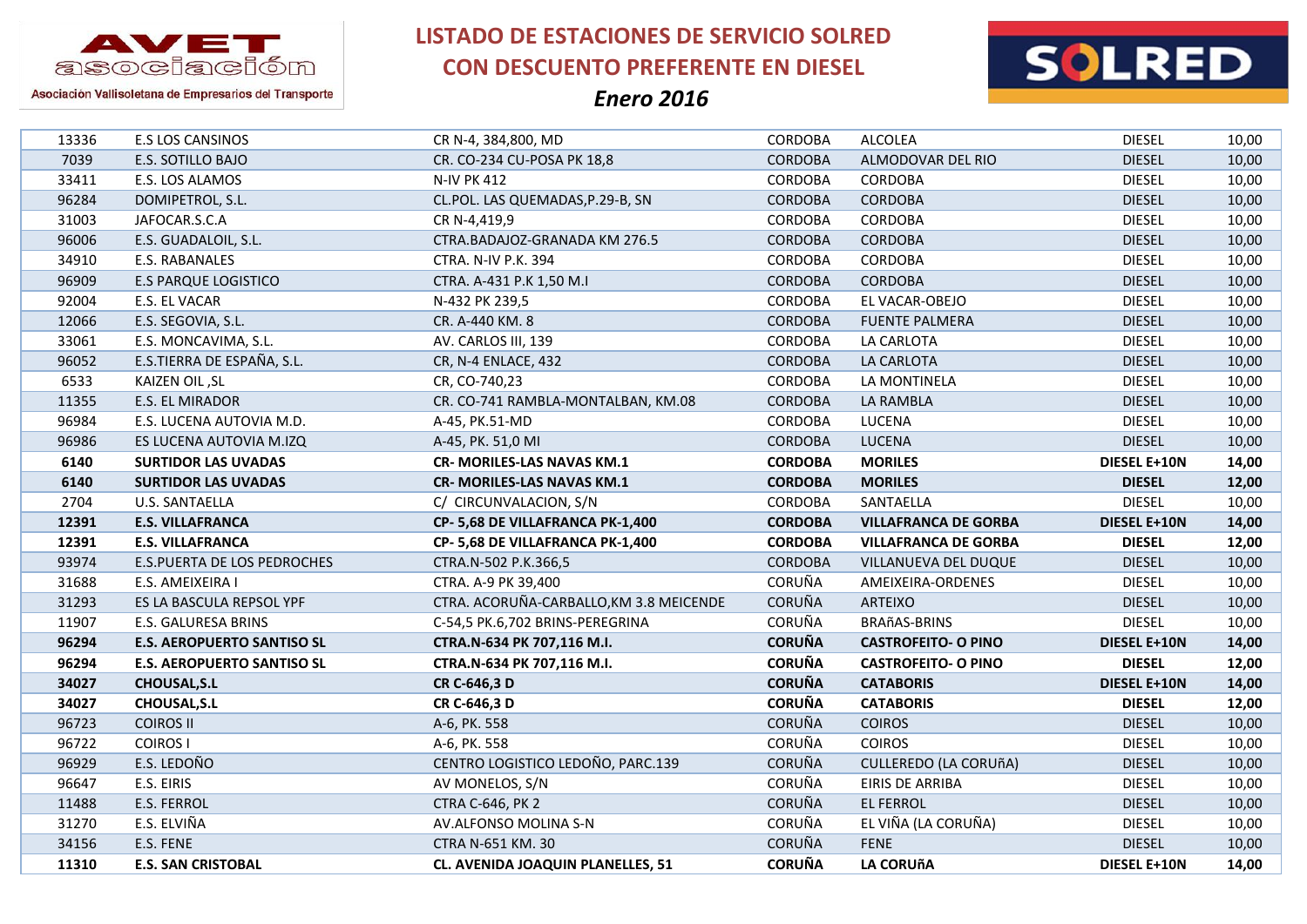

**LISTADO DE ESTACIONES DE SERVICIO SOLRED CON DESCUENTO PREFERENTE EN DIESEL**



| 11310 | <b>E.S. SAN CRISTOBAL</b>          | CL. AVENIDA JOAQUIN PLANELLES, 51   | <b>CORUÑA</b> | <b>LA CORUñA</b>           | <b>DIESEL</b>       | 12,00 |
|-------|------------------------------------|-------------------------------------|---------------|----------------------------|---------------------|-------|
| 31598 | E.S. GALURESA-POCOMACO             | POL. IND. POCOMACO                  | CORUÑA        | <b>MESOIRO</b>             | <b>DIESEL</b>       | 10,00 |
| 34140 | <b>GALURESA NEGREIRA</b>           | C-543 PK.20                         | <b>CORUÑA</b> | <b>NEGREIRA</b>            | <b>DIESEL</b>       | 10,00 |
| 31748 | <b>E.S. O BURGO</b>                | <b>CTRA. A-9 KM. 6</b>              | <b>CORUÑA</b> | <b>O BURGO - CULLEREDO</b> | <b>DIESEL E+10N</b> | 14,00 |
| 31748 | <b>E.S. O BURGO</b>                | <b>CTRA. A-9 KM. 6</b>              | <b>CORUÑA</b> | <b>O BURGO - CULLEREDO</b> | <b>DIESEL</b>       | 12,00 |
| 31689 | E.S. AMEIXEIRA II                  | CTRA. A-9 PK 39,500                 | CORUÑA        | ORDENES-AMEIXEIRA          | <b>DIESEL</b>       | 10,00 |
| 96037 | <b>ES. COMB.CESAREO PARDAL, SL</b> | CTRA. N-550 PK. 78,623              | <b>CORUÑA</b> | <b>PADRON</b>              | <b>DIESEL E+10N</b> | 14,00 |
| 96037 | ES. COMB.CESAREO PARDAL, SL        | CTRA. N-550 PK. 78,623              | <b>CORUÑA</b> | <b>PADRON</b>              | <b>DIESEL</b>       | 12,00 |
| 96119 | POBRA II                           | N.E.PADRON-RIBEIRA, PK-34           | CORUÑA        | POBRA DO CARAMIÑAL         | <b>DIESEL</b>       | 10,00 |
| 33841 | MOSYPER GESTION S.L                | CR N-634,688                        | CORUÑA        | PONTE CARREIRAS            | <b>DIESEL</b>       | 10,00 |
| 5019  | E.S. GALURESA SAN CAYETANO         | SAN CAYETANO                        | <b>CORUÑA</b> | SANTIAGO DE COMPOSTELA     | <b>DIESEL</b>       | 10,00 |
| 5585  | E.S. GALURESA LA ROCHA             | LA ROCHA                            | CORUÑA        | SANTIAGO DE COMPOSTELA     | <b>DIESEL</b>       | 10,00 |
| 3866  | E.S. GALURESA PUENTEPEDRIÑA        | ROMERO DONALO, S.M.                 | <b>CORUÑA</b> | SANTIAGO DE COMPOSTELA     | <b>DIESEL</b>       | 10,00 |
| 11963 | E.S. GALURESA TAMBRE               | VIA EDISON POLIG.TAMBRE             | CORUÑA        | SANTIAGO DE COMPOSTELA     | <b>DIESEL</b>       | 10,00 |
| 13167 | E.S. GALURESA ROXOS                | ROXOS C-543 KM.6,38                 | <b>CORUÑA</b> | SANTIAGO DE COMPOSTELA     | <b>DIESEL</b>       | 10,00 |
| 96335 | E.S. GALURESA-PAXONAL              | RUA DO RESTOLLAL, S/N PAXONAL       | CORUÑA        | SANTIAGO DE COMPOSTELA     | <b>DIESEL</b>       | 10,00 |
| 15360 | E.S. VILLASANTAR                   | CTRA. C-540 PK.38                   | <b>CORUÑA</b> | VILASANTAR                 | <b>DIESEL</b>       | 10,00 |
| 96609 | E.S.VILLARRODIS IZQ.               | CT.LOCAL 410 PK 10 (M.I)            | CORUÑA        | <b>VILLARRODIS</b>         | <b>DIESEL</b>       | 10,00 |
| 5583  | E.S. VILLARRODIS                   | CTRA.LOCAL 410 CORUñA-ARTEIXO PK.10 | <b>CORUÑA</b> | VILLARRODIS-ARTEIXO        | <b>DIESEL</b>       | 10,00 |
| 96246 | E.S. BELINCHON                     | CTRA. N-III KM. 71,9                | <b>CUENCA</b> | <b>BELINCHON</b>           | <b>DIESEL</b>       | 10,00 |
| 96314 | E.S. AREA LA TORRETA, S.L.         | CTRA. A-3 KM. 225,075               | <b>CUENCA</b> | CASTILLEJO DE INIESTA      | <b>DIESEL</b>       | 10,00 |
| 34516 | JULIAN GOMEZ LOPEZ                 | CTRA.N-400, PK 176,9                | <b>CUENCA</b> | <b>CUENCA</b>              | <b>DIESEL</b>       | 10,00 |
| 31278 | E.S. LOS PALANCARES                | CTRA. N-320 PK. 85,4                | <b>CUENCA</b> | <b>CUENCA</b>              | <b>DIESEL</b>       | 10,00 |
| 2448  | E.S. CUENCA CIUDAD                 | C/ HNOS. BECERRIL, Nº2              | <b>CUENCA</b> | <b>CUENCA</b>              | <b>DIESEL</b>       | 10,00 |
| 96316 | <b>E.S. HONRUBIA</b>               | CTRA. CM-3112 P.K. 28               | <b>CUENCA</b> | <b>HONRUBIA</b>            | <b>DIESEL</b>       | 10,00 |
| 5365  | E.S. INIESTA                       | AV CONSTITUCION, 30                 | <b>CUENCA</b> | <b>INIESTA</b>             | <b>DIESEL</b>       | 10,00 |
| 34569 | MIGUEL A. CORTES DAVILA            | <b>CR N-320</b>                     | <b>CUENCA</b> | <b>LA MELGOSA</b>          | <b>DIESEL E+10N</b> | 14,00 |
| 34569 | MIGUEL A. CORTES DAVILA            | <b>CR N-320</b>                     | <b>CUENCA</b> | LA MELGOSA                 | <b>DIESEL</b>       | 12,00 |
| 12234 | ARBA, S.A.                         | CTRA.AUTOVIA A-3, PK.108-MD         | <b>CUENCA</b> | <b>MONTALBO</b>            | <b>DIESEL E+10N</b> | 14,00 |
| 12234 | ARBA, S.A.                         | CTRA.AUTOVIA A-3, PK.108-MD         | <b>CUENCA</b> | <b>MONTALBO</b>            | <b>DIESEL</b>       | 12,00 |
| 93671 | AREA DE SERVICIO MOTILLANA, S.A.   | CTRA. 320 PK. 69                    | <b>CUENCA</b> | MOTILLA DEL PALANCAR       | <b>DIESEL</b>       | 10,00 |
| 12233 | ARBA, S.A.                         | CTRA.AUTOVIA A-3, PK.108.,O         | <b>CUENCA</b> | <b>SAELICES</b>            | <b>DIESEL E+10N</b> | 14,00 |
| 12233 | ARBA, S.A.                         | CTRA.AUTOVIA A-3, PK.108.,O         | <b>CUENCA</b> | <b>SAELICES</b>            | <b>DIESEL</b>       | 12,00 |
| 96236 | E.S. ZAFRA DE ZANCARA              | AUTOVIA LEVANTE KM. 121,300         | <b>CUENCA</b> | ZAFRA DE ZANCARA           | <b>DIESEL</b>       | 10,00 |
| 7628  | E.S. CALIFORNIA, S.L.              | CTRA. N.II KM.708,2                 | <b>GERONA</b> | AIGUAVIVA                  | <b>DIESEL</b>       | 10,00 |
| 31515 | <b>E.S.LA EUROPEA</b>              | A-7 PK 7,5 A.S.LA JONQUERA          | <b>GERONA</b> | LA JONQUERA                | <b>DIESEL</b>       | 10,00 |
| 96386 | <b>E.S. REPSOL MAS MORATO</b>      | <b>CTRA N-II PK 772 (M.D)</b>       | <b>GERONA</b> | LA JONQUERA                | DIESEL E+10N        | 14,00 |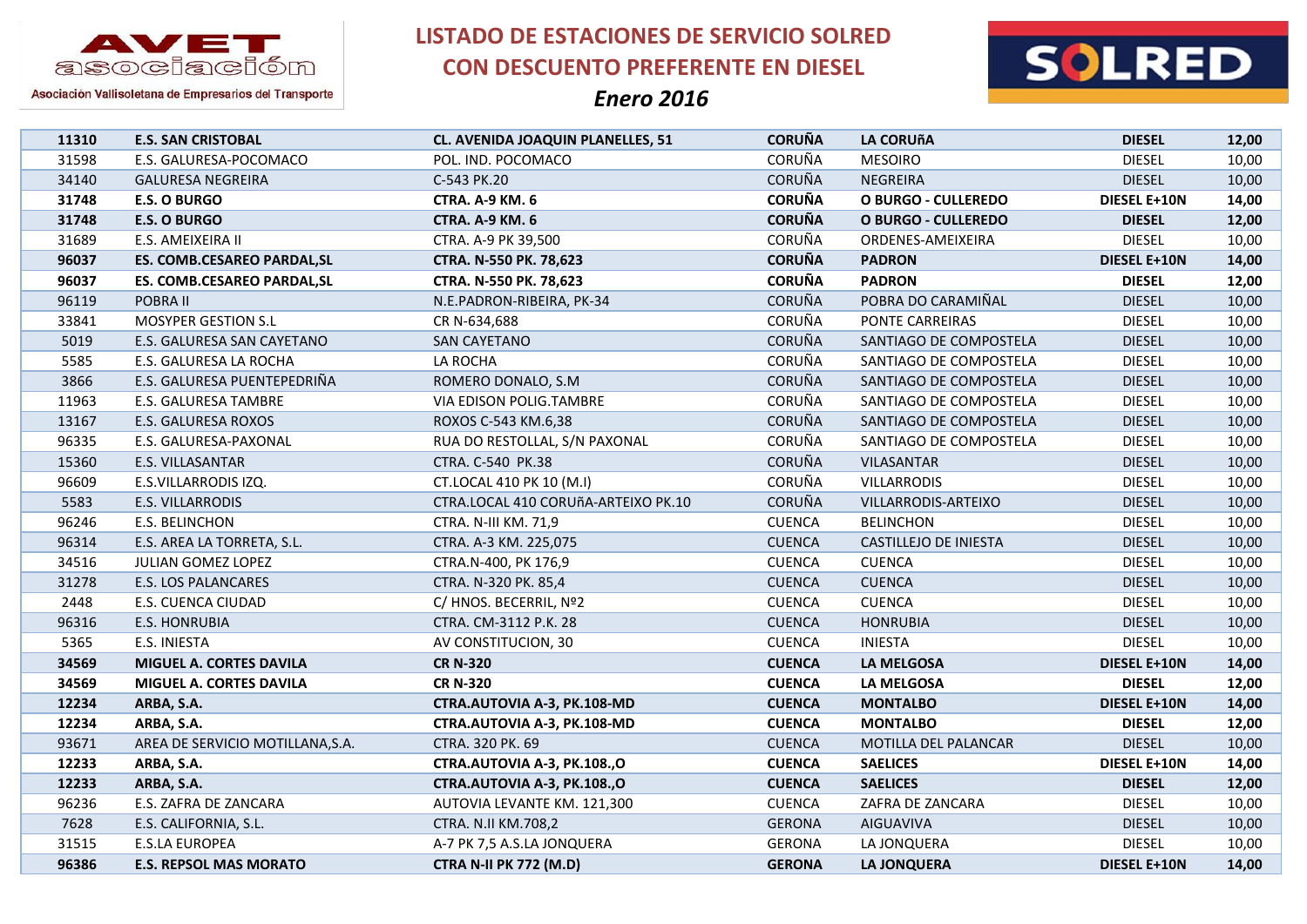

**LISTADO DE ESTACIONES DE SERVICIO SOLRED CON DESCUENTO PREFERENTE EN DIESEL**



| 96386 | <b>E.S. REPSOL MAS MORATO</b>    | <b>CTRA N-II PK 772 (M.D)</b>      | <b>GERONA</b>              | LA JONQUERA                      | <b>DIESEL</b>       | 12,00 |
|-------|----------------------------------|------------------------------------|----------------------------|----------------------------------|---------------------|-------|
| 96262 | <b>E.S. REPSOL LA JONQUERA</b>   | CTRA. N-II KM. 772,5 M.I.          | <b>GERONA</b>              | LA JUNQUERA                      | <b>DIESEL E+10N</b> | 14,00 |
| 96262 | <b>E.S. REPSOL LA JONQUERA</b>   | CTRA. N-II KM. 772,5 M.I.          | <b>GERONA</b>              | <b>LA JUNQUERA</b>               | <b>DIESEL</b>       | 12,00 |
| 15528 | E.S. SAN ISIDRO                  | CTRA, A-330, PK 88.                | <b>GRANADA</b>             | <b>ALMACILES</b>                 | <b>DIESEL</b>       | 10,00 |
| 94913 | E.S LA LOMA                      | AT A-44 P.K. 153 M.D               | <b>GRANADA</b>             | COZVIJAR                         | <b>DIESEL</b>       | 10,00 |
| 6610  | E.S. SAN ISIDRO CUEVAS, SL       | CC-323 PK 76                       | <b>GRANADA</b>             | <b>CUEVAS DEL CAMPO</b>          | <b>DIESEL</b>       | 10,00 |
| 15487 | <b>E.S. DEIFONTES</b>            | CTRA. BAILEN-MOTRIL P.K. 105,5M.I. | <b>GRANADA</b>             | <b>DEIFONTES</b>                 | <b>DIESEL</b>       | 10,00 |
| 96079 | INDALICA COPEC, S.A.- DIEZMA I   | CR A-92, 279 (DERECHO)             | <b>GRANADA</b>             | <b>DIEZMA</b>                    | <b>DIESEL</b>       | 10,00 |
| 96080 | INDALICA COPEC, S.A. - DIEZMA II | CR A-92, 279 (IZQUIERDO)           | GRANADA                    | <b>DIEZMA</b>                    | <b>DIESEL</b>       | 10,00 |
| 96892 | E.S. EL PADUL                    | AUTOVIA A-44 PK 144                | <b>GRANADA</b>             | <b>EL PADUL</b>                  | <b>DIESEL</b>       | 10,00 |
| 96550 | ATLANTIC ROMERO GESTION SL       | C/ AVENIDA DE ANDALUCIA, S/N       | <b>GRANADA</b>             | <b>GRANADA</b>                   | <b>DIESEL</b>       | 10,00 |
| 96053 | E.S CONTRERAS UNICA, S.L.        | AUT.GRANADA-MURCIA, A-92 PK.255,7  | <b>GRANADA</b>             | <b>HUETOR SANTILLAN</b>          | <b>DIESEL</b>       | 10,00 |
| 96798 | AREA DE SERVICIO HUETOR TAJAR    | A-92 KM 200,3 MI                   | <b>GRANADA</b>             | HUETOR TAJAR (GRANADA)           | <b>DIESEL</b>       | 10,00 |
| 34476 | E.S UNO DE LOS QUINCE            | <b>CRTA A-306 PK 1</b>             | <b>GRANADA</b>             | <b>IZNALLOZ</b>                  | <b>DIESEL</b>       | 10,00 |
| 97006 | AREA DE SERVICIO EL OLIVAR, S.L. | A-92 M.D. SALIDA 220               | <b>GRANADA</b>             | LACHAR                           | <b>DIESEL</b>       | 10,00 |
| 96017 | E.S.PELIGROS                     | A-44 PK 125                        | <b>GRANADA</b>             | <b>PELIGROS</b>                  | <b>DIESEL</b>       | 10,00 |
| 5561  | <b>E.S. ALOVERA</b>              | N-II PK. 45,600 APTDO. CORREOS 17  | <b>GUADALAJAR/ ALOVERA</b> |                                  | DIESEL E+10N        | 14,00 |
| 5561  | <b>E.S. ALOVERA</b>              | N-II PK. 45,600 APTDO. CORREOS 17  | <b>GUADALAJAR/ ALOVERA</b> |                                  | <b>DIESEL</b>       | 12,00 |
| 96317 | E.S. SAN CRISTOBAL               | CTRA.N-II KM-49,800                |                            | GUADALAJARA CABANILLAS DEL CAMPO | <b>DIESEL</b>       | 10,00 |
| 33049 | <b>E.S. LEDANCA</b>              | <b>CTRA. N-II PK 95</b>            | <b>GUADALAJAR/ LEDANCA</b> |                                  | DIESEL E+10N        | 14,00 |
| 33049 | <b>E.S. LEDANCA</b>              | CTRA. N-II PK 95                   | <b>GUADALAJAR/ LEDANCA</b> |                                  | <b>DIESEL</b>       | 12,00 |
| 12389 | C. HIDROCARB.MARTIN LOPEZ, S.L.  | CR. A-2, PK.107                    |                            | <b>GUADALAJAR/ MIRABUENO</b>     | <b>DIESEL E+10N</b> | 14,00 |
| 12389 | C. HIDROCARB.MARTIN LOPEZ, S.L.  | CR. A-2, PK.107                    |                            | <b>GUADALAJAR/ MIRABUENO</b>     | <b>DIESEL</b>       | 12,00 |
| 34346 | E.S. MAYPA, S.L.                 | <b>CTRA.N-II PK.75,900</b>         |                            | <b>GUADALAJARA TRIJUEQUE</b>     | <b>DIESEL</b>       | 10,00 |
| 96906 | E.S ARRASATE MONDRAGÓN           | AP-1, KM.129                       |                            | GUIPUZCOA ARRASATE-MONDRAGÓN     | <b>DIESEL</b>       | 10,00 |
| 96907 | <b>E.S ESKORIATZA</b>            | AP-I, KM. 121,500                  | <b>GUIPUZCOA</b>           | ESKORIATZA                       | <b>DIESEL</b>       | 10,00 |
| 34129 | HNOS ESPINO E.S SL M.D           | CR-GI 2132 KM 0,4                  | GUIPUZCOA                  | <b>HERNANI</b>                   | <b>DIESEL</b>       | 10,00 |
| 96816 | HNOS ESPINO E.S. SL M.I          | CR GI-2132 P.K 0,4 M.I             | GUIPUZCOA                  | HERNANI                          | <b>DIESEL</b>       | 10,00 |
| 96904 | <b>E.S HERNANI M.D</b>           | <b>AUTOPISTA AP-8 P.K 22,420</b>   | <b>GUIPUZCOA</b>           | <b>HERNANI</b>                   | DIESEL E+10N        | 14,00 |
| 96904 | <b>E.S HERNANI M.D</b>           | AUTOPISTA AP-8 P.K 22,420          | <b>GUIPUZCOA</b>           | <b>HERNANI</b>                   | <b>DIESEL</b>       | 12,00 |
| 96905 | <b>E.S HERNANI M.I</b>           | <b>AUTOPISTA AP-8 PK 22,420</b>    | <b>GUIPUZCOA</b>           | <b>HERNANI</b>                   | DIESEL E+10N        | 14,00 |
| 96905 | <b>E.S HERNANI M.I</b>           | <b>AUTOPISTA AP-8 PK 22,420</b>    | <b>GUIPUZCOA</b>           | <b>HERNANI</b>                   | <b>DIESEL</b>       | 12,00 |
| 31174 | E. S. PUNTXAS, S.L.              | N-121 A P.K. 86,8                  | <b>GUIPUZCOA</b>           | <b>IRUN</b>                      | <b>DIESEL E+10N</b> | 14,00 |
| 31174 | E. S. PUNTXAS, S.L.              | N-121 A P.K. 86,8                  | <b>GUIPUZCOA</b>           | <b>IRUN</b>                      | <b>DIESEL</b>       | 12,00 |
| 12040 | E.S. ZAISA                       | TERMINAL DE ZAISA-BEHOBIA          | <b>GUIPUZCOA</b>           | <b>IRUN</b>                      | <b>DIESEL</b>       | 10,00 |
| 96200 | E.S. ESKORTZA                    | AVD. DE LETXUMBORRO, SN            | <b>GUIPUZCOA</b>           | <b>IRUN</b>                      | <b>DIESEL</b>       | 10,00 |
| 96707 | E.S. ZAISA III                   | <b>CL. ANTXOTXIPI, 15</b>          | <b>GUIPUZCOA</b>           | <b>IRUN</b>                      | DIESEL E+10N        | 14,00 |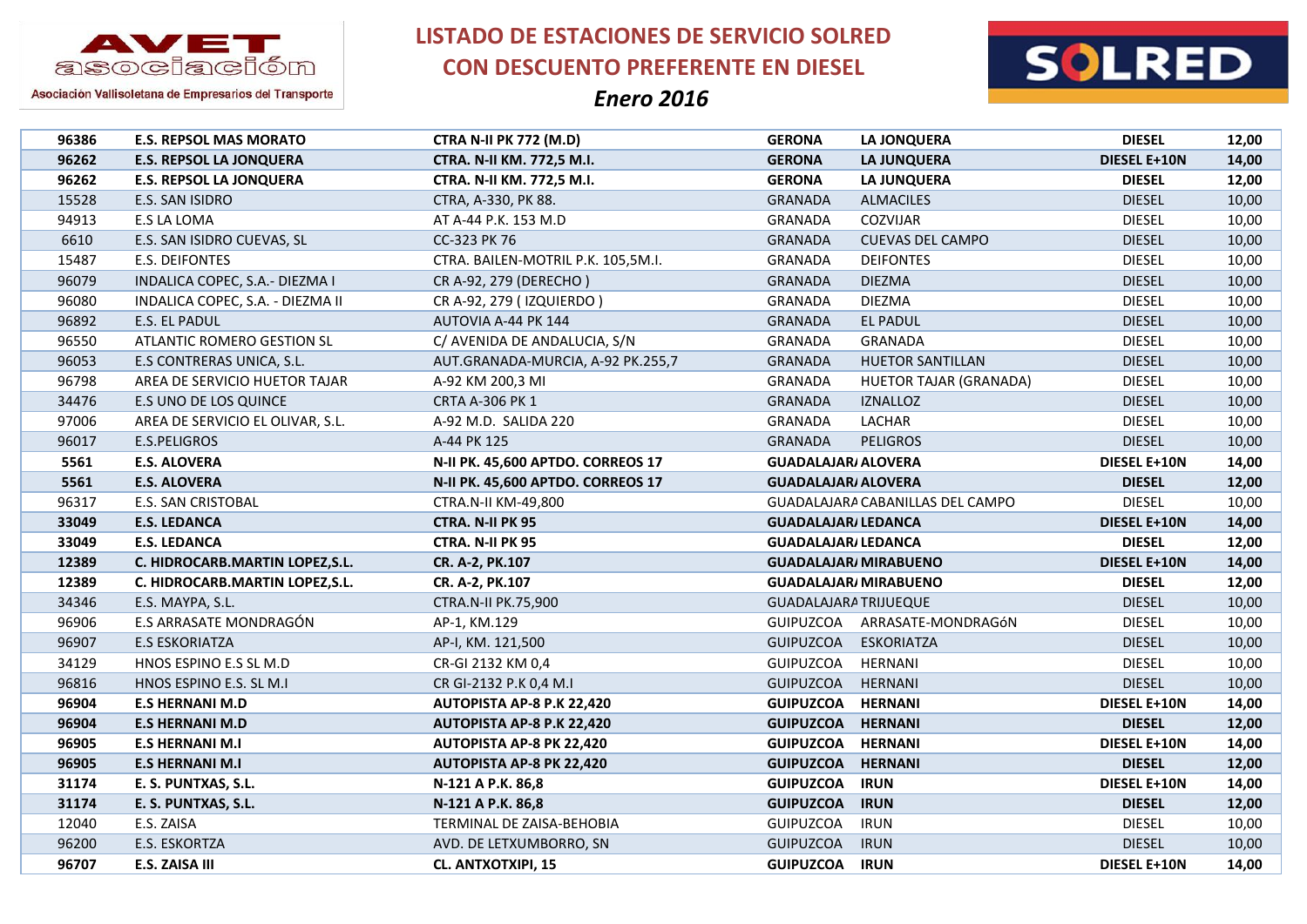



Asociación Vallisoletana de Empresarios del Transporte

| 96707 | E.S. ZAISA III                  | <b>CL. ANTXOTXIPI, 15</b>       | <b>GUIPUZCOA</b> | <b>IRUN</b>              | <b>DIESEL</b>       | 12,00 |
|-------|---------------------------------|---------------------------------|------------------|--------------------------|---------------------|-------|
| 13218 | <b>GUREGAS CARBURANTES, S.L</b> | PK. 437,2 N-I DCHA.             | <b>GUIPUZCOA</b> | <b>TOLOSA</b>            | <b>DIESEL</b>       | 10,00 |
| 96307 | E.S. TOLOSA                     | CTRA. N-I P.K. 432,5            | <b>GUIPUZCOA</b> | <b>TOLOSA</b>            | <b>DIESEL</b>       | 10,00 |
| 11978 | E.S.IRURA                       | CRT.N-I PK 440,7                | <b>GUIPUZCOA</b> | VILLABONA                | <b>DIESEL</b>       | 10,00 |
| 65    | ES. ORQUIN GOMEZ, S.L           | CR. N-433 PK 86,5               | <b>HUELVA</b>    | ARACENA                  | <b>DIESEL</b>       | 10,00 |
| 96836 | <b>E.S.CARTAYA SIERRA</b>       | AU A-49 PK 102 MD               | <b>HUELVA</b>    | CARTAYA                  | <b>DIESEL</b>       | 10,00 |
| 96837 | <b>E.S.CARTAYA PLAYA</b>        | AU A-49 PK 102 MI               | <b>HUELVA</b>    | CARTAYA (HUELVA)         | <b>DIESEL</b>       | 10,00 |
| 96394 | <b>E.S.CHUCENA SUR</b>          | AU-A 49 PK 37                   | <b>HUELVA</b>    | <b>CHUCENA</b>           | <b>DIESEL</b>       | 10,00 |
| 96393 | <b>E.S. CHUCENA NORTE</b>       | <b>AU-A49 PK 37</b>             | <b>HUELVA</b>    | <b>CHUCENA</b>           | <b>DIESEL</b>       | 10,00 |
| 96616 | <b>E.S.LOS BERMEJALES</b>       | <b>P.I.LOS BERMEJALES CA P8</b> | <b>HUELVA</b>    | <b>NIEBLA</b>            | <b>DIESEL E+10N</b> | 14,00 |
| 96616 | <b>E.S.LOS BERMEJALES</b>       | P.I.LOS BERMEJALES CA P8        | <b>HUELVA</b>    | <b>NIEBLA</b>            | <b>DIESEL</b>       | 12,00 |
| 34389 | E.S.MANUEL MEJIAS SOUSA III     | CTRA. N-630, PK.-745,7          | <b>HUELVA</b>    | SANTA OLALLA DEL CALA    | <b>DIESEL</b>       | 10,00 |
| 96347 | E.S. J.F. CASTELLANO GARCIA     | CTR. MU-6131, PK-4,2            | <b>HUELVA</b>    | <b>VILLARRASA</b>        | <b>DIESEL E+10N</b> | 14,00 |
| 96347 | E.S. J.F. CASTELLANO GARCIA     | CTR. MU-6131, PK-4,2            | <b>HUELVA</b>    | <b>VILLARRASA</b>        | <b>DIESEL</b>       | 12,00 |
| 96372 | E.S. ALMUDEVAR                  | CTRA.N-330 PK 552,8             | <b>HUESCA</b>    | ALMUDEVAR                | <b>DIESEL</b>       | 10,00 |
| 7641  | E.S. BARBASTRO                  | CTRA.N-240 KM.162,500           | <b>HUESCA</b>    | <b>BARBASTRO</b>         | <b>DIESEL</b>       | 10,00 |
| 12415 | E.S. EL SISALLAR                | CN-240 PK-129,800               | <b>HUESCA</b>    | <b>BINEFAR</b>           | <b>DIESEL</b>       | 10,00 |
| 11641 | E.S. POL. FCO. GARCIA, S.L      | <b>CTRA. N II KM.441,400</b>    | <b>HUESCA</b>    | <b>FRAGA</b>             | <b>DIESEL E+10N</b> | 14,00 |
| 11641 | E.S. POL. FCO. GARCIA, S.L      | CTRA. N II KM.441,400           | <b>HUESCA</b>    | <b>FRAGA</b>             | <b>DIESEL</b>       | 12,00 |
| 96363 | <b>E.S. AREA DE S.CANUHE</b>    | CTRA.A-23, PK-332.8 M.D.        | <b>HUESCA</b>    | <b>GURREA DE GALLEGO</b> | <b>DIESEL E+10N</b> | 14,00 |
| 96363 | <b>E.S. AREA DE S.CANUHE</b>    | CTRA.A-23, PK-332.8 M.D.        | <b>HUESCA</b>    | <b>GURREA DE GALLEGO</b> | <b>DIESEL</b>       | 12,00 |
| 3695  | E.S. MARTINEZ VELASCO           | AVDA. MARTINEZ DE VELASCO, 53   | <b>HUESCA</b>    | <b>HUESCA</b>            | <b>DIESEL</b>       | 10,00 |
| 96582 | <b>E.S.HUESCA CIUDAD</b>        | AV MARTINEZ VELASCO, 53 (M.I)   | <b>HUESCA</b>    | <b>HUESCA</b>            | <b>DIESEL</b>       | 10,00 |
| 93268 | E.S. SAN JORGE                  | PROL.AV.MARTINEZ VELASCO, SN    | <b>HUESCA</b>    | <b>HUESCA</b>            | <b>DIESEL</b>       | 10,00 |
| 12614 | <b>E.S MONZON</b>               | N-240 PK-139.3                  | <b>HUESCA</b>    | <b>MONZON</b>            | <b>DIESEL</b>       | 10,00 |
| 96848 | E.S SAN JUAN BOSCO-NUENO        | CR A-23. PK 584 M.D             | <b>HUESCA</b>    | NUENO (HUESCA)           | <b>DIESEL</b>       | 10,00 |
| 34549 | E.S. PEñALBA                    | CTRA. N-II PK 402 MARGEN IZQ    | <b>HUESCA</b>    | PEñALBA                  | <b>DIESEL</b>       | 10,00 |
| 3626  | E.S. SABIÑANIGO                 | AV. HUESCA, 22-24               | <b>HUESCA</b>    | SABIÑANIGO               | <b>DIESEL</b>       | 10,00 |
| 92143 | E.S. BAL DE TENA                | CTRA. N-260 KM 516              | <b>HUESCA</b>    | SABIÑANIGO               | <b>DIESEL</b>       | 10,00 |
| 33997 | <b>E.S. COLLARADA</b>           | CTR. N-330, PK-658              | <b>HUESCA</b>    | <b>VILLANUA</b>          | <b>DIESEL E+10N</b> | 14,00 |
| 33997 | <b>E.S. COLLARADA</b>           | CTR. N-330, PK-658              | <b>HUESCA</b>    | <b>VILLANUA</b>          | <b>DIESEL</b>       | 12,00 |
| 33123 | E.S. ALCAUNION, S.L.            | CL ZAGALES S-N                  | <b>JAEN</b>      | <b>ALCAUDETE</b>         | <b>DIESEL</b>       | 10,00 |
| 96221 | E.S. ANGELES GUTIERREZ RUEDA    | CT. N-432, PK-367.95            | <b>JAEN</b>      | <b>ALCAUDETE</b>         | <b>DIESEL</b>       | 10,00 |
| 33351 | <b>FCO.J.LORITE RASCON</b>      | CTRA.C-312 PK-23,10             | JAEN             | <b>ARQUILLOS</b>         | <b>DIESEL</b>       | 10,00 |
| 33439 | E.S. BAILEN                     | CTRA. N-IV, PK-296              | <b>JAEN</b>      | <b>BAILEN</b>            | <b>DIESEL</b>       | 10,00 |
| 4258  | E.S. LA FRONTERA                | AUTOVIA A44, KM 69,4            | JAEN             | CAMPILLO DE ARENAS       | <b>DIESEL</b>       | 10,00 |
| 34541 | E.S LA SALOBREJA                | CR N-322, 128                   | <b>JAEN</b>      | EST. LINARES-BAEZA       | <b>DIESEL</b>       | 10,00 |
|       |                                 |                                 |                  |                          |                     |       |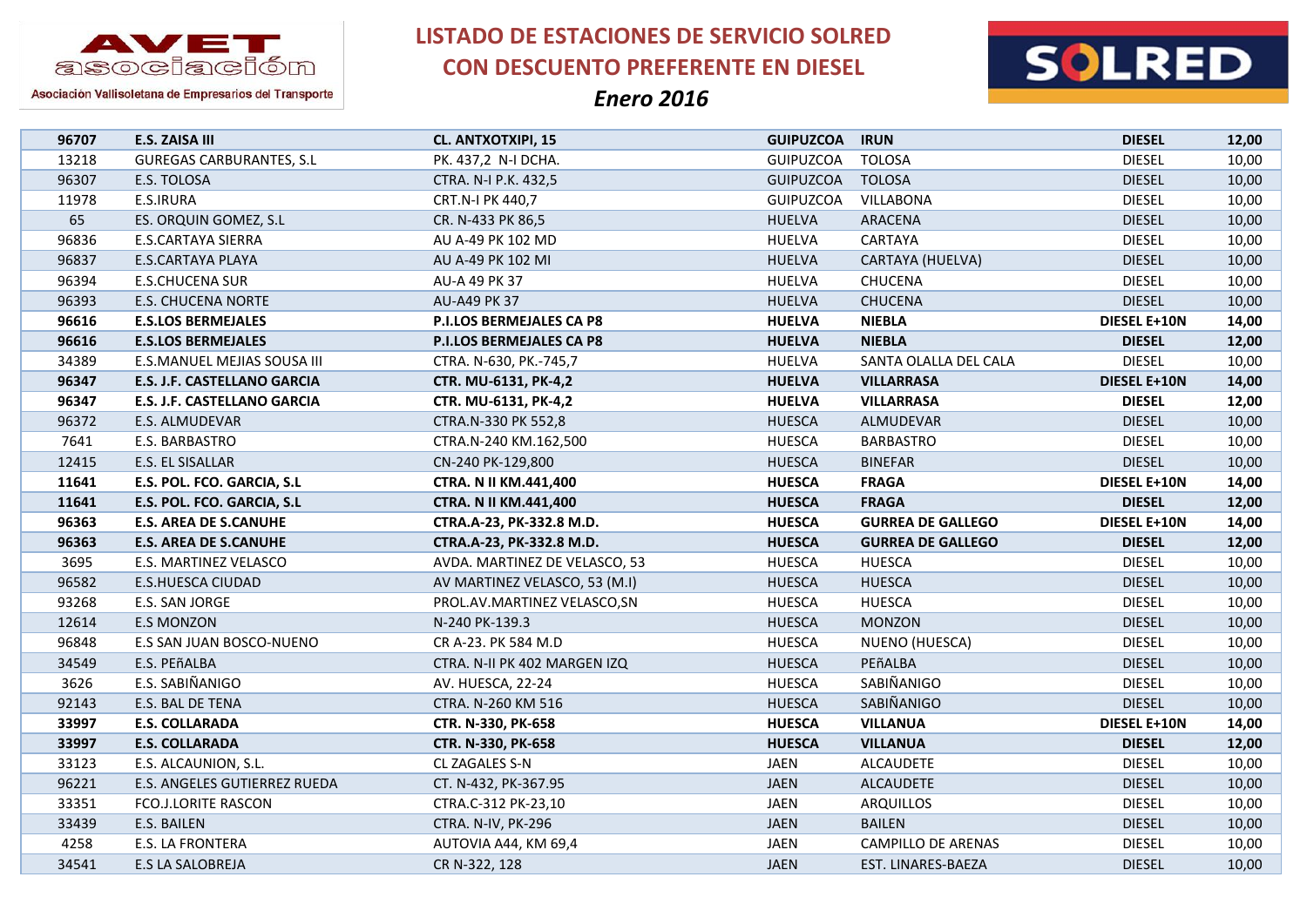



Asociación Vallisoletana de Empresarios del Transporte

| 33201 | <b>E.S. GUARROMAN</b>           | <b>CN-IV AUTOV. ANDALUCIA PK-280</b> | <b>JAEN</b>     | <b>GUARROMAN</b>      | <b>DIESEL E+10N</b> | 14,00 |
|-------|---------------------------------|--------------------------------------|-----------------|-----------------------|---------------------|-------|
| 33201 | <b>E.S. GUARROMAN</b>           | <b>CN-IV AUTOV. ANDALUCIA PK-280</b> | <b>JAEN</b>     | <b>GUARROMAN</b>      | <b>DIESEL</b>       | 12,00 |
| 12862 | <b>E.S. GUARROMAN II</b>        | CTRA. CN-IV PK 280                   | <b>JAEN</b>     | <b>GUARROMAN</b>      | DIESEL E+10N        | 14,00 |
| 12862 | <b>E.S. GUARROMAN II</b>        | CTRA. CN-IV PK 280                   | <b>JAEN</b>     | <b>GUARROMAN</b>      | <b>DIESEL</b>       | 12,00 |
| 96344 | E.S. LOS OLIVOS                 | CTRA.N-323 PK 11,9                   | JAEN            | JABALQUINTO           | <b>DIESEL</b>       | 10,00 |
| 97073 | <b>C.RED LOS OLIVARES</b>       | RONDA DE LOS OLIVARES                | <b>JAEN</b>     | <b>JAEN</b>           | <b>DIESEL</b>       | 10,00 |
| 33373 | E.S. LA CAROLINA, S.A.          | <b>CTRA. N-IV KM. 269</b>            | JAEN            | LA CAROLINA           | <b>DIESEL</b>       | 10,00 |
| 4412  | E.S. LA NUEVA YUCA, S.L.        | CR.BAILEN-MOTRIL, PK.40,100          | <b>JAEN</b>     | LA GUARDIA            | <b>DIESEL</b>       | 10,00 |
| 1076  | MARTIN LOPEZ CARBURANTES, S.L.  | AL. AUREA GALINDO, S.N.              | JAEN            | <b>LINARES</b>        | <b>DIESEL</b>       | 10,00 |
| 33554 | E.S. LOS CABALLOS               | AUT. N-IV, PK-346.6.                 | <b>JAEN</b>     | <b>LOPERA</b>         | <b>DIESEL</b>       | 10,00 |
| 96629 | <b>ES LOS CABALLOS II</b>       | CR N-IV KM 346.6 (MD)                | <b>JAEN</b>     | <b>LOPERA</b>         | <b>DIESEL E+10N</b> | 14,00 |
| 96629 | <b>ES LOS CABALLOS II</b>       | CR N-IV KM 346.6 (MD)                | <b>JAEN</b>     | <b>LOPERA</b>         | <b>DIESEL</b>       | 12,00 |
| 31399 | E.S. EL ROSALEJO                | AVDA. DE EUROPA Nº 1                 | JAEN            | <b>MARTOS</b>         | <b>DIESEL</b>       | 10,00 |
| 34034 | E.S. PORCUNA, S.L.              | C/ AVDA JOAQUIN COSTA, S/N           | <b>JAEN</b>     | <b>PORCUNA</b>        | <b>DIESEL</b>       | 10,00 |
| 94328 | AREA DE SERVICIO KM 258 S.L     | CR A4 PK 258 M.D                     | <b>JAEN</b>     | <b>SANTA ELENA</b>    | <b>DIESEL</b>       | 10,00 |
| 15429 | E.S. GARRIMARTI, S.L.           | <b>CTRA LA PUERTA,56</b>             | <b>JAEN</b>     | <b>SILES</b>          | <b>DIESEL</b>       | 10,00 |
| 3774  | <b>GABRIEL LIEBANA ANTONAYA</b> | <b>AVENIDA DE JAEN, 17</b>           | <b>JAEN</b>     | <b>TORREDONJIMENO</b> | <b>DIESEL E+10N</b> | 14,00 |
| 3774  | <b>GABRIEL LIEBANA ANTONAYA</b> | <b>AVENIDA DE JAEN, 17</b>           | <b>JAEN</b>     | <b>TORREDONJIMENO</b> | <b>DIESEL</b>       | 12,00 |
| 5890  | E.S.TORREPEROGIL                | CRA.CORD-VALEN.PK 154                | <b>JAEN</b>     | TORREPEROGIL          | <b>DIESEL</b>       | 10,00 |
| 93547 | EE.SS. EL POLIGONO              | CTRA. DE VILCHES, S/N                | <b>JAEN</b>     | <b>UBEDA</b>          | <b>DIESEL</b>       | 10,00 |
| 34122 | LUIS JESUS ANTONAYA BAENA       | CR C-3217, 13,2                      | JAEN            | <b>VILCHES</b>        | <b>DIESEL</b>       | 10,00 |
| 34012 | E.S. SAN JUAN S.L.              | CTR.LOGR.-ZARAG.PK 14,500            | LA RIOJA        | <b>AGONCILLO</b>      | <b>DIESEL</b>       | 15,00 |
| 5760  | SERVICIOS PETRO-ALFARO, S.L.    | CR N-232, 337,8                      | LA RIOJA        | <b>ALFARO</b>         | <b>DIESEL</b>       | 10,00 |
| 3076  | E.S.PETRO-ALFARO S.L.           | CTRA.ZARAGOZA, 15                    | LA RIOJA        | <b>ALFARO</b>         | <b>DIESEL</b>       | 10,00 |
| 34454 | E.S. CARMINA S.L.               | CTR LR-115, P.K. 26,5                | <b>LA RIOJA</b> | <b>ARNEDO</b>         | <b>DIESEL E+10N</b> | 14,00 |
| 34454 | E.S. CARMINA S.L.               | CTR LR-115, P.K. 26,5                | <b>LA RIOJA</b> | <b>ARNEDO</b>         | <b>DIESEL</b>       | 12,00 |
| 33414 | E.S. CALAHORRA DERECHO          | A-68 PK.177 DIREC.B/Z                | LA RIOJA        | CALAHORRA             | <b>DIESEL</b>       | 10,00 |
| 33415 | E.S. CALAHORRA IZQUIERDO        | A-68 PK.177 DIREC.Z/B                | LA RIOJA        | CALAHORRA             | <b>DIESEL</b>       | 10,00 |
| 11689 | A.S CALAHORRA, S.A.             | CTR. N-232 PK.353,700                | LA RIOJA        | CALAHORRA             | <b>DIESEL</b>       | 10,00 |
| 15674 | E. S. RUIZ, S.A.                | CTRA. N-232, KM.-458                 | LA RIOJA        | <b>CUZCURRITA</b>     | <b>DIESEL</b>       | 10,00 |
| 4274  | ES RUIZ, SA                     | CTRA. N-124, KM.-41                  | LA RIOJA        | HARO                  | <b>DIESEL</b>       | 10,00 |
| 2092  | E.S. RUIZ S.A.                  | AVDA. LA RIOJA, 4                    | LA RIOJA        | <b>HARO</b>           | <b>DIESEL</b>       | 10,00 |
| 3890  | E.S.BENES PRO.PETROL., S.L.     | AVDA. DE ARAGON, 7                   | LA RIOJA        | LOGROñO               | <b>DIESEL</b>       | 10,00 |
| 34398 | E. S. LA GRAJERA                | CTRA. N-232, PK.- 413,05             | LA RIOJA        | LOGROñO               | <b>DIESEL</b>       | 10,00 |
| 34361 | E.S. PRADO VIEJO                | C/TEJERAS, 2                         | LA RIOJA        | LOGROñO               | <b>DIESEL</b>       | 10,00 |
| 34399 | MUTILVA DE COMBUSTION S.L       | C/PIQUERAS, 22                       | LA RIOJA        | <b>LOGROñO</b>        | <b>DIESEL</b>       | 10,00 |
| 33425 | E.S.LOGRO/O                     | A-68, PK. 136                        | LA RIOJA        | LOGROñO               | <b>DIESEL</b>       | 10,00 |
|       |                                 |                                      |                 |                       |                     |       |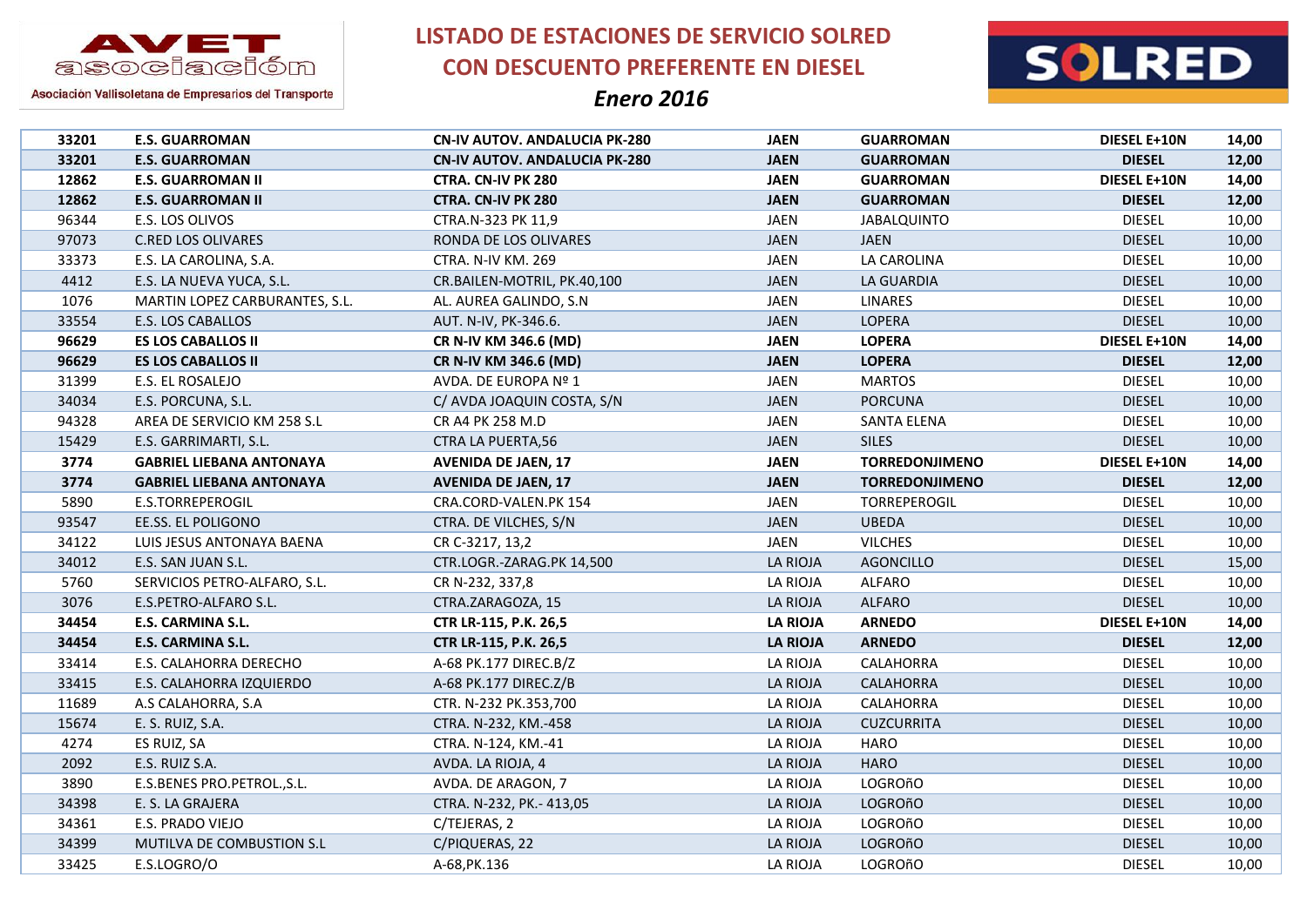



Asociación Vallisoletana de Empresarios del Transporte

| 34089 | E.S. RINCON DE SOTO               | CN-232 PK:346                    | LA RIOJA                | RINCON DE SOTO                 | <b>DIESEL</b>       | 10,00 |
|-------|-----------------------------------|----------------------------------|-------------------------|--------------------------------|---------------------|-------|
| 34905 | E.S. TRICIO                       | CN-120 KM. 23                    | LA RIOJA                | <b>TRICIO</b>                  | <b>DIESEL</b>       | 15,00 |
| 60033 | <b>E.S. LAS HUESAS</b>            | CL VELAZQUEZ, 1                  | <b>LAS PALMAS TELDE</b> |                                | <b>DIESEL E+10N</b> | 14,00 |
| 60033 | <b>E.S. LAS HUESAS</b>            | CL VELAZQUEZ, 1                  | LAS PALMAS TELDE        |                                | <b>DIESEL</b>       | 12,00 |
| 34378 | CAMPSA ES, S.A.                   | CL N-601, P.K. 2,77              | <b>LEON</b>             | <b>ALBIRES</b>                 | <b>DIESEL</b>       | 10,00 |
| 96224 | <b>E.S. SARMIENTO FUERTES, SL</b> | CN-630 KM. 161,536 GIJON-SEVILLA | <b>LEON</b>             | <b>ARDON</b>                   | DIESEL E+10N        | 14,00 |
| 96224 | <b>E.S. SARMIENTO FUERTES, SL</b> | CN-630 KM. 161,536 GIJON-SEVILLA | <b>LEON</b>             | <b>ARDON</b>                   | <b>DIESEL</b>       | 12,00 |
| 33405 | E. S. ARMUNIA                     | CTRA. N-630, KM.-149,3           | LEON                    | ARMUNIA                        | <b>DIESEL</b>       | 10,00 |
| 96544 | ARMUNIA (M.I)                     | N-630 PK. 149                    | LEON                    | ARMUNIA                        | <b>DIESEL</b>       | 10,00 |
| 31741 | <b>E.S. CALDAS DE LUNA</b>        | CALDAS DE LUNA, N-66, KM-66      | <b>LEON</b>             | <b>CALDAS DE LUNA</b>          | DIESEL E+10N        | 14,00 |
| 31741 | <b>E.S. CALDAS DE LUNA</b>        | CALDAS DE LUNA, N-66, KM-66      | <b>LEON</b>             | <b>CALDAS DE LUNA</b>          | <b>DIESEL</b>       | 12,00 |
| 11062 | BEROGLEZ INVERSIONES, S.L.        | CR. N-6, 391                     | <b>LEON</b>             | <b>CAMPONARAYA</b>             | <b>DIESEL E+10N</b> | 14,00 |
| 11062 | <b>BEROGLEZ INVERSIONES, S.L.</b> | CR. N-6, 391                     | <b>LEON</b>             | <b>CAMPONARAYA</b>             | <b>DIESEL</b>       | 12,00 |
| 5471  | E.S. EL TELENO, S.A.              | <b>CTRA. N-VI, KM-335</b>        | <b>LEON</b>             | <b>COMBARROS</b>               | <b>DIESEL E+10N</b> | 14,00 |
| 5471  | E.S. EL TELENO, S.A.              | <b>CTRA. N-VI, KM-335</b>        | <b>LEON</b>             | <b>COMBARROS</b>               | <b>DIESEL</b>       | 12,00 |
| 12311 | <b>ISIDORO BLAS GARCIA</b>        | CR N-120, 342,5                  | <b>LEON</b>             | <b>ESTEBANEZ DE LA CALZADA</b> | <b>DIESEL E+10N</b> | 14,00 |
| 12311 | <b>ISIDORO BLAS GARCIA</b>        | CR N-120, 342,5                  | <b>LEON</b>             | <b>ESTEBANEZ DE LA CALZADA</b> | <b>DIESEL</b>       | 12,00 |
| 34277 | SOTO VILLAPADIERNA, S.L.          | CR N-630, 121                    | LEON                    | LA ROBLA                       | <b>DIESEL</b>       | 10,00 |
| 34127 | CAMPSA ES SA                      | CN-VI, P.K. 345                  | LEON                    | MANZANAL DEL PUERTO            | <b>DIESEL</b>       | 10,00 |
| 96699 | E.S. VILLAVIDEL IZQ.              | A-231 KM.9 (MARG. IZQ.)          | LEON                    | PALANQUINOS                    | <b>DIESEL</b>       | 10,00 |
| 96700 | E.S.VILLAVIDEL DCH.               | A-231 KM.9 (M. DCH.)             | <b>LEON</b>             | PALANQUINOS                    | <b>DIESEL</b>       | 10,00 |
| 96746 | <b>E.S. PONFERRADA M.DCHO.</b>    | CTR. A-6, PK-390,4               | <b>LEON</b>             | <b>PONFERRADA</b>              | <b>DIESEL E+10N</b> | 14,00 |
| 96746 | <b>E.S. PONFERRADA M.DCHO.</b>    | CTR. A-6, PK-390,4               | <b>LEON</b>             | <b>PONFERRADA</b>              | <b>DIESEL</b>       | 12,00 |
| 96747 | E.S. PONFERRADA M.IZDO.           | CTR. A-6, PK-390,4               | <b>LEON</b>             | <b>PONFERRADA</b>              | DIESEL E+10N        | 14,00 |
| 96747 | E.S. PONFERRADA M.IZDO.           | CTR. A-6, PK-390,4               | <b>LEON</b>             | <b>PONFERRADA</b>              | <b>DIESEL</b>       | 12,00 |
| 5481  | E.S.MARMA S.L.                    | CTRA.PEDROSA A ALMANZA           | LEON                    | PUENTE ALMUHEY                 | <b>DIESEL</b>       | 10,00 |
| 31743 | E.S. RIO SECO DE TAPIA            | CTRA. N-66, KM-25                | LEON                    | RIO SECO DE TAPIA              | <b>DIESEL</b>       | 10,00 |
| 31742 | ES CRED RIOSECO II                | AUTOPISTA A-6 CAMPOMANES-LEON    | LEON                    | RIOSECO DE TAPIA               | <b>DIESEL</b>       | 10,00 |
| 34081 | CAMPSA ESTACIONES DE SERVICIO     | N-120 KM 309                     | <b>LEON</b>             | SAN ANDRES DEL RABANEDO        | <b>DIESEL</b>       | 10,00 |
| 5591  | E.S. LUFEMA, S.L.                 | CTR. N-120, PK-308               | LEON                    | SAN ANDRES DEL RABANEDO        | <b>DIESEL</b>       | 10,00 |
| 6082  | CAMPSA ESTACIONES DE SERVICIO     | CR LE-441, PK 4,6                | <b>LEON</b>             | SAN ANDRES DEL RABANEO         | <b>DIESEL</b>       | 10,00 |
| 34480 | NUÑEZ ALONSO GAS, S.L.            | CR L-420, 72                     | LEON                    | SAN CRISTOBAL                  | <b>DIESEL</b>       | 10,00 |
| 31070 | E.S. LISARMINIA, S.L.             | C-623 PK.31                      | <b>LEON</b>             | SAN EMILIANO                   | <b>DIESEL</b>       | 10,00 |
| 97018 | PETROBIERZO, S.L.                 | CR N-6 PK 371, P.I. BIERZO ALTO  | LEON                    | SAN ROMAN DE BEMBIBRE          | <b>DIESEL</b>       | 10,00 |
| 33301 | E.S.NUEVO PARAMO S.A.             | C-621 MAYORGA-AST.PK.46          | <b>LEON</b>             | SANTA MARIA DEL PARAMO         | <b>DIESEL</b>       | 10,00 |
| 5457  | <b>E.S. SARMIENTO FUERTES</b>     | CTRA N-630, KM-186               | <b>LEON</b>             | <b>TORAL DE LOS GUZMANES</b>   | <b>DIESEL E+10N</b> | 14,00 |
| 5457  | <b>E.S. SARMIENTO FUERTES</b>     | CTRA N-630, KM-186               | <b>LEON</b>             | <b>TORAL DE LOS GUZMANES</b>   | <b>DIESEL</b>       | 12,00 |
|       |                                   |                                  |                         |                                |                     |       |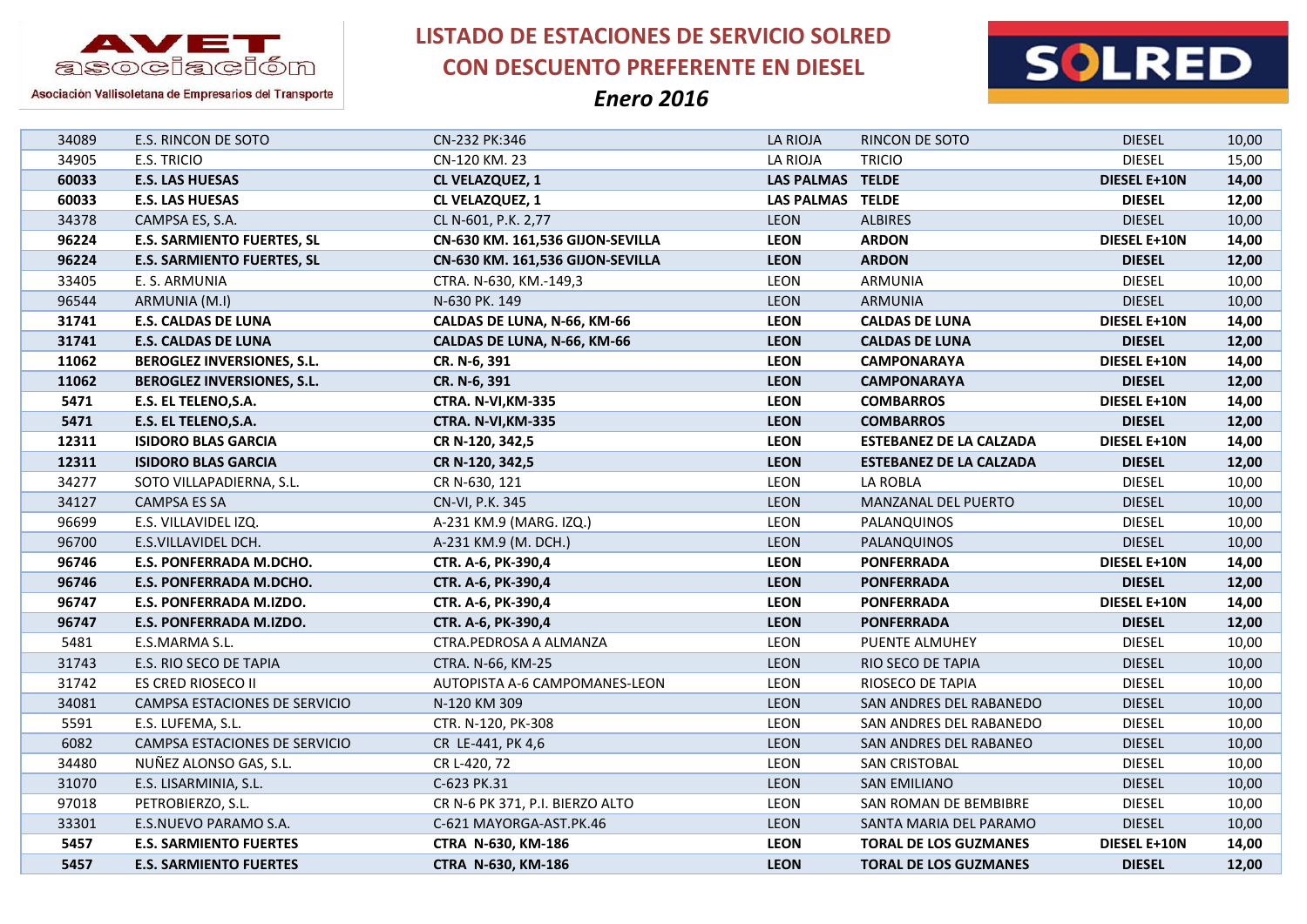



Asociación Vallisoletana de Empresarios del Transporte

| 33302 | E.S. NUEVO PARAMO, S.A. MI           | N-601, PK-301             | LEON          | VALDELAFUENTE          | <b>DIESEL</b>       | 10,00 |
|-------|--------------------------------------|---------------------------|---------------|------------------------|---------------------|-------|
| 97007 | E.S. NUEVO PARAMO, S.A. MD           | N-601, PK-301             | <b>LEON</b>   | VALDELAFUENTE          | <b>DIESEL</b>       | 10,00 |
| 37002 | E.S. SARMIENTO FUERTES, S.L.         | N-630 GIJON-SEVILL PK 177 | LEON          | VILLAMANAN             | <b>DIESEL</b>       | 10,00 |
| 96311 | <b>E.S. FONOLLERAS</b>               | <b>CTRA. N-II KM. 512</b> | <b>LERIDA</b> | <b>FONOLLERAS</b>      | <b>DIESEL E+10N</b> | 14,00 |
| 96311 | <b>E.S. FONOLLERAS</b>               | <b>CTRA. N-II KM. 512</b> | <b>LERIDA</b> | <b>FONOLLERAS</b>      | <b>DIESEL</b>       | 12,00 |
| 96839 | E.S. COLOME                          | AVDA. EJERCITO, 2         | LERIDA        | LLEIDA                 | <b>DIESEL</b>       | 10,00 |
| 7150  | E.S. PUIGUELO RIBES, S.C.P.          | <b>CTR. N-II, PK-447</b>  | <b>LERIDA</b> | <b>SOSES</b>           | <b>DIESEL E+10N</b> | 14,00 |
| 7150  | E.S. PUIGUELO RIBES, S.C.P.          | <b>CTR. N-II, PK-447</b>  | <b>LERIDA</b> | <b>SOSES</b>           | <b>DIESEL</b>       | 12,00 |
| 13063 | AREA DE VILASANA, S.L.U.             | AUTOVIA N-II PK.486,45    | LERIDA        | VILASANA               | <b>DIESEL</b>       | 10,00 |
| 33471 | E.S. BARREIROS                       | N-634 PK 570,4            | <b>LUGO</b>   | <b>BARREIROS</b>       | <b>DIESEL</b>       | 10,00 |
| 33522 | <b>ESTACION SERVICIO ROMA SL</b>     | CR C-641, 32,1            | <b>LUGO</b>   | <b>CANDAMIL</b>        | <b>DIESEL E+10N</b> | 14,00 |
| 33522 | <b>ESTACION SERVICIO ROMA SL</b>     | CR C-641, 32,1            | <b>LUGO</b>   | <b>CANDAMIL</b>        | <b>DIESEL</b>       | 12,00 |
| 15364 | E.S. O CARQUEIXO, S.L.               | CTRA. C-630 PK.58,8       | LUGO          | CASTELO                | <b>DIESEL</b>       | 10,00 |
| 33540 | <b>E.S. CASTRO RIBERAS D LEA, SL</b> | <b>AVD. TERRA CHA S/N</b> | <b>LUGO</b>   | <b>CASTRO DE REY</b>   | <b>DIESEL E+10N</b> | 14,00 |
| 33540 | <b>E.S. CASTRO RIBERAS D LEA, SL</b> | <b>AVD. TERRA CHA S/N</b> | <b>LUGO</b>   | <b>CASTRO DE REY</b>   | <b>DIESEL</b>       | 12,00 |
| 10370 | <b>E.S. OTERO VAZQUEZ S.L</b>        | CTRA. N-642 PK.423,850    | <b>LUGO</b>   | <b>CERVO</b>           | <b>DIESEL E+10N</b> | 14,00 |
| 10370 | <b>E.S. OTERO VAZQUEZ S.L</b>        | CTRA. N-642 PK.423,850    | <b>LUGO</b>   | <b>CERVO</b>           | <b>DIESEL</b>       | 12,00 |
| 31565 | E.S. FOZ, S.L.                       | CTR. N-642, MARZAN        | <b>LUGO</b>   | <b>FOZ</b>             | <b>DIESEL</b>       | 10,00 |
| 4059  | <b>SAN RAFAEL</b>                    | AV DE LA CORUÑA 310       | LUGO          | <b>LUGO</b>            | <b>DIESEL</b>       | 10,00 |
|       |                                      |                           |               |                        |                     |       |
| 13245 | E.S.MUJA                             | CTRA. N-640 PK. 87,475    | <b>LUGO</b>   | <b>LUGO</b>            | <b>DIESEL</b>       | 10,00 |
| 96983 | <b>E.S. MUIMENTA M.I.</b>            | C-120, PK. 20,8 M.I.      | <b>LUGO</b>   | <b>MUIMENTA (LUGO)</b> | <b>DIESEL E+10N</b> | 14,00 |
| 96983 | <b>E.S. MUIMENTA M.I.</b>            | C-120, PK. 20,8 M.I.      | <b>LUGO</b>   | <b>MUIMENTA (LUGO)</b> | <b>DIESEL</b>       | 12,00 |
| 34073 | E.S. NADELA                          | CTRA.N-VI PK.493,7        | LUGO          | <b>NADELA</b>          | <b>DIESEL</b>       | 10,00 |
| 33964 | E. S. PARDO Y VALIN, S.L.            | CTRA. N-VI, PK.- 433      | <b>LUGO</b>   | PIEDRAFITA             | <b>DIESEL</b>       | 10,00 |
| 34000 | E.S. RABADE                          | AV DEL FERROL, 67         | LUGO          | RABADE                 | <b>DIESEL</b>       | 10,00 |
| 96545 | SARRIA (M.I)                         | CL. MATIAS LOPEZ 97       | <b>LUGO</b>   | SARRIA                 | <b>DIESEL</b>       | 10,00 |
| 33509 | E. S. ROMA, S.L.                     | CONDE PALLARES, 46-52     | LUGO          | VILLALBA               | <b>DIESEL</b>       | 10,00 |
| 33091 | E.S. VILLALBA                        | CAMPO DEL PUENTE, 109-111 | <b>LUGO</b>   | VILLALBA               | <b>DIESEL</b>       | 10,00 |
| 93638 | <b>ESTACION SERVICIO ROMA, S.L.</b>  | AV TERRA CHA, 164         | <b>LUGO</b>   | <b>VILLALBA</b>        | <b>DIESEL E+10N</b> | 14,00 |
| 93638 | <b>ESTACION SERVICIO ROMA, S.L.</b>  | AV TERRA CHA, 164         | <b>LUGO</b>   | <b>VILLALBA</b>        | <b>DIESEL</b>       | 12,00 |
| 33521 | <b>ESTACION SERVICIO ROMA SL</b>     | CR LU-862 PK 97 I         | <b>LUGO</b>   | <b>XOVE</b>            | <b>DIESEL E+10N</b> | 14,00 |
| 33521 | <b>ESTACION SERVICIO ROMA SL</b>     | CR LU-862 PK 97 I         | <b>LUGO</b>   | <b>XOVE</b>            | <b>DIESEL</b>       | 12,00 |
| 12079 | CAMPSARED CAMPO REAL                 | CR.M-209, PK. 4           | <b>MADRID</b> | <b>CAMPO REAL</b>      | <b>DIESEL</b>       | 10,00 |
| 10091 | <b>COMBUSTIBLES GUTIERREZ, S.L.</b>  | CR.A-4, PK. 129,6         | <b>MADRID</b> | <b>CAMUÑAS</b>         | <b>DIESEL E+10N</b> | 14,00 |
| 10091 | <b>COMBUSTIBLES GUTIERREZ, S.L.</b>  | CR.A-4, PK. 129,6         | <b>MADRID</b> | <b>CAMUÑAS</b>         | <b>DIESEL</b>       | 12,00 |
| 96216 | <b>ES AREA EUROPA</b>                | CTRA A-4, P.K 33,00       | <b>MADRID</b> | <b>CIEMPOZUELOS</b>    | <b>DIESEL</b>       | 10,00 |
| 96852 | EL MOLAR GESTION, S.L.               | A-1, PK.41 - M.I.         | <b>MADRID</b> | <b>EL MOLAR</b>        | <b>DIESEL E+10N</b> | 14,00 |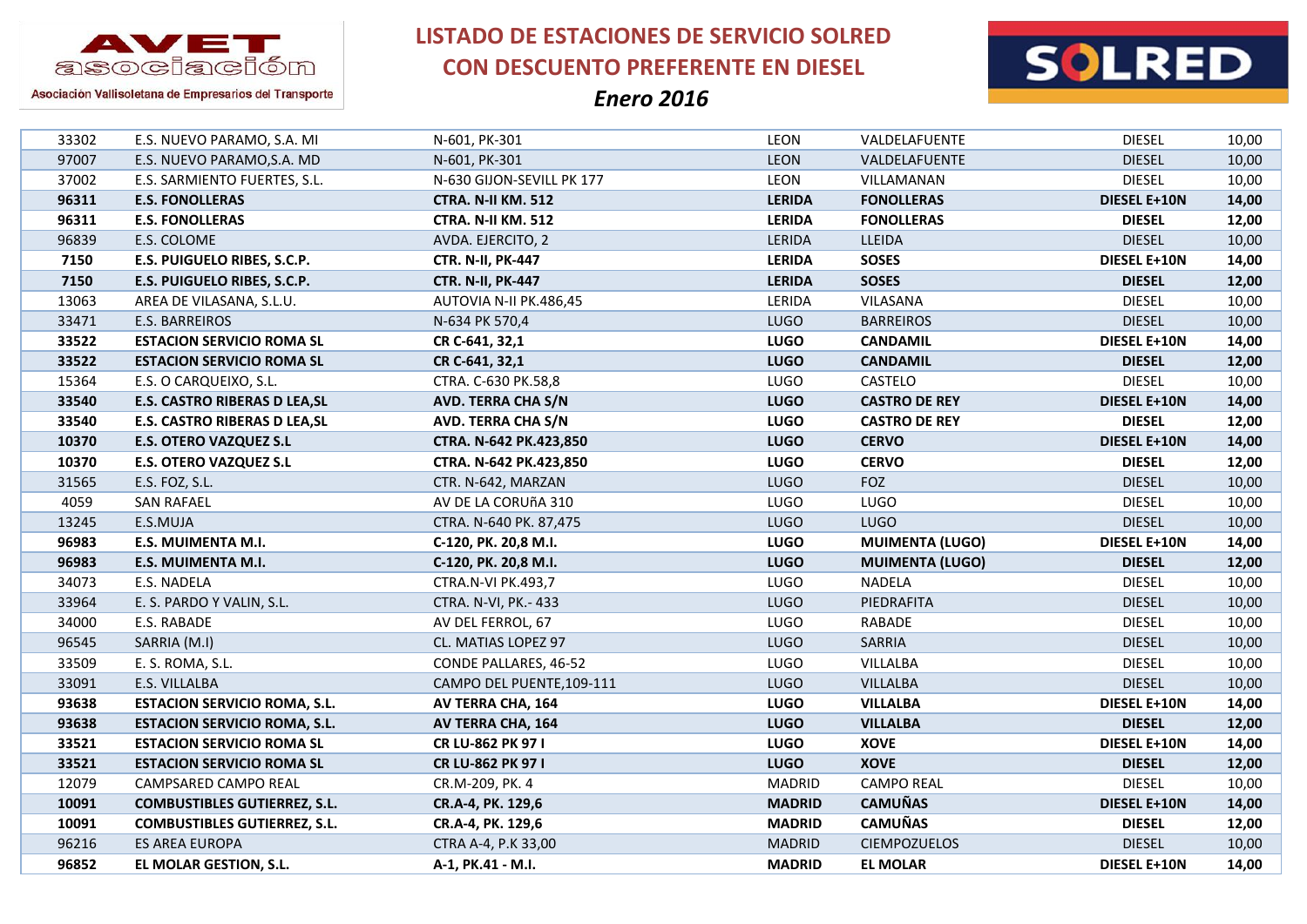



Asociación Vallisoletana de Empresarios del Transporte

| 96852 | EL MOLAR GESTION, S.L.              | A-1, PK.41 - M.I.                      | <b>MADRID</b> | <b>EL MOLAR</b>    | <b>DIESEL</b>       | 12,00 |
|-------|-------------------------------------|----------------------------------------|---------------|--------------------|---------------------|-------|
| 34336 | PETROCORNER RETAIL, S.L             | CR-M409 - PK.16,2                      | <b>MADRID</b> | <b>FUENLABRADA</b> | DIESEL E+10N        | 14,00 |
| 34336 | PETROCORNER RETAIL, S.L             | CR-M409 - PK.16,2                      | <b>MADRID</b> | <b>FUENLABRADA</b> | <b>DIESEL</b>       | 12,00 |
| 12400 | E.S. FUENLABRADA II                 | CTR.N-401 PK 18,7 M.I.                 | <b>MADRID</b> | <b>FUENLABRADA</b> | <b>DIESEL</b>       | 10,00 |
| 33317 | COBO CALLEJA                        | CTR. M-506, PK-21.900                  | <b>MADRID</b> | <b>FUENLABRADA</b> | <b>DIESEL</b>       | 10,00 |
| 96177 | E.S. FUENLABRADA H.                 | CTRA. A-42, PK. 18,700                 | <b>MADRID</b> | <b>FUENLABRADA</b> | <b>DIESEL</b>       | 10,00 |
| 96102 | E.S. CLA                            | C/ AVENIDA DE EUROPA S/N               | <b>MADRID</b> | <b>GETAFE</b>      | <b>DIESEL</b>       | 10,00 |
| 93543 | E.S. HUMANES, S.L.                  | AVDA. DE LA INDUSTRIA, 23              | MADRID        | <b>HUMANES</b>     | <b>DIESEL</b>       | 10,00 |
| 96633 | E.S. CTRA. FORTUNA                  | C/ALAVA, SN - PARCELA 11               | <b>MADRID</b> | LEGANES            | <b>DIESEL</b>       | 10,00 |
| 15795 | <b>E.S. BARRIO FORTUNA</b>          | C/SAN BERNARDO SN                      | <b>MADRID</b> | LEGANES            | <b>DIESEL</b>       | 10,00 |
| 11708 | E.S. CIUDAD DEL AUTOMOVIL           | CL. CARLOS SAINZ                       | <b>MADRID</b> | <b>LEGANES</b>     | <b>DIESEL</b>       | 10,00 |
| 7022  | E.S.LOECHES                         | M-300 PK 13                            | <b>MADRID</b> | <b>LOECHES</b>     | <b>DIESEL</b>       | 10,00 |
| 33199 | E.S.MACE S.L.                       | PS STA M.DE LA CABEZA,18               | <b>MADRID</b> | <b>MADRID</b>      | <b>DIESEL</b>       | 10,00 |
| 34358 | E.S. CTM                            | <b>CTR.VILLAV-VALLECAS KM.3,6</b>      | <b>MADRID</b> | <b>MADRID</b>      | <b>DIESEL E+10N</b> | 14,00 |
| 34358 | E.S. CTM                            | <b>CTR.VILLAV-VALLECAS KM.3,6</b>      | <b>MADRID</b> | <b>MADRID</b>      | <b>DIESEL</b>       | 12,00 |
| 34187 | CAMPSA ESTACIONES DE SERVICIO       | MENDEZ ALVARO 44, 1ª PLANTA            | <b>MADRID</b> | <b>MADRID</b>      | <b>DIESEL</b>       | 10,00 |
| 34625 | CAMPSA,E.S                          | C/MENDEZ ALVARO 44                     | <b>MADRID</b> | <b>MADRID</b>      | <b>DIESEL</b>       | 10,00 |
| 96074 | <b>E.S. MERCAMADRID</b>             | <b>CTRA.VILLAVERDE-VALLECAS KM.3,8</b> | <b>MADRID</b> | <b>MADRID</b>      | <b>DIESEL E+10N</b> | 14,00 |
| 96074 | <b>E.S. MERCAMADRID</b>             | <b>CTRA.VILLAVERDE-VALLECAS KM.3,8</b> | <b>MADRID</b> | <b>MADRID</b>      | <b>DIESEL</b>       | 12,00 |
| 4321  | I.ALONSO GOMEZ, S.L.                | AVDA. ABRANTES, SN                     | <b>MADRID</b> | <b>MADRID</b>      | <b>DIESEL</b>       | 10,00 |
| 96279 | FUNDOSA GALENA, S.A.U.              | CTRA. M-203 PK.0,28 M.I.               | <b>MADRID</b> | <b>MADRID</b>      | <b>DIESEL E+10N</b> | 14,00 |
| 96279 | <b>FUNDOSA GALENA, S.A.U.</b>       | CTRA. M-203 PK.0,28 M.I.               | <b>MADRID</b> | <b>MADRID</b>      | <b>DIESEL</b>       | 12,00 |
| 96195 | ILUNION RETAIL Y COMERCIALIZACION S | CTRA. M-203 PK. 0,28                   | <b>MADRID</b> | <b>MADRID</b>      | <b>DIESEL</b>       | 10,00 |
| 96173 | <b>BUENOS AIRES, S.A.</b>           | M-506 PK 19.5 M.D.                     | <b>MADRID</b> | <b>MADRID</b>      | <b>DIESEL</b>       | 10,00 |
| 96736 | <b>E.S. VALDEMINGOMEZ HOTEL</b>     | CTR.M-50, PK-34 M.D                    | <b>MADRID</b> | <b>MADRID</b>      | <b>DIESEL E+10N</b> | 14,00 |
| 96736 | <b>E.S. VALDEMINGOMEZ HOTEL</b>     | CTR.M-50, PK-34 M.D                    | <b>MADRID</b> | <b>MADRID</b>      | <b>DIESEL</b>       | 12,00 |
| 96735 | <b>E.S. VALDEMINGOMEZ</b>           | CTR. M-50, PK-34 M.I                   | <b>MADRID</b> | <b>MADRID</b>      | <b>DIESEL E+10N</b> | 14,00 |
| 96735 | <b>E.S. VALDEMINGOMEZ</b>           | CTR. M-50, PK-34 M.I                   | <b>MADRID</b> | <b>MADRID</b>      | <b>DIESEL</b>       | 12,00 |
| 96743 | E.S. RIVAS                          | CTR. N-III, PK-14.300                  | <b>MADRID</b> | <b>MADRID</b>      | <b>DIESEL</b>       | 10,00 |
| 96856 | E.S. LA ATAYUELA                    | C-602, PK.13                           | <b>MADRID</b> | <b>MADRID</b>      | <b>DIESEL</b>       | 10,00 |
| 97005 | AGRICOLA EL CASAR, S.L.U.           | C/ALTO DEL RETIRO, 2                   | <b>MADRID</b> | <b>MADRID</b>      | <b>DIESEL</b>       | 10,00 |
| 34095 | E.S. MOSTOLES IZQ.                  | CT. DE EXTREMAD. KM.20,9               | <b>MADRID</b> | <b>MOSTOLES</b>    | <b>DIESEL</b>       | 10,00 |
| 96241 | PETROCORNER RETAIL, S.L             | CR N-3, 37,8                           | <b>MADRID</b> | PERALES DE TAJUÑA  | DIESEL E+10N        | 14,00 |
| 96241 | PETROCORNER RETAIL, S.L.            | CR N-3, 37,8                           | <b>MADRID</b> | PERALES DE TAJUÑA  | <b>DIESEL</b>       | 12,00 |
| 96767 | <b>PERALES</b>                      | A-3, PK. 35,2                          | <b>MADRID</b> | PERALES DE TAJUÑA  | DIESEL E+10N        | 14,00 |
| 96767 | <b>PERALES</b>                      | A-3, PK. 35,2                          | <b>MADRID</b> | PERALES DE TAJUÑA  | <b>DIESEL</b>       | 12,00 |
| 34377 | <b>E.S. PINTO AUTOVIA</b>           | CTRA. N-IV, KM-20.200                  | <b>MADRID</b> | <b>PINTO</b>       | <b>DIESEL</b>       | 10,00 |
|       |                                     |                                        |               |                    |                     |       |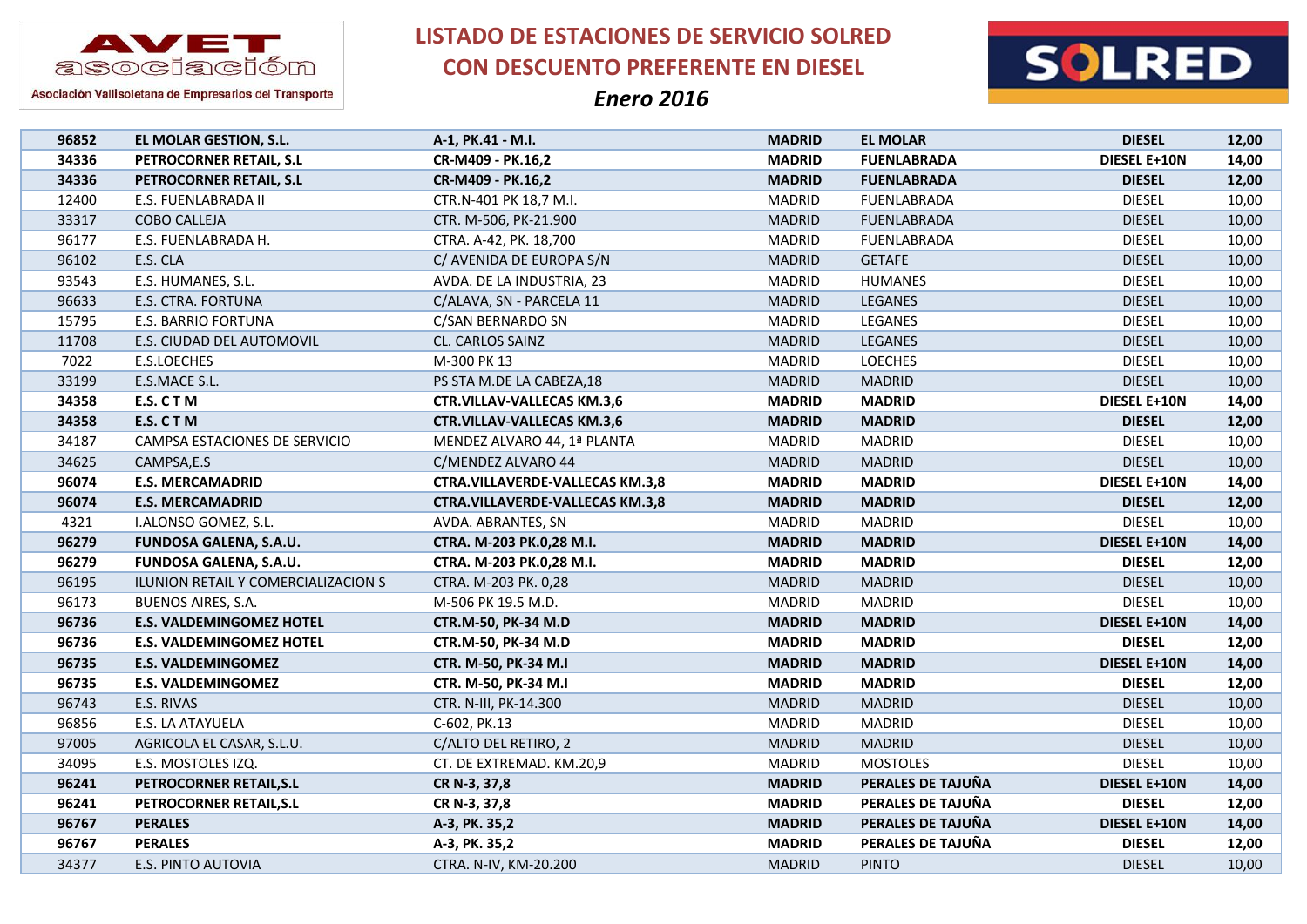



Asociación Vallisoletana de Empresarios del Transporte

| 33212 | EMPIVA, MD                         | CR N.IV KM, 23,300                   | MADRID        | <b>PINTO</b>                | <b>DIESEL</b>       | 10,00 |
|-------|------------------------------------|--------------------------------------|---------------|-----------------------------|---------------------|-------|
| 96622 | E.S. PINTO IZQUIERDA               | N-IV PK 20,200                       | <b>MADRID</b> | <b>PINTO</b>                | <b>DIESEL</b>       | 10,00 |
| 93914 | A.S. DOÑANA                        | CL COTO DE DOÑANA 1                  | <b>MADRID</b> | <b>PINTO</b>                | <b>DIESEL</b>       | 10,00 |
| 97029 | EMPIVA, S.A.                       | CR N. IV, KM 23,30 (M.IZQ)           | <b>MADRID</b> | <b>PINTO</b>                | <b>DIESEL</b>       | 10,00 |
| 94104 | E.S.365 PRADO DEL REY              | CR. M-502 P.K.3,6                    | <b>MADRID</b> | POZUELO DE ALARCON          | <b>DIESEL</b>       | 10,00 |
| 96327 | E.S. PUENTE SAN FERNANDO II        | CTRA. N-II P.K. 16,3 M.I.            | <b>MADRID</b> | SAN FERNANDO DE HENARES     | <b>DIESEL</b>       | 10,00 |
| 33042 | <b>E.S. PUENTE SAN FERNANDO</b>    | <b>CTRA. N-II KM. 16,300</b>         | <b>MADRID</b> | <b>SAN FERNANDO HENARES</b> | DIESEL E+10N        | 14,00 |
| 33042 | <b>E.S. PUENTE SAN FERNANDO</b>    | <b>CTRA. N-II KM. 16,300</b>         | <b>MADRID</b> | <b>SAN FERNANDO HENARES</b> | <b>DIESEL</b>       | 12,00 |
| 96670 | LA ATALAYA M.I.                    | CTRA. M-50, KM-66.5 M.I.             | <b>MADRID</b> | <b>VILLAVICIOSA DE ODON</b> | <b>DIESEL E+10N</b> | 14,00 |
| 96670 | LA ATALAYA M.I.                    | CTRA. M-50, KM-66.5 M.I.             | <b>MADRID</b> | <b>VILLAVICIOSA DE ODON</b> | <b>DIESEL</b>       | 12,00 |
| 96671 | LA ATALAYA M.D.                    | CTR. M-50, PK-66.5 M.DCHO.           | <b>MADRID</b> | <b>VILLAVICIOSA DE ODON</b> | <b>DIESEL E+10N</b> | 14,00 |
| 96671 | LA ATALAYA M.D.                    | CTR. M-50, PK-66.5 M.DCHO.           | <b>MADRID</b> | <b>VILLAVICIOSA DE ODON</b> | <b>DIESEL</b>       | 12,00 |
| 7121  | <b>E.S. LA YEDRA HH.DUARTE, SL</b> | CTR. A-45, PK-136.5                  | <b>MALAGA</b> | <b>ANTEQUERA</b>            | <b>DIESEL E+10N</b> | 14,00 |
| 7121  | <b>E.S. LA YEDRA HH.DUARTE, SL</b> | CTR. A-45, PK-136.5                  | <b>MALAGA</b> | <b>ANTEQUERA</b>            | <b>DIESEL</b>       | 12,00 |
| 12433 | E.S. LA SIERRA                     | CTRA. N-331 PK.135,350               | MALAGA        | ANTEQUERA                   | <b>DIESEL</b>       | 10,00 |
| 96318 | A.S. SAN JAVIER                    | CTRA.N-331 PK.143,8 M.D              | MALAGA        | ANTEQUERA                   | <b>DIESEL</b>       | 10,00 |
| 96321 | E.S. ARROYO DE LA MIEL             | A.C.DEL SOL N340 PK224 MD            | MALAGA        | ARROYO DE LA MIEL           | <b>DIESEL</b>       | 10,00 |
| 96322 | E.S. ARROYO DE LA MIEL.            | A.C.DEL SOL N340 PK224 MI            | MALAGA        | ARROYO DE LA MIEL           | <b>DIESEL</b>       | 10,00 |
| 96487 | E.S. CARB S JUAN AZNALFARACHE      | CL GRAHAM BELL S/N                   | MALAGA        | CAMPANILLAS                 | <b>DIESEL</b>       | 10,00 |
| 96332 | E.S. RODEO ESTACION, S.L.          | POLIGONO CANTARRANA PARCELA 1        | MALAGA        | <b>COIN</b>                 | <b>DIESEL</b>       | 10,00 |
| 31485 | E.S. EL VISO                       | AVDA. ORTEGA Y GASSET, 234           | MALAGA        | MALAGA                      | <b>DIESEL</b>       | 10,00 |
| 3966  | E.S. VILLAROSA, S.A.               | CTRA.CADIZ N-340 KM.236              | MALAGA        | <b>MALAGA</b>               | <b>DIESEL</b>       | 10,00 |
| 33778 | E.S. GUADALHORCE                   | P.GUADALHORCE-CTRA.MÁLAGA-COIN KM5.3 | MALAGA        | MALAGA                      | <b>DIESEL</b>       | 10,00 |
| 34434 | LA AZUCARERA                       | AV DE VELAZQUEZ Nº 208               | <b>MALAGA</b> | <b>MALAGA</b>               | <b>DIESEL</b>       | 10,00 |
| 15446 | E.S. LAS PEDRIZAS                  | N-331 PK-163.5                       | MALAGA        | MALAGA                      | <b>DIESEL</b>       | 10,00 |
| 96497 | 255INNOVA 24H, S.L.                | C/ HERMANOS LUMIERE, S/N             | <b>MALAGA</b> | <b>MALAGA</b>               | <b>DIESEL</b>       | 10,00 |
| 96687 | <b>E.S. INTELHORCE</b>             | GLORIETA CONCEPCIÓN ARENAL S/N       | MALAGA        | MALAGA                      | <b>DIESEL</b>       | 10,00 |
| 15173 | E.S. EL MORCHE                     | CTRA. N-340, KM-282                  | <b>MALAGA</b> | <b>TORROX COSTA</b>         | <b>DIESEL</b>       | 10,00 |
| 3537  | <b>E.S. F. JIMENEZ CONESA</b>      | <b>CTRA. MADRID-CARTAGENA</b>        | <b>MURCIA</b> | <b>BALSAPINTADA</b>         | DIESEL E+10N        | 14,00 |
| 3537  | <b>E.S. F. JIMENEZ CONESA</b>      | CTRA. MADRID-CARTAGENA               | <b>MURCIA</b> | <b>BALSAPINTADA</b>         | <b>DIESEL</b>       | 12,00 |
| 12693 | E.S. LAS CUMBRES S.L.              | CTRA. N-301 PK 403                   | <b>MURCIA</b> | <b>BAÑOS Y MENDIGO</b>      | <b>DIESEL</b>       | 10,00 |
| 7220  | E.S. LAS CUMBRES, S.L.             | N-301 KM. 408,5                      | <b>MURCIA</b> | <b>BAñOS Y MENDIGO</b>      | <b>DIESEL</b>       | 10,00 |
| 33261 | JUAN ANTONIO GARCIA MARTINEZ       | C-330 PK-78,5 (CIEZA-POZOALCON       | <b>MURCIA</b> | BARRANDÁ                    | <b>DIESEL</b>       | 10,00 |
| 13172 | E.S.PL.ESPAñA S.L. POZO ANTON      | CR CV-36F PF 11                      | <b>MURCIA</b> | <b>BARRIO PERAL</b>         | <b>DIESEL</b>       | 10,00 |
| 5894  | <b>FULGENCIO JIMENEZ CONESA</b>    | CR. MU-300, 4,8                      | <b>MURCIA</b> | <b>BENIAJAN</b>             | <b>DIESEL E+10N</b> | 14,00 |
| 5894  | <b>FULGENCIO JIMENEZ CONESA</b>    | CR. MU-300, 4,8                      | <b>MURCIA</b> | <b>BENIAJAN</b>             | <b>DIESEL</b>       | 12,00 |
| 15537 | ES CAñADA HERMOSA S.A.L            | C415 ALCANTARI-MULA K12              | <b>MURCIA</b> | CANADA HERMOSA              | <b>DIESEL</b>       | 10,00 |
|       |                                    |                                      |               |                             |                     |       |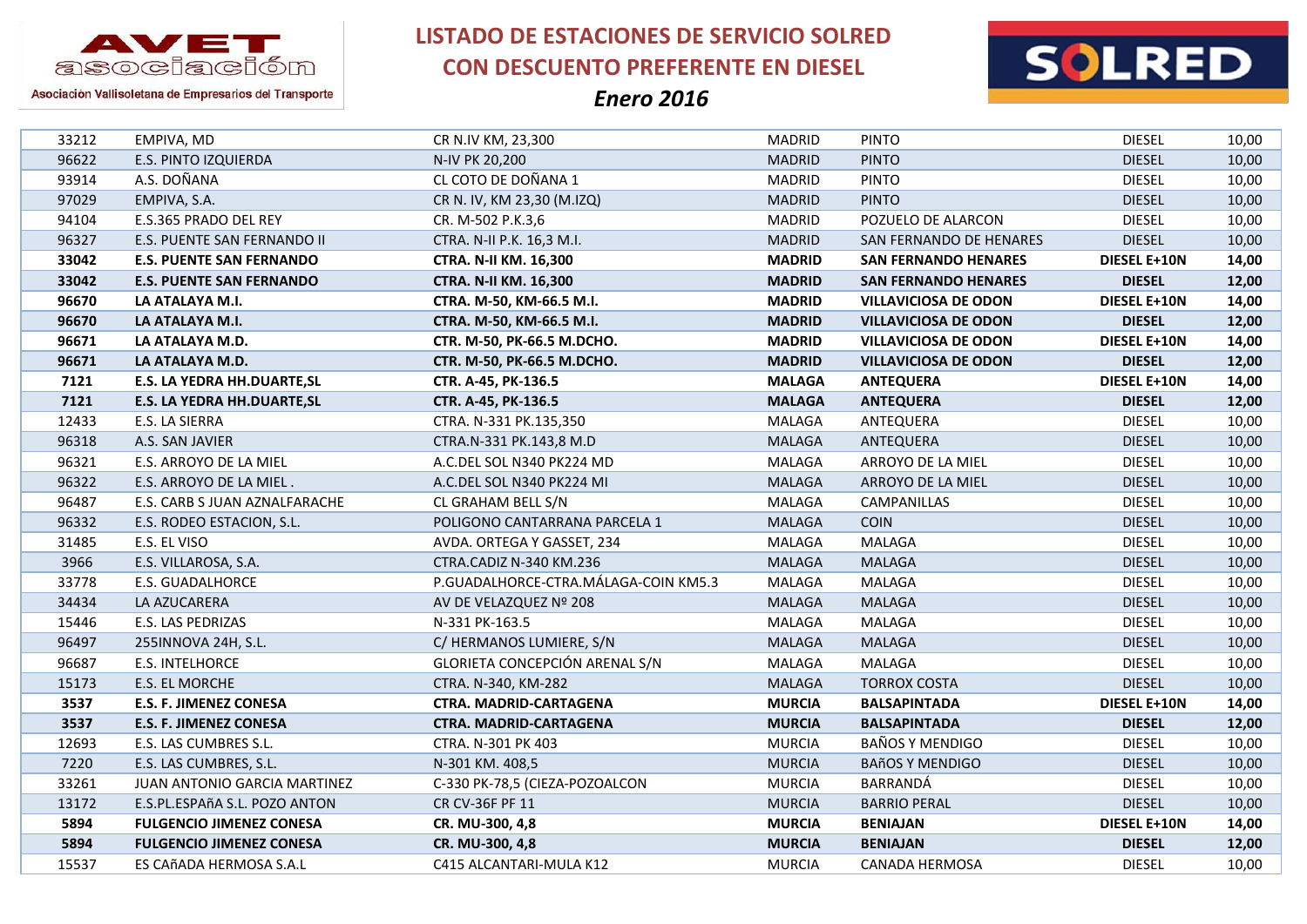

**LISTADO DE ESTACIONES DE SERVICIO SOLRED CON DESCUENTO PREFERENTE EN DIESEL**



| 7333  | E.S. LOS PATOJOS, S.L.           | <b>CTRA. N-332</b>                     | <b>MURCIA</b>  | CARTAGENA                   | <b>DIESEL</b>       | 10,00 |
|-------|----------------------------------|----------------------------------------|----------------|-----------------------------|---------------------|-------|
| 96899 | E.S.PLAZA ESPAÑA-LOS CAMACHOS    | AV. DEL CARBONO Nº46(POL.LOS CAMACHOS) | <b>MURCIA</b>  | CARTAGENA                   | <b>DIESEL</b>       | 10,00 |
| 12198 | PETROCORNER RETAIL S.L           | CR C-3314, 2                           | <b>MURCIA</b>  | <b>JUMILLA</b>              | <b>DIESEL</b>       | 10,00 |
| 12356 | HIJOS DE NAVARRO ROBLES, SL      | CTRA. N-344, KM-73.3                   | <b>MURCIA</b>  | <b>JUMILLA</b>              | <b>DIESEL E+10N</b> | 14,00 |
| 12356 | HIJOS DE NAVARRO ROBLES, SL      | CTRA. N-344, KM-73.3                   | <b>MURCIA</b>  | <b>JUMILLA</b>              | <b>DIESEL</b>       | 12,00 |
| 96634 | E.S.GAS SUR SERVICIOS, S.L.      | CTRA. MU-602 PK 11,300                 | <b>MURCIA</b>  | LA ALJORRA                  | <b>DIESEL</b>       | 10,00 |
| 7560  | E.S. LA ALJORRA-PZA.ESPAñA       | CR. MU-602, PK-9                       | <b>MURCIA</b>  | LA ALJORRA-CARTAGENA        | <b>DIESEL</b>       | 10,00 |
| 33663 | E.S. SALNAGSUR                   | CTR.N-340, PK-606.5 D 117              | <b>MURCIA</b>  | LA HOYA-LORCA               | <b>DIESEL</b>       | 10,00 |
| 94789 | LOLA SANCHEZ S.L                 | C/MARCONA, 21                          | <b>MURCIA</b>  | LA PALMA                    | <b>DIESEL</b>       | 10,00 |
| 92138 | E.S. BAñOS LIBRILLA              | AUTOV.MEDITERRANEO-SALIDA 519-PK.519,5 | <b>MURCIA</b>  | LIBRILLA                    | <b>DIESEL</b>       | 10,00 |
| 96751 | <b>E.S. CABECICOS BLANCOS</b>    | CR. A7 PK. 641 M.I.                    | <b>MURCIA</b>  | <b>LIBRILLA</b>             | <b>DIESEL E+10N</b> | 14,00 |
| 96751 | <b>E.S. CABECICOS BLANCOS</b>    | CR. A7 PK. 641 M.I.                    | <b>MURCIA</b>  | <b>LIBRILLA</b>             | <b>DIESEL</b>       | 12,00 |
| 3674  | E.S. LIBRILLA                    | A-7, PK 635                            | <b>MURCIA</b>  | LIBRILLA                    | <b>DIESEL</b>       | 10,00 |
| 96029 | E.S. LAS CUMBRES, S.L            | AVDA. SANCHEZ MECA, S.N.               | <b>MURCIA</b>  | LO CAMPANO                  | <b>DIESEL</b>       | 10,00 |
| 12918 | <b>E.S. PUERTO AUTOVIA</b>       | CTRA. N-340 KM. 584 M.D.               | <b>MURCIA</b>  | <b>LORCA</b>                | <b>DIESEL E+10N</b> | 14,00 |
| 12918 | <b>E.S. PUERTO AUTOVIA</b>       | CTRA. N-340 KM. 584 M.D.               | <b>MURCIA</b>  | <b>LORCA</b>                | <b>DIESEL</b>       | 12,00 |
| 33112 | FRANCISCO GOMEZ PEREZ            | CR N-340, 585,2                        | <b>MURCIA</b>  | LORCA-POLÍGONO              | <b>DIESEL</b>       | 10,00 |
| 33511 | ES.H.J.MARTINEZ MONREAL, SL      | CTRA.C-415 KM.27,60                    | <b>MURCIA</b>  | <b>MULA</b>                 | <b>DIESEL</b>       | 10,00 |
| 3815  | <b>E.S. PUERTO LUMBRERAS</b>     | CTRA. N-340 KM. 578,2 M.D.             | <b>MURCIA</b>  | PUERTO LUMBRERAS            | <b>DIESEL</b>       | 10,00 |
| 33799 | CRISTOBAL ABENZA GUIRADO         | CR. N-340 A, 646                       | <b>MURCIA</b>  | SANGONERA LA SECA           | <b>DIESEL</b>       | 10,00 |
| 96727 | E.S. SANTOMERA                   | AUTOPISTA A-7 PK-750                   | <b>MURCIA</b>  | SANTOMERA                   | <b>DIESEL</b>       | 10,00 |
| 96726 | E.S. ABANILLA                    | A-7 PK 750 (M.D)                       | <b>MURCIA</b>  | SANTOMERA                   | <b>DIESEL</b>       | 10,00 |
| 96950 | <b>E. CONVENIENCE Y SERVICIO</b> | N-340 P.K 674,5                        | <b>MURCIA</b>  | <b>SANTOMERA</b>            | <b>DIESEL E+10N</b> | 14,00 |
| 96950 | <b>E. CONVENIENCE Y SERVICIO</b> | N-340 P.K 674,5                        | <b>MURCIA</b>  | <b>SANTOMERA</b>            | <b>DIESEL</b>       | 12,00 |
| 11455 | E.S. FCO. GEA PERONA, S.A.       | CTRA. SAN JAVIER-CARTAGENA KM.24       | <b>MURCIA</b>  | <b>TORRECIEGA-CARTAGENA</b> | <b>DIESEL E+10N</b> | 14,00 |
| 11455 | E.S. FCO. GEA PERONA, S.A.       | CTRA. SAN JAVIER-CARTAGENA KM.24       | <b>MURCIA</b>  | <b>TORRECIEGA-CARTAGENA</b> | <b>DIESEL</b>       | 12,00 |
| 13195 | E.S. ALTIPLANO, S.L.             | POLIGONO URBAYECLA PARCELA 6-7         | <b>MURCIA</b>  | <b>YECLA</b>                | <b>DIESEL</b>       | 10,00 |
| 33499 | ALTIPLANO, S.L.                  | CR MU-424, PK 31                       | <b>MURCIA</b>  | YECLA                       | <b>DIESEL</b>       | 10,00 |
| 33569 | <b>YECLA</b>                     | CTRA MU-424, 31                        | <b>MURCIA</b>  | <b>YECLA</b>                | <b>DIESEL</b>       | 10,00 |
| 11441 | <b>E.S. LAS BALSILLAS-II</b>     | CTRA. DE VILLENA KM. 61,83             | <b>MURCIA</b>  | YECLA - E.S BASILLAS II     | <b>DIESEL E+10N</b> | 14,00 |
| 11441 | <b>E.S. LAS BALSILLAS-II</b>     | CTRA. DE VILLENA KM. 61,83             | <b>MURCIA</b>  | YECLA - E.S BASILLAS II     | <b>DIESEL</b>       | 12,00 |
| 5623  | NASERMO, S.L                     | CR NA-7000 KM 5,3                      | <b>NAVARRA</b> | ARAZURI                     | <b>DIESEL</b>       | 10,00 |
| 15002 | CAMPSA ESTACIONES DE SERVICIO    | N-121 PK 24                            | <b>NAVARRA</b> | <b>BARASOAIN</b>            | <b>DIESEL</b>       | 10,00 |
| 34435 | CAMPSA BERRIOZAR                 | CRTA.N-240, KM.4                       | <b>NAVARRA</b> | <b>BERRIOZAR</b>            | <b>DIESEL</b>       | 10,00 |
| 11302 | CASTEJON                         | CR N-232, KM 82                        | <b>NAVARRA</b> | <b>CASTEJON</b>             | <b>DIESEL</b>       | 10,00 |
| 96893 | CASTEJON IZQ.                    | CTRA. N-232, KM 82                     | <b>NAVARRA</b> | <b>CASTEJON</b>             | <b>DIESEL</b>       | 10,00 |
| 3585  | CAMPSA EE.SS.                    | CR.N-232, PK. 116                      | <b>NAVARRA</b> | <b>CORTES</b>               | <b>DIESEL</b>       | 10,00 |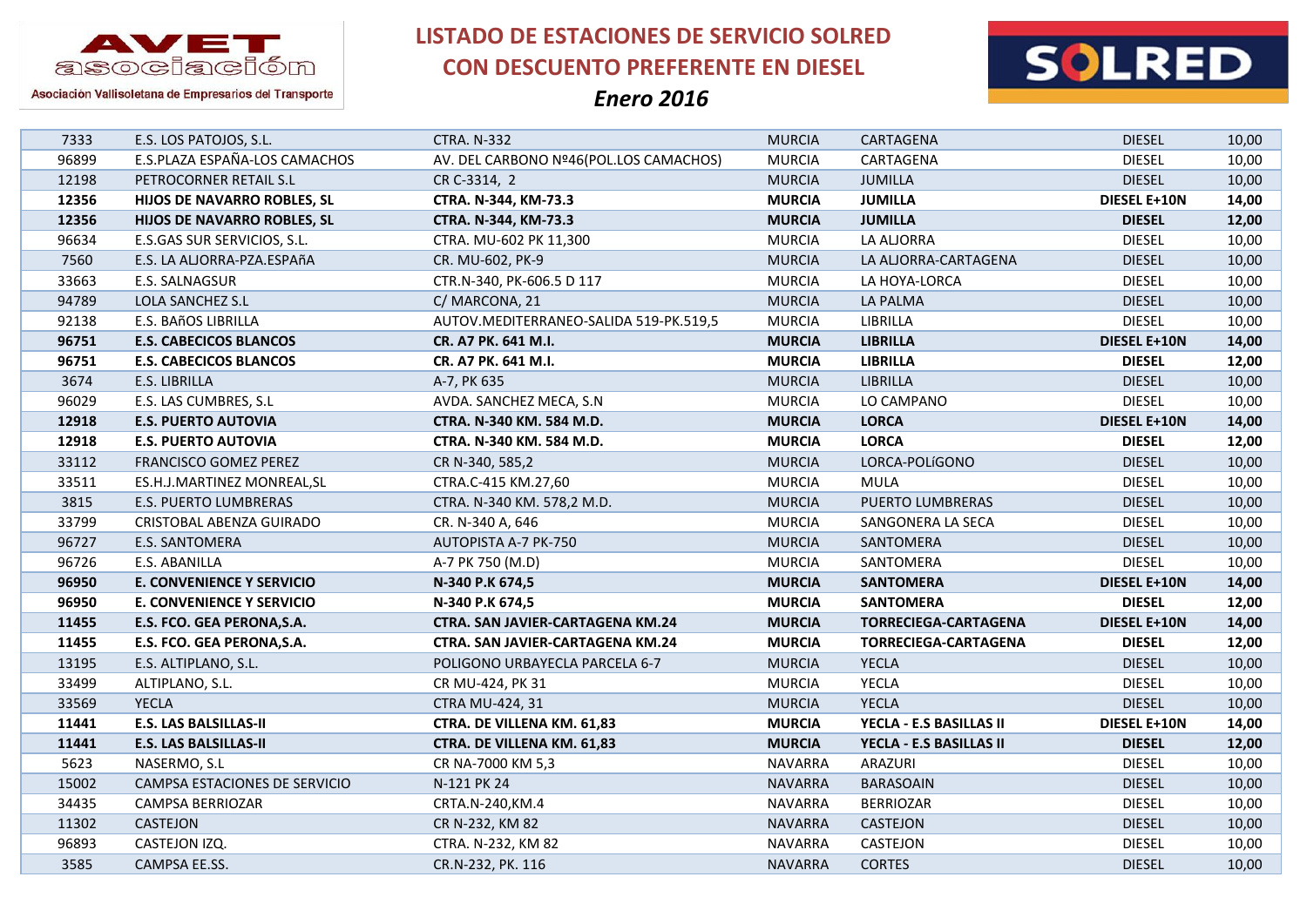



Asociación Vallisoletana de Empresarios del Transporte

| 96403 | PETROCORNER RETAIL S.L            | PG MERKATONDOA-UPP3 PAR.4,S/N     | <b>NAVARRA</b>  | <b>ESTELLA</b>             | <b>DIESEL E+10N</b> | 14,00 |
|-------|-----------------------------------|-----------------------------------|-----------------|----------------------------|---------------------|-------|
| 96403 | PETROCORNER RETAIL S.L            | PG MERKATONDOA-UPP3 PAR.4,S/N     | <b>NAVARRA</b>  | <b>ESTELLA</b>             | <b>DIESEL</b>       | 12,00 |
| 33118 | PETROCORNER RETAIL SL             | CR N-135, 6,5                     | <b>NAVARRA</b>  | HUARTE-PAMPLONA            | <b>DIESEL</b>       | 10,00 |
| 31487 | E.S. IMARCOAIN MARGEN IZQUIERDO   | AUTOPISTA A-15 KM. 75,5 M.I.      | <b>NAVARRA</b>  | <b>IMARCOAIN</b>           | <b>DIESEL</b>       | 10,00 |
| 31488 | E.S. IMARCOAIN MARGEN DERECHO     | AUTOPISTA A-15 KM. 75,5           | <b>NAVARRA</b>  | <b>IMARCOAIN</b>           | <b>DIESEL</b>       | 10,00 |
| 96708 | E.S. LEGASA DCHO.                 | CTR. N-121A, PK-44.5              | <b>NAVARRA</b>  | <b>LEGASA</b>              | <b>DIESEL E+10N</b> | 14,00 |
| 96708 | E.S. LEGASA DCHO.                 | CTR. N-121A, PK-44.5              | <b>NAVARRA</b>  | <b>LEGASA</b>              | <b>DIESEL</b>       | 12,00 |
| 96709 | E.S. LEGASA IZDO.                 | CTR. N-121A, PK-44.5              | <b>NAVARRA</b>  | <b>LEGASA</b>              | <b>DIESEL E+10N</b> | 14,00 |
| 96709 | E.S. LEGASA IZDO.                 | CTR. N-121A, PK-44.5              | <b>NAVARRA</b>  | <b>LEGASA</b>              | <b>DIESEL</b>       | 12,00 |
| 33135 | MUTILVA DE COMBUSTION, S.L        | CR N-240, 41                      | <b>NAVARRA</b>  | LIEDENA                    | <b>DIESEL</b>       | 10,00 |
| 4304  | MUTILVA DE COMBUSTION SL          | CR N-121,5                        | <b>NAVARRA</b>  | <b>NOAIN</b>               | <b>DIESEL E+10N</b> | 14,00 |
| 4304  | <b>MUTILVA DE COMBUSTION SL</b>   | CR N-121,5                        | <b>NAVARRA</b>  | <b>NOAIN</b>               | <b>DIESEL</b>       | 12,00 |
| 96615 | <b>NASERMO, SL</b>                | CR-N-121,5                        | <b>NAVARRA</b>  | <b>NOAIN</b>               | <b>DIESEL E+10N</b> | 14,00 |
| 96615 | <b>NASERMO, SL</b>                | CR-N-121,5                        | <b>NAVARRA</b>  | <b>NOAIN</b>               | <b>DIESEL</b>       | 12,00 |
| 11282 | E.S. ELOMENDI, S.L.               | CN.135 - PK. 4,6                  | <b>NAVARRA</b>  | <b>OLAZ DE EGÜES</b>       | DIESEL E+10N        | 14,00 |
| 11282 | E.S. ELOMENDI, S.L.               | CN.135 - PK. 4,6                  | <b>NAVARRA</b>  | <b>OLAZ DE EGÜES</b>       | <b>DIESEL</b>       | 12,00 |
| 96601 | E.S. OLAZ                         | CTRA.NAC. 135, PK. 4,6            | <b>NAVARRA</b>  | OLAZ DE EGÜES              | <b>DIESEL</b>       | 10,00 |
| 96738 | <b>E.S ARTICA</b>                 | C/ CARRETERA ARTICA S/N           | <b>NAVARRA</b>  | PAMPLONA                   | <b>DIESEL</b>       | 10,00 |
| 11889 | E.S. ZUASTI                       | AUTOPISTA A-15 KM. 102,5          | <b>NAVARRA</b>  | SARASA                     | <b>DIESEL</b>       | 10,00 |
| 31578 | E.S. VALTIERRA MARGEN DERECHO     | AUTOPISTA A-15 KM. 15,5           | <b>NAVARRA</b>  | VALTIERRA                  | <b>DIESEL</b>       | 10,00 |
| 31577 | E.S. VALTIERRA MARGEN IZQUIERDO   | AUTOPISTA A-15 P.K.15,5 M.I.      | <b>NAVARRA</b>  | VALTIERRA                  | <b>DIESEL</b>       | 10,00 |
| 11654 | <b>E.S. URBICAIN S.L.</b>         | CTRA.PAMPLONA.BEHOBIA, KM.78      | <b>NAVARRA</b>  | <b>VERA DE BIDASOA</b>     | <b>DIESEL E+10N</b> | 14,00 |
| 11654 | E.S. URBICAIN S.L.                | CTRA.PAMPLONA.BEHOBIA, KM.78      | <b>NAVARRA</b>  | <b>VERA DE BIDASOA</b>     | <b>DIESEL</b>       | 12,00 |
| 4969  | E.S.URBICAIN, S.L.                | CR.N-121 A PK 75                  | <b>NAVARRA</b>  | <b>VERA DE BIDASOA</b>     | <b>DIESEL</b>       | 10,00 |
| 96792 | <b>E.S. O MESON</b>               | CTR. N-525, PK-137 (SALIDA-132)   | <b>ORENSE</b>   | A GUDIñA                   | <b>DIESEL E+10N</b> | 14,00 |
| 96792 | <b>E.S. O MESON</b>               | CTR. N-525, PK-137 (SALIDA-132)   | <b>ORENSE</b>   | A GUDIñA                   | <b>DIESEL</b>       | 12,00 |
| 96689 | E.S. RANTE II                     | CR A-52 PK. 217 M.I               | ORENSE          | <b>INFESTA (ORENSE)</b>    | <b>DIESEL</b>       | 10,00 |
| 96641 | E.S. RANTE                        | CRTA.INFESTA-RANTE A-52           | ORENSE          | <b>RANTE</b>               | <b>DIESEL</b>       | 10,00 |
| 96989 | <b>VEC RIOS</b>                   | AUTOVIA A52 SALIDA 143            | ORENSE          | <b>RIOS</b>                | <b>DIESEL</b>       | 10,00 |
| 34237 | A.S.O PIÑEIRAL, S.L.              | N-525 PK 234,3                    | ORENSE          | SAN CIBRAO DAS VIÑAS       | <b>DIESEL</b>       | 10,00 |
| 93999 | <b>E.S. BERTÓLEZ SL</b>           | C/ PONTE SEVILLA, 18 EL PIÑEIRAL  | <b>ORENSE</b>   | SAN CIPRIAN DAS VIÑAS      | <b>DIESEL E+10N</b> | 14,00 |
| 93999 | E.S. BERTÓLEZ SL                  | C/ PONTE SEVILLA, 18 EL PIÑEIRAL  | <b>ORENSE</b>   | SAN CIPRIAN DAS VIÑAS      | <b>DIESEL</b>       | 12,00 |
| 2139  | 4642 PUNTO DE SERVICIO SL         | AV. RONDA, 11                     | <b>PALENCIA</b> | AGUILAR DE CAMPOO          | <b>DIESEL</b>       | 10,00 |
| 33828 | E.S. FUENTEPINO, S.L.             | CTRA. C-619 PK 64                 | <b>PALENCIA</b> | <b>BALTANAS</b>            | <b>DIESEL</b>       | 10,00 |
| 12726 | <b>ES BECERRIL DEL CARPIO, SL</b> | CN-611 PALENCIA-SANTANDER PK.97,7 | <b>PALENCIA</b> | <b>BECERRIL DEL CARPIO</b> | DIESEL E+10N        | 14,00 |
| 12726 | <b>ES BECERRIL DEL CARPIO, SL</b> | CN-611 PALENCIA-SANTANDER PK.97,7 | <b>PALENCIA</b> | <b>BECERRIL DEL CARPIO</b> | <b>DIESEL</b>       | 12,00 |
| 34115 | <b>DUEÑAS</b>                     | CTRA. N-620, KM 87                | <b>PALENCIA</b> | <b>DUEÑAS</b>              | <b>DIESEL</b>       | 10,00 |
|       |                                   |                                   |                 |                            |                     |       |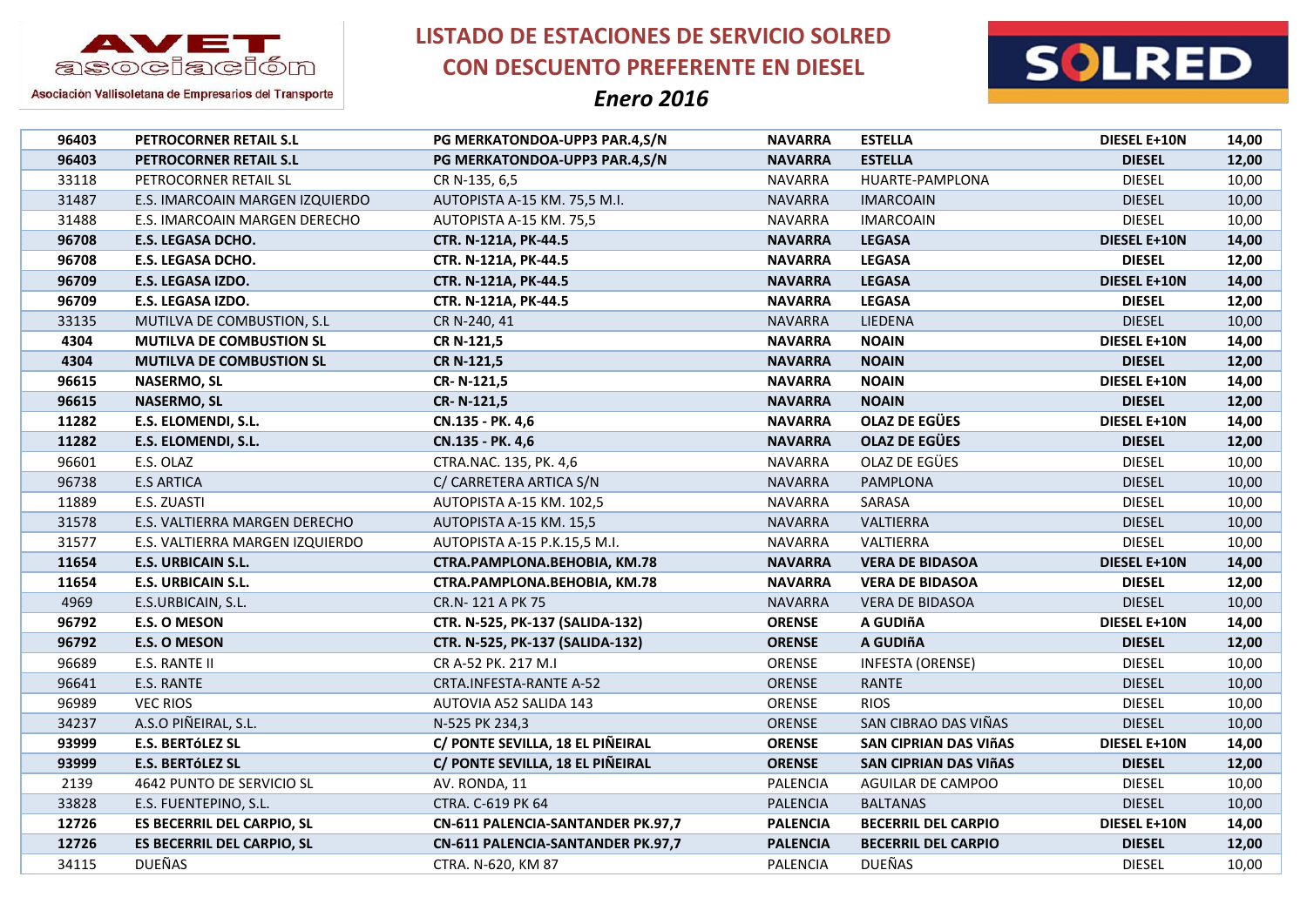

**LISTADO DE ESTACIONES DE SERVICIO SOLRED CON DESCUENTO PREFERENTE EN DIESEL**



| 12851 | E.S.EXP.RINCON SAN JOSE, S.L.        | N-620 PK.98,8                       | <b>PALENCIA</b>     | <b>DUEÑAS</b>                   | DIESEL E+10N        | 14,00 |
|-------|--------------------------------------|-------------------------------------|---------------------|---------------------------------|---------------------|-------|
| 12851 | <b>E.S.EXP.RINCON SAN JOSE, S.L.</b> | N-620 PK.98,8                       | <b>PALENCIA</b>     | <b>DUEÑAS</b>                   | <b>DIESEL</b>       | 12,00 |
| 96941 | DUEÑAS M.I.                          | CTRA. N-620 KM 87,5                 | <b>PALENCIA</b>     | <b>DUEÑAS</b>                   | <b>DIESEL</b>       | 10,00 |
| 6021  | HERMANOS TEJEDOR, S.C.P.             | CR C-615, 83,1                      | <b>PALENCIA</b>     | <b>FRESNO DEL RIO</b>           | DIESEL E+10N        | 14,00 |
| 6021  | <b>HERMANOS TEJEDOR, S.C.P.</b>      | CR C-615, 83,1                      | <b>PALENCIA</b>     | <b>FRESNO DEL RIO</b>           | <b>DIESEL</b>       | 12,00 |
| 33804 | LUYKAR, S.COOP.                      | C/INGENIERO RIVERA, 15              | <b>PALENCIA</b>     | <b>FROMISTA</b>                 | <b>DIESEL</b>       | 10,00 |
| 4580  | E.S. HERRERA                         | CTRA. N-611 PK. 80,6                | <b>PALENCIA</b>     | HERRERA DEL PISUERGA            | <b>DIESEL</b>       | 10,00 |
| 33021 | SERVICIOS OLMEDILLO, S.L.            | N-620 PK.76                         | <b>PALENCIA</b>     | <b>MAGAZ DE PISUERGA</b>        | DIESEL E+10N        | 14,00 |
| 33021 | SERVICIOS OLMEDILLO, S.L.            | N-620 PK.76                         | <b>PALENCIA</b>     | <b>MAGAZ DE PISUERGA</b>        | <b>DIESEL</b>       | 12,00 |
| 4693  | <b>ES.JOAQUIN GOLDAR MTNEZ, SL</b>   | AVDA. CONCENTRACION PORCELARIA S.N  | <b>PALENCIA</b>     | <b>OSORNO</b>                   | DIESEL E+10N        | 14,00 |
| 4693  | <b>ES.JOAQUIN GOLDAR MTNEZ, SL</b>   | AVDA. CONCENTRACION PORCELARIA S.N. | <b>PALENCIA</b>     | <b>OSORNO</b>                   | <b>DIESEL</b>       | 12,00 |
| 33758 | <b>MARIANO FERNANDEZ HERREZUELO</b>  | <b>CT.CIRCUNV.C-613, PK-18.2</b>    | <b>PALENCIA</b>     | <b>PAREDES DE NAVA</b>          | <b>DIESEL E+10N</b> | 14,00 |
| 33758 | <b>MARIANO FERNANDEZ HERREZUELO</b>  | <b>CT.CIRCUNV.C-613, PK-18.2</b>    | <b>PALENCIA</b>     | <b>PAREDES DE NAVA</b>          | <b>DIESEL</b>       | 12,00 |
| 3632  | <b>HERMANOS RIOS FERNANDEZ</b>       | CR C-615, 62,5                      | <b>PALENCIA</b>     | <b>SALDAñA</b>                  | DIESEL E+10N        | 14,00 |
| 3632  | <b>HERMANOS RIOS FERNANDEZ</b>       | CR C-615, 62,5                      | <b>PALENCIA</b>     | <b>SALDAñA</b>                  | <b>DIESEL</b>       | 12,00 |
| 4846  | E.S. MAZA DE LAS HERAS, S.L.         | CTR. DE LA MAGDALENA, SN            | <b>PALENCIA</b>     | SANTIBAñEZ DE LA PEñA           | <b>DIESEL E+10N</b> | 14,00 |
| 4846  | E.S. MAZA DE LAS HERAS, S.L.         | CTR. DE LA MAGDALENA, SN            | <b>PALENCIA</b>     | SANTIBAñEZ DE LA PEñA           | <b>DIESEL</b>       | 12,00 |
| 97003 | <b>AREAS NORIEGA, S.L.</b>           | A-67, PALENCIA-SANTANDER KM.51 MD   | <b>PALENCIA</b>     | SANTILLANA DE CAMPOS            | <b>DIESEL E+10N</b> | 14,00 |
| 97003 | <b>AREAS NORIEGA, S.L.</b>           | A-67, PALENCIA-SANTANDER KM.51 MD   | <b>PALENCIA</b>     | <b>SANTILLANA DE CAMPOS</b>     | <b>DIESEL</b>       | 12,00 |
| 7183  | LORENZO ADAN MALANDA                 | CR. N-620 PK 61,5                   | PALENCIA            | TORQUEMADA                      | <b>DIESEL</b>       | 10,00 |
| 11610 | JOSÉ LUIS ARNAZ PEREZ                | CR. N-620, P.K. 69,950              | PALENCIA            | <b>TORQUEMADA</b>               | <b>DIESEL</b>       | 10,00 |
| 7335  | <b>RENEGAS E.S.S.L</b>               | <b>CL CRTA. DE BURGOS 19</b>        | <b>PALENCIA</b>     | <b>VENTA DE BAÑOS</b>           | DIESEL E+10N        | 14,00 |
| 7335  | <b>RENEGAS E.S.S.L</b>               | <b>CL CRTA. DE BURGOS 19</b>        | <b>PALENCIA</b>     | <b>VENTA DE BAÑOS</b>           | <b>DIESEL</b>       | 12,00 |
| 96910 | HOSTELERIA NORIEGA, S.L.             | A-231 PK 99 SALIDA 99               | <b>PALENCIA</b>     | <b>VILLAHERREORS</b>            | DIESEL E+10N        | 14,00 |
| 96910 | HOSTELERIA NORIEGA, S.L.             | A-231 PK 99 SALIDA 99               | <b>PALENCIA</b>     | <b>VILLAHERREORS</b>            | <b>DIESEL</b>       | 12,00 |
| 96516 | RENEGAS, E.S , S.L                   | CR P-900,5                          | <b>PALENCIA</b>     | <b>VILLAMURIEL DE CERRATO</b>   | <b>DIESEL E+10N</b> | 14,00 |
| 96516 | RENEGAS, E.S , S.L                   | CR P-900,5                          | <b>PALENCIA</b>     | <b>VILLAMURIEL DE CERRATO</b>   | <b>DIESEL</b>       | 12,00 |
| 4398  | HIDIFER, S.L.                        | CTR.N-610, PK-32.4                  | <b>PALENCIA</b>     | VILLARRAMIEL                    | DIESEL E+10N        | 14,00 |
| 4398  | HIDIFER, S.L.                        | CTR.N-610, PK-32.4                  | <b>PALENCIA</b>     | VILLARRAMIEL                    | <b>DIESEL</b>       | 12,00 |
| 34009 | <b>E.S. EL PANTANO</b>               | <b>CTRA. C-615, PK-28</b>           | <b>PALENCIA</b>     | <b>VILLOLDO</b>                 | DIESEL E+10N        | 14,00 |
| 34009 | <b>E.S. EL PANTANO</b>               | <b>CTRA. C-615, PK-28</b>           | <b>PALENCIA</b>     | <b>VILLOLDO</b>                 | <b>DIESEL</b>       | 12,00 |
| 34251 | E.S. PORTELA DE LAMAS, S.L           | CTRA. N-541, PK-51,5                | PONTEVEDRA FORCAREY |                                 | <b>DIESEL</b>       | 10,00 |
| 97050 | AREA DE SERVICIO PEINADOR            | CTRA.PUXEIROS A PEINADOR,59         | PONTEVEDRA MOS      |                                 | <b>DIESEL</b>       | 10,00 |
| 31154 | E.S. GONZALEZ Y MERA, S.L.           | CTRA N-120 KM 632 M.I               |                     | PONTEVEDRA PARAñOS (PONTEVEDRA) | <b>DIESEL</b>       | 10,00 |
| 96144 | E.S. POIO                            | CTRA. C-550 PL 77,160               | PONTEVEDRA POIO     |                                 | <b>DIESEL</b>       | 10,00 |
| 34411 | E.S. CHOUSAL, S.L.                   | <b>CTRA N-120 PK 620,3</b>          | PONTEVEDRA PORRI/O  |                                 | DIESEL E+10N        | 14,00 |
| 34411 | E.S. CHOUSAL, S.L.                   | CTRA N-120 PK 620,3                 | PONTEVEDRA PORRI/O  |                                 | <b>DIESEL</b>       | 12,00 |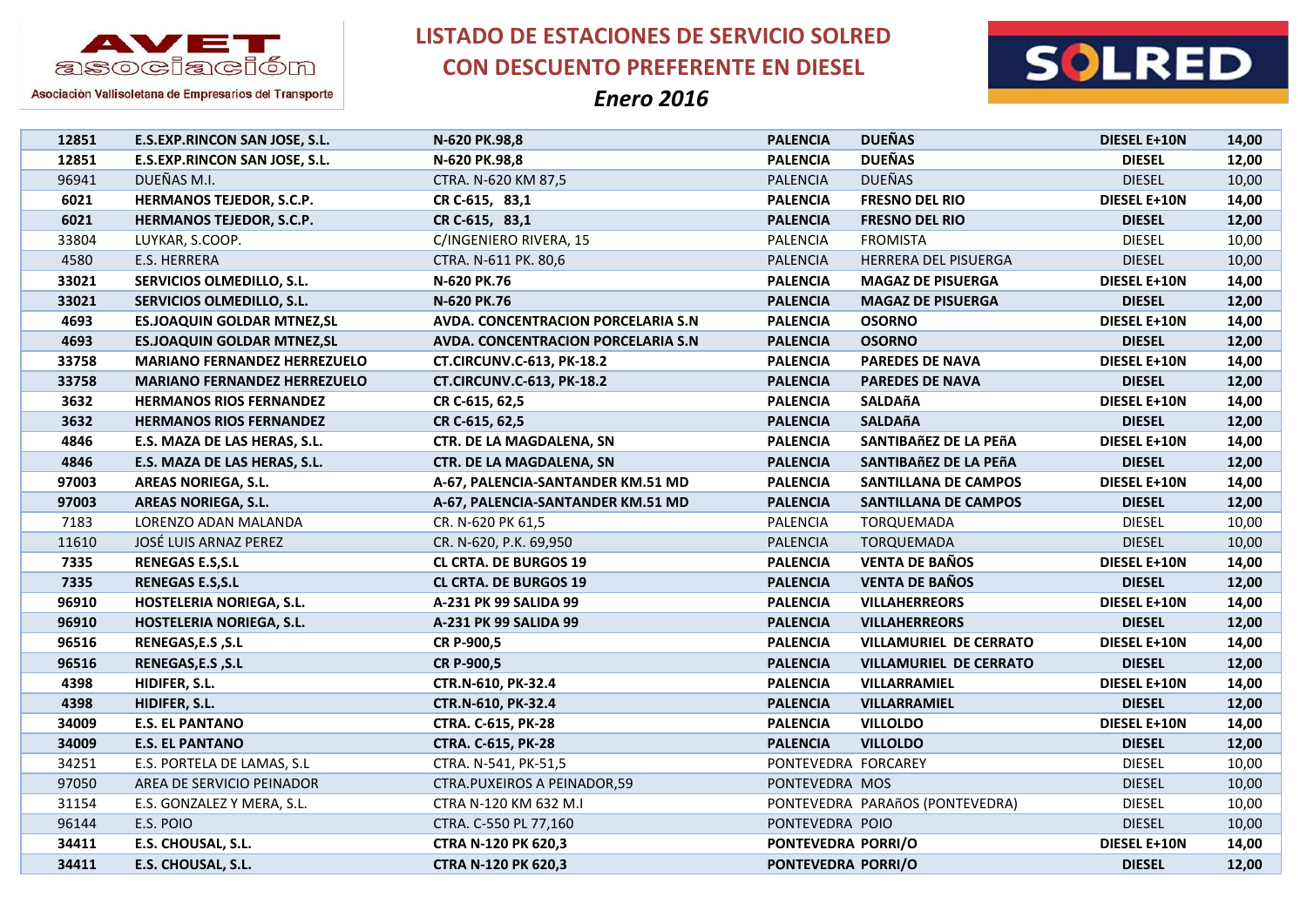



Asociación Vallisoletana de Empresarios del Transporte

| 96529 | E.S. SIAL, S.A.                   | P.I. A GRANXA                          | PONTEVEDRA PORRIÑO   |                                    | <b>DIESEL E+10N</b> | 14,00 |
|-------|-----------------------------------|----------------------------------------|----------------------|------------------------------------|---------------------|-------|
| 96529 | E.S. SIAL, S.A.                   | P.I. A GRANXA                          | PONTEVEDRA PORRIÑO   |                                    | <b>DIESEL</b>       | 12,00 |
| 4915  | <b>PUXEIROS DCHO</b>              | CR.A-55, KM 7, 20A                     | PONTEVEDRA PUXEIROS  |                                    | DIESEL E+10N        | 14,00 |
| 4915  | <b>PUXEIROS DCHO</b>              | CR.A-55, KM 7, 20A                     | PONTEVEDRA PUXEIROS  |                                    | <b>DIESEL</b>       | 12,00 |
| 96245 | E.S. HEVAGO, S.A.                 | AVDA. STA. MARINA, 98                  |                      | PONTEVEDRA REDONDELA               | <b>DIESEL E+10N</b> | 14,00 |
| 96245 | E.S. HEVAGO, S.A.                 | AVDA. STA. MARINA, 98                  |                      | PONTEVEDRA REDONDELA               | <b>DIESEL</b>       | 12,00 |
| 15113 | E.S. SAN ANDRES DE COMESAñA       | SAN ANDRES DE COMESAÑA, 16             | PONTEVEDRA VIGO      |                                    | <b>DIESEL</b>       | 10,00 |
| 11747 | E.S. CHOUSAL, S.L.                | AVDA. RICARDO MELLA, PK.1,200          | PONTEVEDRA VIGO      |                                    | <b>DIESEL</b>       | 10,00 |
| 96087 | E.S. AVELINO COUSELO, S.L.        | AVDA. DE MADRID 139 CTRA. VILAR        | PONTEVEDRA VIGO      |                                    | <b>DIESEL</b>       | 10,00 |
| 96653 | E.S. BOUZAS                       | MUELLE DE BOUZAS                       | PONTEVEDRA VIGO      |                                    | <b>DIESEL</b>       | 10,00 |
| 96730 | AVDA. DA UNIVERSIDADE             | CL RAMIRO PASCUAL, 18                  | PONTEVEDRA VIGO      |                                    | <b>DIESEL</b>       | 10,00 |
| 97092 | <b>PUXEIROS IZQUIERDA</b>         | <b>CTRA.A55 KM7,20A</b>                | PONTEVEDRA VIGO      |                                    | DIESEL E+10N        | 14,00 |
| 97092 | <b>PUXEIROS IZQUIERDA</b>         | <b>CTRA.A55 KM7,20A</b>                | PONTEVEDRA VIGO      |                                    | <b>DIESEL</b>       | 12,00 |
| 31626 | E.S. SAN SIMON I                  | A-9 SAN SIMON-VILABOA KM.144           | PONTEVEDRA VILABOA   |                                    | <b>DIESEL</b>       | 10,00 |
| 4279  | E.S. VILLAGARCIA                  | SAN ROQUE S/N                          |                      | PONTEVEDRA VILLAGARCIA DE AROSA    | <b>DIESEL</b>       | 10,00 |
| 96895 | <b>COMBUSTIBLES ARAPILES 2007</b> | CTR. A-66, PK-348 M.I PO. 501 PARC.236 |                      | SALAMANCA ARAPILES (SALAMANCA)     | <b>DIESEL E+10N</b> | 14,00 |
| 96895 | <b>COMBUSTIBLES ARAPILES 2007</b> | CTR. A-66, PK-348 M.I PO. 501 PARC.236 |                      | SALAMANCA ARAPILES (SALAMANCA)     | <b>DIESEL</b>       | 12,00 |
| 96924 | E.S.CARBAJOSA                     | C/SEGUNDA Y TERCERA, 9-4               |                      | SALAMANCA CARBAJOSA DE LA SAGRA    | <b>DIESEL</b>       | 10,00 |
| 5647  | E.S. 5 PEREZ SANTIAGO             | N-501 MADRID-SALAMANCA PK 77           |                      | SALAMANCA ENCINAS DE ABAJO         | <b>DIESEL</b>       | 10,00 |
| 3419  | E.S. PETRODIS, S.L.               | CTRA. N-630, PK-372                    |                      | SALAMANCA FRESNO ALHANDIGA         | <b>DIESEL</b>       | 10,00 |
| 97043 | <b>EL VENTORRO</b>                | CRTA. CV-70, KM 1.600                  | SALAMANCA LAS TORRES |                                    | DIESEL E+10N        | 14,00 |
| 97043 | <b>EL VENTORRO</b>                | CRTA. CV-70, KM 1.600                  | SALAMANCA LAS TORRES |                                    | <b>DIESEL</b>       | 12,00 |
| 7235  | E.S. 5 PEREZ SANTIAGO, S.L        | CR. SALAMANCA-FREGENEDA KM. 95         |                      | SALAMANCA LUMBRALES                | <b>DIESEL</b>       | 10,00 |
| 5646  | E.S. SAN AGUSTIN                  | AVDA. SAN AGUSTIN, 78                  |                      | SALAMANCA SALAMANCA                | <b>DIESEL</b>       | 10,00 |
| 5644  | E.S.AV R.BORGOÑA                  | AVDA. DE RAIMUNDO DE BORGOÑA, 42       |                      | SALAMANCA SALAMANCA                | <b>DIESEL</b>       | 10,00 |
| 34511 | E.S. CAR.SERV.AREVALO II, S.L.    | CN-630 KM.338                          |                      | SALAMANCA SALAMANCA                | <b>DIESEL E+10N</b> | 14,00 |
| 34511 | E.S. CAR.SERV.AREVALO II, S.L.    | CN-630 KM.338                          |                      | SALAMANCA SALAMANCA                | <b>DIESEL</b>       | 12,00 |
| 97027 | E.S. EL MARIN                     | C/ ANTONIO LOPEZ BORRASCA, 2-14        |                      | SALAMANCA SALAMANCA                | <b>DIESEL</b>       | 10,00 |
| 96772 | <b>E.S.SANCTI SPIRITUS</b>        | AUTOVIA AP-62 PK 309                   |                      | SALAMANCA SANCTI SPIRITUS          | <b>DIESEL</b>       | 10,00 |
| 15230 | E.S. 5 PEREZ SANTIAGO, SL.        | N-501 PK. 89,400                       |                      | SALAMANCA SANTA MARTA DE TORMES    | <b>DIESEL</b>       | 10,00 |
| 96047 | <b>E.S. VALDECARPINTEROS</b>      | CTR. N-620, PK-313.3                   |                      | SALAMANCA VALDECARPINTEROS         | DIESEL E+10N        | 14,00 |
| 96047 | <b>E.S. VALDECARPINTEROS</b>      | CTR. N-620, PK-313.3                   |                      | SALAMANCA VALDECARPINTEROS         | <b>DIESEL</b>       | 12,00 |
| 13393 | CRTA.LEDESMA                      | CRT.C-300 PK 5,45                      |                      | SALAMANCA VILLAMAYOR DE LA ARMUNIA | <b>DIESEL</b>       | 10,00 |
| 33371 | E.S. VILLARES                     | CTRA. VALLADOLID, KM-2                 |                      | SALAMANCA VILLARES DE LA REINA     | <b>DIESEL</b>       | 10,00 |
| 15750 | E.S. 5 PEREZ SANTIAGO S.L.        | CTRA. ENCINAS-CANTALAPIEDRA            | SALAMANCA VILLORIA   |                                    | <b>DIESEL</b>       | 10,00 |
| 4722  | E.S.GASOLEOS CANTALEJO, S.L.      | C-603 PK.49,7                          | SEGOVIA              | CANTALEJO                          | <b>DIESEL</b>       | 10,00 |
| 33295 | <b>E.S. MARI GOMEZ DOMINGO</b>    | C. SEGOVIA-VALLADOLID KM. 83           | <b>SEGOVIA</b>       | <b>CARBONERO EL MAYOR</b>          | DIESEL E+10N        | 14,00 |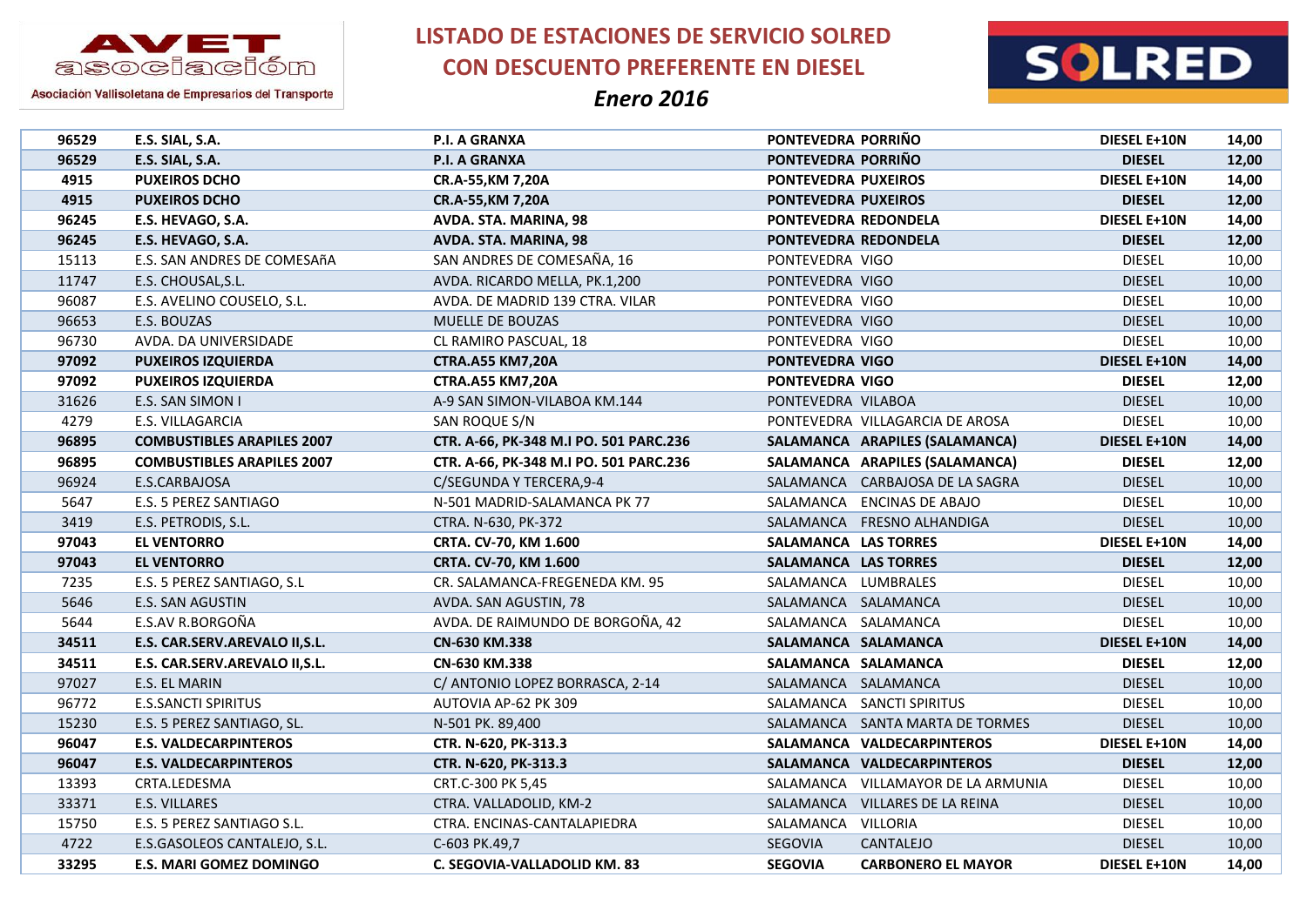

**LISTADO DE ESTACIONES DE SERVICIO SOLRED CON DESCUENTO PREFERENTE EN DIESEL**



| 33295 | <b>E.S. MARI GOMEZ DOMINGO</b>     | C. SEGOVIA-VALLADOLID KM. 83         | <b>SEGOVIA</b> | <b>CARBONERO EL MAYOR</b>   | <b>DIESEL</b>       | 12,00 |
|-------|------------------------------------|--------------------------------------|----------------|-----------------------------|---------------------|-------|
| 12501 | <b>E.S.NAVAS AGUEDA SL.</b>        | CTRA.N-I KM.107,400                  | <b>SEGOVIA</b> | <b>CASTILLEJO DE MESLEO</b> | DIESEL E+10N        | 14,00 |
| 12501 | <b>E.S.NAVAS AGUEDA SL.</b>        | <b>CTRA.N-I KM.107,400</b>           | <b>SEGOVIA</b> | <b>CASTILLEJO DE MESLEO</b> | <b>DIESEL</b>       | 12,00 |
| 37001 | E.S. MARIGOMEZ TAPIA, S.L.         | CTRA. CUELLAR-ALDEANUEVA P.K. 32,6   | SEGOVIA        | COCA                        | <b>DIESEL</b>       | 10,00 |
| 10683 | <b>INMUEBLES ALONSO GOMEZ S.L.</b> | CR. CL-601, 46                       | <b>SEGOVIA</b> | <b>CUELLAR</b>              | <b>DIESEL E+10N</b> | 14,00 |
| 10683 | <b>INMUEBLES ALONSO GOMEZ S.L.</b> | CR. CL-601, 46                       | <b>SEGOVIA</b> | <b>CUELLAR</b>              | <b>DIESEL</b>       | 12,00 |
| 34152 | <b>E.S. CUELLAR</b>                | CTRA. VALLADOLID-SEGOVIA C-601 KM,51 | <b>SEGOVIA</b> | <b>CUELLAR</b>              | <b>DIESEL E+10N</b> | 14,00 |
| 34152 | <b>E.S. CUELLAR</b>                | CTRA. VALLADOLID-SEGOVIA C-601 KM,51 | <b>SEGOVIA</b> | <b>CUELLAR</b>              | <b>DIESEL</b>       | 12,00 |
| 34157 | EL PRADO DE GOMEZSERRACIN, S.L.    | CTRA. L-601, KM-62,9                 | <b>SEGOVIA</b> | <b>GOMEZSERRACIN</b>        | <b>DIESEL E+10N</b> | 14,00 |
| 34157 | EL PRADO DE GOMEZSERRACIN, S.L.    | CTRA. L-601, KM-62,9                 | <b>SEGOVIA</b> | <b>GOMEZSERRACIN</b>        | <b>DIESEL</b>       | 12,00 |
| 31574 | E.S. MARIGOMEZ TAPIA, S.L          | SG341SANT MARI-NAV PK10              | SEGOVIA        | NAVA DE LA ASUNCION         | <b>DIESEL</b>       | 10,00 |
| 33903 | CAMPSA ES, S.A.                    | CR C-603, SEGOVIA ARANDA-DUERO       | SEGOVIA        | PINILLOS DE POLENDO         | <b>DIESEL</b>       | 10,00 |
| 15205 | E.S.LOPEZ HNOS. S.A.               | N-110 KM.145,500                     | SEGOVIA        | <b>PRADENA</b>              | <b>DIESEL</b>       | 10,00 |
| 31326 | HROS. G. OTERO RASCON, C.B.        | N-601, PK-120                        | SEGOVIA        | SAN ILDEFONSO               | <b>DIESEL</b>       | 10,00 |
| 12905 | E.S. LOS TERCIOS                   | CTRA. CL-601, KM-111                 | SEGOVIA        | <b>SEGOVIA</b>              | <b>DIESEL</b>       | 10,00 |
| 7036  | E.S. POLO, S.L.                    | CTRA. C. 605 PK.30                   | SEGOVIA        | STA. MARIA DE NIEVA         | <b>DIESEL</b>       | 10,00 |
| 33550 | AREA DE SERV. AREVALO, S.L.U.      | CTR.N-601, PK-131                    | <b>SEGOVIA</b> | <b>TOLOCIRIO</b>            | <b>DIESEL E+10N</b> | 14,00 |
| 33550 | AREA DE SERV. AREVALO, S.L.U.      | CTR.N-601, PK-131                    | <b>SEGOVIA</b> | <b>TOLOCIRIO</b>            | <b>DIESEL</b>       | 12,00 |
| 15704 | <b>J.L.SAN MIGUEL MARINERO</b>     | C-112 PK.89,0                        | SEGOVIA        | VALLELADO                   | <b>DIESEL</b>       | 10,00 |
| 33481 | MORENO BORREGO, S.L                | CR N-334, 96,8                       | SEVILLA        | <b>AGUADULCE</b>            | <b>DIESEL</b>       | 10,00 |
| 12137 | ES.SAN FRANCISCO JAVIER, SL        | RV-19 PK. 1,100                      | SEVILLA        | ALCALA DE GUADAIRA          | <b>DIESEL</b>       | 10,00 |
| 96692 | E.S. LA NEGRILLA                   | CTRA. SE-021, PK-0.8                 | SEVILLA        | ALCALA DE GUADAIRA          | <b>DIESEL</b>       | 10,00 |
| 33287 | E.S. ARAHAL                        | A-92 PK-38.2                         | <b>SEVILLA</b> | ARAHAL                      | <b>DIESEL</b>       | 10,00 |
| 96607 | E.S.ARAHAL II                      | A-92 PK, 38.2 M.I                    | SEVILLA        | ARAHAL                      | <b>DIESEL</b>       | 10,00 |
| 96208 | AREA DE SERVICIO EL CUERVO         | CR.N-IV, PK. 594,5                   | SEVILLA        | CABEZAS DE SAN JUAN         | <b>DIESEL</b>       | 10,00 |
| 34192 | ISMAEL MEJIAS GONZALEZ, SLNE       | CR SE-111,28,6                       | SEVILLA        | CANTILLANA                  | <b>DIESEL</b>       | 10,00 |
| 11895 | HNOS.JIMENEZ MIRANDA, S.C          | CR-SE-126 P.K.0,500                  | SEVILLA        | CANTILLANA                  | <b>DIESEL</b>       | 10,00 |
| 13096 | E.S. CARMONA-AUTOVIA               | CTRA.N-IV, PK.519,600                | SEVILLA        | CARMONA                     | <b>DIESEL</b>       | 10,00 |
| 96643 | FRANCISCO VILLALBA AVILA           | CTRA. N-IV, KM-465.8                 | SEVILLA        | <b>ECIJA</b>                | <b>DIESEL</b>       | 10,00 |
| 33688 | ES. CUADRADO ALISEDA, SL           | CTRA. N-630 KM.781                   | <b>SEVILLA</b> | <b>EL GARROBO</b>           | DIESEL E+10N        | 14,00 |
| 33688 | ES. CUADRADO ALISEDA, SL           | CTRA. N-630 KM.781                   | <b>SEVILLA</b> | <b>EL GARROBO</b>           | <b>DIESEL</b>       | 12,00 |
| 13023 | <b>ES ESTEPE/A DE PETROLEOS</b>    | A.S ESTEPA-AUTOV A-92 PK105 2B       | <b>SEVILLA</b> | <b>ESTEPA</b>               | DIESEL E+10N        | 14,00 |
| 13023 | <b>ES ESTEPE/A DE PETROLEOS</b>    | A.S ESTEPA-AUTOV A-92 PK105 2B       | <b>SEVILLA</b> | <b>ESTEPA</b>               | <b>DIESEL</b>       | 12,00 |
| 96209 | <b>ES ESTEPA/A PETROLEOS</b>       | A-SEVILLA-MALAGA-GRANADA KM 105,2    | <b>SEVILLA</b> | <b>ESTEPA</b>               | DIESEL E+10N        | 14,00 |
| 96209 | <b>ES ESTEPA/A PETROLEOS</b>       | A-SEVILLA-MALAGA-GRANADA KM 105,2    | <b>SEVILLA</b> | <b>ESTEPA</b>               | <b>DIESEL</b>       | 12,00 |
| 96765 | E.S. ESTEPA, S.L.                  | AV. BADIA POLESINE                   | SEVILLA        | <b>ESTEPA</b>               | <b>DIESEL</b>       | 10,00 |
| 7110  | <b>MANUEL MEJIAS SOUSA</b>         | N-630 PK.799 (M.I)                   | <b>SEVILLA</b> | <b>GUILLENA</b>             | <b>DIESEL E+10N</b> | 14,00 |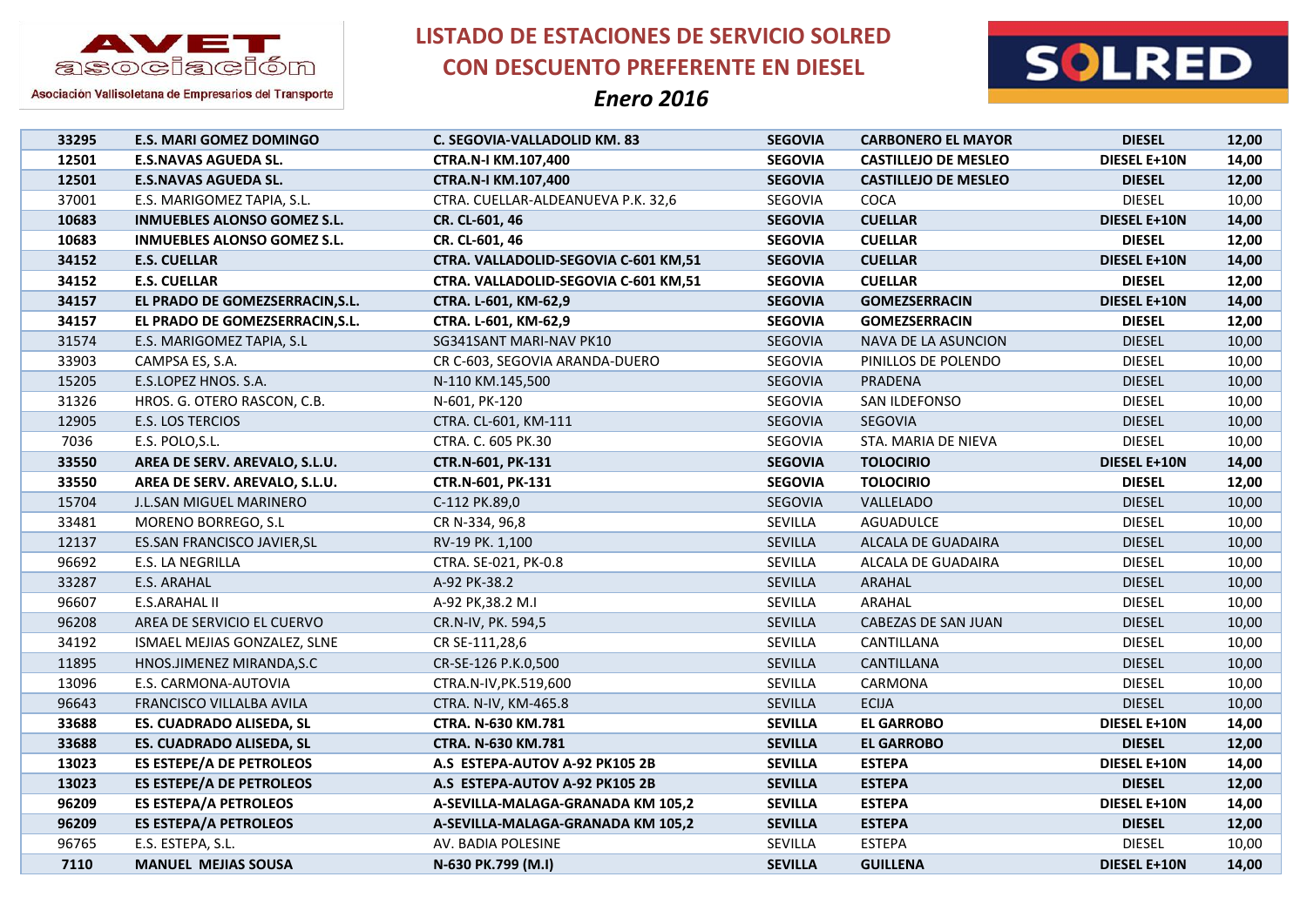

**LISTADO DE ESTACIONES DE SERVICIO SOLRED CON DESCUENTO PREFERENTE EN DIESEL**



| 7110  | <b>MANUEL MEJIAS SOUSA</b>  | N-630 PK.799 (M.I)              | <b>SEVILLA</b>      | <b>GUILLENA</b>               | <b>DIESEL</b>       | 12,00 |
|-------|-----------------------------|---------------------------------|---------------------|-------------------------------|---------------------|-------|
| 7234  | LOS POTROS                  | CTRA.N-IV PK487,7               | SEVILLA             | LA CAMPANA                    | <b>DIESEL</b>       | 10,00 |
| 34902 | FRANCISCO VILLALBA AVILA    | CR. IV, PK-487 M.DCHO.          | SEVILLA             | LA CAMPANA                    | <b>DIESEL</b>       | 10,00 |
| 12225 | FRANCISCO VILLALBA AVILA    | <b>CR N-IV KM 465</b>           | <b>SEVILLA</b>      | LUISIANA                      | <b>DIESEL</b>       | 10,00 |
| 12564 | <b>MARCHENA I</b>           | CTRA.A-92 KM 64,240             | SEVILLA             | <b>MARCHENA</b>               | <b>DIESEL</b>       | 10,00 |
| 12565 | <b>MARCHENA II</b>          | CTRA.A -92, KM64,240            | <b>SEVILLA</b>      | <b>MARCHENA</b>               | <b>DIESEL</b>       | 10,00 |
| 31312 | E.S. HIDEGOMSA, S.L.        | AVD.ALFEREZ PROV.S/N            | SEVILLA             | MORON DE LA FRONTERA          | <b>DIESEL</b>       | 10,00 |
| 12867 | CRED MORON DE LA FRONTERA   | CTRA. MORON-SEVILLA             | <b>SEVILLA</b>      | <b>MORON DE LA FRONTERA</b>   | <b>DIESEL</b>       | 10,00 |
| 7202  | GASOL. Y LUBR. MARCOS, SL   | CR. SE-491, PK-10.6             | SEVILLA             | PEDRERA                       | <b>DIESEL</b>       | 10,00 |
| 5774  | E.S. N.S.VILLADIEGO         | CR. C-431, PK-62.6              | <b>SEVILLA</b>      | PEñAFLOR                      | <b>DIESEL</b>       | 10,00 |
| 33109 | <b>E.S. MERCASEVILLA</b>    | <b>MERCASEVILLA, KM.-2</b>      | <b>SEVILLA</b>      | <b>SEVILLA</b>                | DIESEL E+10N        | 14,00 |
| 33109 | <b>E.S. MERCASEVILLA</b>    | <b>MERCASEVILLA, KM.-2</b>      | <b>SEVILLA</b>      | <b>SEVILLA</b>                | <b>DIESEL</b>       | 12,00 |
| 7203  | E.S. PUENTE V CENTENARIO    | AVD. DE JEREZ, 24               | SEVILLA             | SEVILLA                       | <b>DIESEL</b>       | 10,00 |
| 34633 | <b>E.S.VALDEZORRAS</b>      | <b>CTRA.SE-30 PK 0,1</b>        | <b>SEVILLA</b>      | <b>SEVILLA</b>                | <b>DIESEL E+10N</b> | 14,00 |
| 34633 | <b>E.S.VALDEZORRAS</b>      | <b>CTRA.SE-30 PK 0,1</b>        | <b>SEVILLA</b>      | <b>SEVILLA</b>                | <b>DIESEL</b>       | 12,00 |
| 96605 | <b>E.S. SANTA CLARA</b>     | CTRA. N.IV PK 537,6             | <b>SEVILLA</b>      | <b>SEVILLA</b>                | <b>DIESEL</b>       | 10,00 |
| 15643 | TOGOROSA, S.L               | CTRA. SAGUNTO-BURGOS KM 376 34  | SORIA               | ABEJAR                        | <b>DIESEL</b>       | 10,00 |
| 3217  | ALMAZAN                     | CTRA MADRID-PAMPLONA PK 192     | SORIA               | ALMAZAN                       | <b>DIESEL</b>       | 10,00 |
| 7367  | E.S.HNOS.VERDE C.B.         | CTRA.C-116 PK.18,75             | SORIA               | HORTEZUELA                    | <b>DIESEL</b>       | 10,00 |
| 13557 | <b>VILLAHUERTA, S.L.</b>    | <b>CTRA.N-II PK 154,4</b>       | <b>SORIA</b>        | <b>LODARES DE MEDINACELI</b>  | <b>DIESEL E+10N</b> | 14,00 |
| 13557 | VILLAHUERTA, S.L.           | <b>CTRA.N-II PK 154,4</b>       | <b>SORIA</b>        | <b>LODARES DE MEDINACELI</b>  | <b>DIESEL</b>       | 12,00 |
| 5660  | JACINTO MIGUEL SANTANDER    | CR N-2, 150                     | SORIA               | MEDINACELI                    | <b>DIESEL</b>       | 10,00 |
| 12416 | E.S. LAS LADERAS            | N-II PK.174,500                 | SORIA               | <b>MONTUENGA</b>              | <b>DIESEL</b>       | 10,00 |
| 33056 | E.S. VILLA HUERTA, S.L.     | CTR.N-II, PK-180-DIR.ZARAGOZA   | <b>SORIA</b>        | <b>SANTA MARIA DE HUERTA</b>  | <b>DIESEL E+10N</b> | 14,00 |
| 33056 | E.S. VILLA HUERTA, S.L.     | CTR.N-II, PK-180-DIR.ZARAGOZA   | <b>SORIA</b>        | SANTA MARIA DE HUERTA         | <b>DIESEL</b>       | 12,00 |
| 5949  | <b>NAVAS AGUEDA, S.L.</b>   | CN-122, PK.146                  | <b>SORIA</b>        | <b>SORIA</b>                  | <b>DIESEL E+10N</b> | 14,00 |
| 5949  | <b>NAVAS AGUEDA, S.L.</b>   | CN-122, PK.146                  | <b>SORIA</b>        | <b>SORIA</b>                  | <b>DIESEL</b>       | 12,00 |
| 15247 | NAVAS AGUEDA, S.L.          | CR N-122, 147                   | <b>SORIA</b>        | <b>SORIA</b>                  | <b>DIESEL E+10N</b> | 14,00 |
| 15247 | NAVAS AGUEDA, S.L.          | CR N-122, 147                   | <b>SORIA</b>        | <b>SORIA</b>                  | <b>DIESEL</b>       | 12,00 |
| 12315 | E.S. BELLVEY                | N-340 PK.1194,3                 | TARRAGONA           | <b>BELLVEI</b>                | <b>DIESEL</b>       | 10,00 |
| 96987 | AREA CAMBRILS COOPERATIVA   | CTRA. MONTBRIO DEL CAMP, PK.2,2 | TARRAGONA           | CAMBRILS                      | <b>DIESEL</b>       | 10,00 |
| 5877  | E.S. FCO. J. POYATOS MOLINA | CTRA. N-240 PK. 8               | TARRAGONA PERAFORT  |                               | <b>DIESEL</b>       | 10,00 |
| 31624 | <b>E.S. EL DESCANS</b>      | A-7 PK 208                      |                     | TARRAGONA S.JAUME DEL DOMENYS | <b>DIESEL E+10N</b> | 14,00 |
| 31624 | <b>E.S. EL DESCANS</b>      | A-7 PK 208                      |                     | TARRAGONA S.JAUME DEL DOMENYS | <b>DIESEL</b>       | 12,00 |
| 34014 | E.S.RIU CLAR                | PLGNO.INTRAL.RIU CLAR,SN        | TARRAGONA TARRAGONA |                               | <b>DIESEL</b>       | 10,00 |
| 60034 | <b>E.S. ABADES</b>          | AU DEL SUR PK 44,200            | <b>TENERIFE</b>     | <b>ARICO</b>                  | <b>DIESEL E+10N</b> | 14,00 |
| 60034 | <b>E.S. ABADES</b>          | AU DEL SUR PK 44,200            | <b>TENERIFE</b>     | <b>ARICO</b>                  | <b>DIESEL</b>       | 12,00 |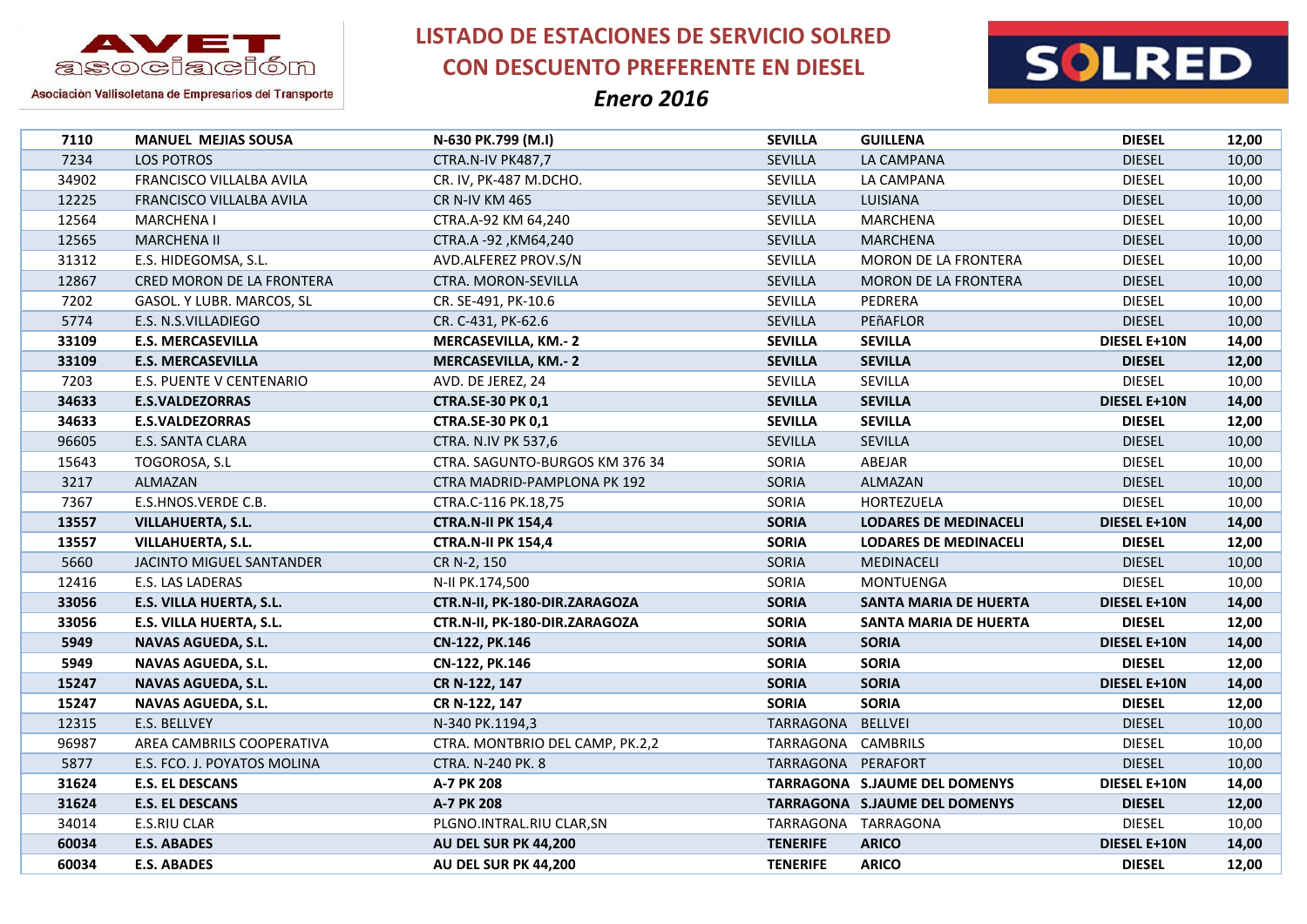



Asociación Vallisoletana de Empresarios del Transporte

| 33824 | <b>GRUPO MAICAS PEIRO, S.L.U</b>    | CR N-420 CORDOBA-TARRAGONA PK6  | <b>TERUEL</b>   | ALFAMBRA                     | <b>DIESEL</b>       | 10,00 |
|-------|-------------------------------------|---------------------------------|-----------------|------------------------------|---------------------|-------|
| 6041  | <b>VERONICA MARTIN GONZALEZ</b>     | CL MAYOR ALTA, 17               | <b>TERUEL</b>   | <b>ALIAGA</b>                | <b>DIESEL</b>       | 10,00 |
| 96959 | <b>FERRERUELA 202</b>               | AUTOVIA A-23, KM 202            | <b>TERUEL</b>   | <b>FERRERUELA DE HUERVA</b>  | DIESEL E+10N        | 14,00 |
| 96959 | <b>FERRERUELA 202</b>               | AUTOVIA A-23, KM 202            | <b>TERUEL</b>   | <b>FERRERUELA DE HUERVA</b>  | <b>DIESEL</b>       | 12,00 |
| 2917  | ELICER PEIRO BONAFONTE, SL          | CTRA. N-234, KM-83              | <b>TERUEL</b>   | <b>SARRION</b>               | <b>DIESEL E+10N</b> | 14,00 |
| 2917  | <b>ELICER PEIRO BONAFONTE, SL</b>   | <b>CTRA. N-234, KM-83</b>       | <b>TERUEL</b>   | <b>SARRION</b>               | <b>DIESEL</b>       | 12,00 |
| 33628 | <b>GRUPO MAICAS PEIRO, SLU</b>      | CR N-234, 123,5                 | <b>TERUEL</b>   | <b>TERUEL</b>                | <b>DIESEL E+10N</b> | 14,00 |
| 33628 | <b>GRUPO MAICAS PEIRO, SLU</b>      | CR N-234, 123,5                 | <b>TERUEL</b>   | <b>TERUEL</b>                | <b>DIESEL</b>       | 12,00 |
| 96571 | <b>GRUPO MAICAS PEIRO, S.L.U</b>    | CR N-234,123,5                  | <b>TERUEL</b>   | <b>TERUEL</b>                | <b>DIESEL E+10N</b> | 14,00 |
| 96571 | <b>GRUPO MAICAS PEIRO, S.L.U</b>    | CR N-234,123,5                  | <b>TERUEL</b>   | <b>TERUEL</b>                | <b>DIESEL</b>       | 12,00 |
| 11673 | <b>E.S.M. BELTRAN E HIJOS, S.L</b>  | CTRA. N-420 PK.653,100          | <b>TERUEL</b>   | <b>UTRILLAS</b>              | <b>DIESEL E+10N</b> | 14,00 |
| 11673 | E.S.M. BELTRAN E HIJOS, S.L.        | CTRA. N-420 PK.653,100          | <b>TERUEL</b>   | <b>UTRILLAS</b>              | <b>DIESEL</b>       | 12,00 |
| 11990 | E.S. SAN ROQUE, S.L.                | CTRA. N-V PK.134                | <b>TOLEDO</b>   | CALERA Y CHOZAS              | <b>DIESEL</b>       | 10,00 |
| 33975 | <b>E.S. CALZADA DE OROPESA</b>      | CRTRA. N-V KM.159               | <b>TOLEDO</b>   | <b>CALZADA DE OROPESA</b>    | <b>DIESEL E+10N</b> | 14,00 |
| 33975 | <b>E.S. CALZADA DE OROPESA</b>      | CRTRA. N-V KM.159               | <b>TOLEDO</b>   | <b>CALZADA DE OROPESA</b>    | <b>DIESEL</b>       | 12,00 |
| 12955 | <b>E.S. CAZALEGAS I</b>             | <b>CTRA. N-V KM. 104 M. IZD</b> | <b>TOLEDO</b>   | <b>CAZALEGAS</b>             | <b>DIESEL E+10N</b> | 14,00 |
| 12955 | <b>E.S. CAZALEGAS I</b>             | CTRA. N-V KM. 104 M. IZD        | <b>TOLEDO</b>   | <b>CAZALEGAS</b>             | <b>DIESEL</b>       | 12,00 |
| 12954 | <b>E.S. CAZALEGAS II</b>            | CTRA- N-V KM. 103 M. DCHO       | <b>TOLEDO</b>   | <b>CAZALEGAS</b>             | <b>DIESEL E+10N</b> | 14,00 |
| 12954 | <b>E.S. CAZALEGAS II</b>            | CTRA- N-V KM. 103 M. DCHO       | <b>TOLEDO</b>   | <b>CAZALEGAS</b>             | <b>DIESEL</b>       | 12,00 |
| 10115 | E.S. E.S. SANJUDI, S.L.             | CTRA C-401, PK 9                | <b>TOLEDO</b>   | <b>GUADAMUR</b>              | <b>DIESEL</b>       | 10,00 |
| 94105 | <b>COMBUSTIBLES GUTIERREZ, S.L.</b> | CR.A-4, PK. 113,00              | <b>TOLEDO</b>   | <b>MADRIDEJOS</b>            | <b>DIESEL E+10N</b> | 14,00 |
| 94105 | <b>COMBUSTIBLES GUTIERREZ, S.L.</b> | CR.A-4, PK. 113,00              | <b>TOLEDO</b>   | <b>MADRIDEJOS</b>            | <b>DIESEL</b>       | 12,00 |
| 96783 | E.S. MORA DCHO.                     | CT. CM-42, PK-21.3              | <b>TOLEDO</b>   | MASCARAQUE                   | <b>DIESEL</b>       | 10,00 |
| 10221 | E.S. LA CAMARENA, S.L               | CTRA. GALVEZ KM.5,500           | <b>TOLEDO</b>   | MENASALBAS                   | <b>DIESEL</b>       | 10,00 |
| 10728 | <b>CRED PEPINO</b>                  | CR CM -5100 P.K5,30             | <b>TOLEDO</b>   | <b>PEPINO</b>                | <b>DIESEL E+10N</b> | 14,00 |
| 10728 | <b>CRED PEPINO</b>                  | CR CM -5100 P.K5,30             | <b>TOLEDO</b>   | <b>PEPINO</b>                | <b>DIESEL</b>       | 12,00 |
| 657   | E.S. QUINTANAR                      | CTRA.N-301 KM.122 M.I           | <b>TOLEDO</b>   | <b>QUINTANAR DE LA ORDEN</b> | <b>DIESEL</b>       | 10,00 |
| 4696  | <b>E.S. SESEÑA DERECHO</b>          | AU A-4 PK 36, 500               | <b>TOLEDO</b>   | <b>SESEÑA</b>                | <b>DIESEL E+10N</b> | 14,00 |
| 4696  | <b>E.S. SESEÑA DERECHO</b>          | AU A-4 PK 36, 500               | <b>TOLEDO</b>   | <b>SESEÑA</b>                | <b>DIESEL</b>       | 12,00 |
| 96930 | E.S. SESENA M.I.                    | A-4 PK 36                       | <b>TOLEDO</b>   | <b>SESEÑA</b>                | <b>DIESEL E+10N</b> | 14,00 |
| 96930 | E.S. SESENA M.I.                    | A-4 PK 36                       | <b>TOLEDO</b>   | <b>SESEÑA</b>                | <b>DIESEL</b>       | 12,00 |
| 31607 | <b>GASOLEO GALAPAGAR, S.L.</b>      | CN-502, PK.118,6                | <b>TOLEDO</b>   | <b>TALAVERA DE LA REINA</b>  | <b>DIESEL E+10N</b> | 14,00 |
| 31607 | <b>GASOLEO GALAPAGAR, S.L.</b>      | CN-502, PK.118,6                | <b>TOLEDO</b>   | <b>TALAVERA DE LA REINA</b>  | <b>DIESEL</b>       | 12,00 |
| 92270 | E.S. AIELO                          | CR CV-40 PK 14                  | VALENCIA        | AIELO DE MALFERIT            | <b>DIESEL</b>       | 10,00 |
| 96729 | <b>E.S. ALBERIQUE</b>               | CTR.N-340, PK-659.8 M.I.        | <b>VALENCIA</b> | <b>ALBERIQUE</b>             | <b>DIESEL E+10N</b> | 14,00 |
| 96729 | <b>E.S. ALBERIQUE</b>               | CTR.N-340, PK-659.8 M.I.        | <b>VALENCIA</b> | <b>ALBERIQUE</b>             | <b>DIESEL</b>       | 12,00 |
| 96728 | <b>E.S. MASSALAVES</b>              | CTR.CN-430, PK-659.8-MD         | <b>VALENCIA</b> | <b>ALBERIQUE</b>             | DIESEL E+10N        | 14,00 |
|       |                                     |                                 |                 |                              |                     |       |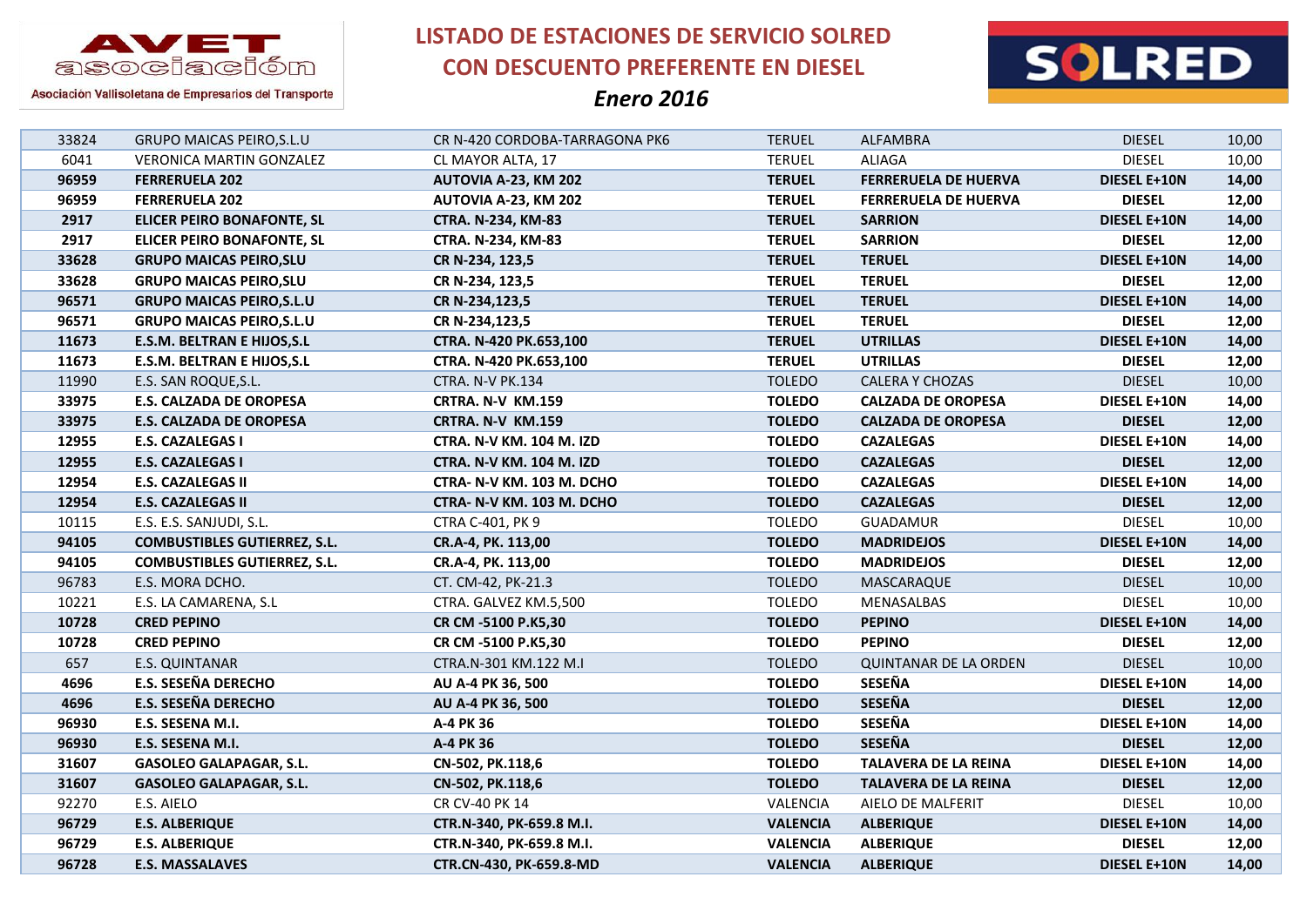

**LISTADO DE ESTACIONES DE SERVICIO SOLRED CON DESCUENTO PREFERENTE EN DIESEL**





| 96728 | <b>E.S. MASSALAVES</b>             | CTR.CN-430, PK-659.8-MD                | <b>VALENCIA</b> | <b>ALBERIQUE</b>              | <b>DIESEL</b>       | 12,00 |
|-------|------------------------------------|----------------------------------------|-----------------|-------------------------------|---------------------|-------|
| 96114 | E.S. ALFAFAR                       | CTRA N-332 PK-282,800                  | <b>VALENCIA</b> | <b>ALFAFAR</b>                | <b>DIESEL</b>       | 10,00 |
| 12680 | AREA DE SERV. BUÑOL, S.L.          | <b>AUTOVIA A-3 KM. 322</b>             | <b>VALENCIA</b> | <b>BUñOL</b>                  | DIESEL E+10N        | 14,00 |
| 12680 | AREA DE SERV. BUÑOL, S.L.          | <b>AUTOVIA A-3 KM. 322</b>             | <b>VALENCIA</b> | <b>BUñOL</b>                  | <b>DIESEL</b>       | 12,00 |
| 11988 | <b>E.S. PETROURBE</b>              | N-340 PK 4,2                           | <b>VALENCIA</b> | <b>CASAS DE BARCENA</b>       | <b>DIESEL E+10N</b> | 14,00 |
| 11988 | <b>E.S. PETROURBE</b>              | N-340 PK 4,2                           | <b>VALENCIA</b> | <b>CASAS DE BARCENA</b>       | <b>DIESEL</b>       | 12,00 |
| 96663 | <b>VENTA DEL MORO</b>              | <b>CTRA. A-3, PK-266</b>               | <b>VALENCIA</b> | <b>CAUDETE DE LAS FUENTES</b> | DIESEL E+10N        | 14,00 |
| 96663 | <b>VENTA DEL MORO</b>              | <b>CTRA. A-3, PK-266</b>               | <b>VALENCIA</b> | <b>CAUDETE DE LAS FUENTES</b> | <b>DIESEL</b>       | 12,00 |
| 96124 | E.S. CHIVA                         | CRT. A-III PK 337                      | VALENCIA        | <b>CHIVA</b>                  | <b>DIESEL</b>       | 10,00 |
| 34200 | E.S. RED AZUL S.A.                 | CTRA. NAZARET OLIVA KM.21              | VALENCIA        | EL PERELLO                    | <b>DIESEL</b>       | 10,00 |
| 12645 | REBOLLAR                           | AUTOVIA A-3, KM 297                    | VALENCIA        | EL REBOLLAR                   | <b>DIESEL</b>       | 10,00 |
| 97040 | A. SOLARES LEVANTINAS, S.L.        | CRT VALENCIA ADEMUZ PK 23,3            | VALENCIA        | LLIRIA                        | <b>DIESEL</b>       | 10,00 |
| 33126 | RETANER, S.L.                      | CR. CV-370, P.K 6,8                    | VALENCIA        | <b>MANISES</b>                | <b>DIESEL</b>       | 10,00 |
| 34067 | AREA DE SERVICIO BUñOL, S.L        | AT A-3, 350,9                          | <b>VALENCIA</b> | <b>MISLATA</b>                | <b>DIESEL E+10N</b> | 14,00 |
| 34067 | AREA DE SERVICIO BUñOL, S.L        | AT A-3, 350,9                          | <b>VALENCIA</b> | <b>MISLATA</b>                | <b>DIESEL</b>       | 12,00 |
| 34068 | AREA DE SERVICIO BUÑOL SL II       | C/ SAN ANTONIO, 14                     | <b>VALENCIA</b> | <b>MISLATA</b>                | <b>DIESEL</b>       | 10,00 |
| 4557  | MARIA NIEVES GARCIA                | CR N-430,625                           | VALENCIA        | <b>MOGENTE</b>                | <b>DIESEL</b>       | 10,00 |
| 11675 | <b>CIA.HIDRO.MARTIN LOPEZ S.L</b>  | CR. N-430, 630,8                       | <b>VALENCIA</b> | <b>MONTESA</b>                | <b>DIESEL</b>       | 12,00 |
| 5905  | E.S. ADEMUZ                        | C-324 PK 9,7                           | VALENCIA        | PATERNA                       | <b>DIESEL</b>       | 10,00 |
| 12034 | E.S. OLLER                         | CL. OLLER, 1, PG.MUNIC.PATERNA         | <b>VALENCIA</b> | <b>PATERNA</b>                | <b>DIESEL</b>       | 10,00 |
| 12641 | GASOLEOS DEL LEVANTE, S.L          | C/ CAMINO VIEJO DE MASAMAGRELL         | VALENCIA        | PLAYA POBLA DE FARNAL         | <b>DIESEL</b>       | 10,00 |
| 33206 | AFRILUC 2012, S.L.                 | AT A-3, 348                            | <b>VALENCIA</b> | <b>QUART DE POBLET</b>        | <b>DIESEL</b>       | 10,00 |
| 92298 | PETROALMIQ, S.L.                   | <b>AV REAL MONASTERIO 6</b>            | <b>VALENCIA</b> | <b>QUART DE POBLET</b>        | <b>DIESEL E+10N</b> | 14,00 |
| 92298 | PETROALMIQ, S.L.                   | <b>AV REAL MONASTERIO 6</b>            | <b>VALENCIA</b> | <b>QUART DE POBLET</b>        | <b>DIESEL</b>       | 12,00 |
| 33898 | ISABEL NAVARRO E HIJOS, S.L.       | CR.MADRID-VALENCIA, PK.276             | VALENCIA        | REQUENA                       | <b>DIESEL</b>       | 10,00 |
| 96189 | E.S. DISTRIBUCIONES VELENOIL, S.L. | CTRA. A-III KM. 281                    | VALENCIA        | <b>REQUENA</b>                | <b>DIESEL</b>       | 10,00 |
| 33449 | <b>E.S. ALZ, S.L.</b>              | A-3 KM.341                             | <b>VALENCIA</b> | <b>RIBARROJA DE TURIA</b>     | <b>DIESEL E+10N</b> | 14,00 |
| 33449 | E.S. ALZ, S.L.                     | A-3 KM.341                             | <b>VALENCIA</b> | <b>RIBARROJA DE TURIA</b>     | <b>DIESEL</b>       | 12,00 |
| 96683 | <b>APEADERO</b>                    | AUTOVIA A-3, KM.306 SALIDA 7           | <b>VALENCIA</b> | <b>SIETE AGUAS</b>            | DIESEL E+10N        | 14,00 |
| 96683 | <b>APEADERO</b>                    | AUTOVIA A-3, KM.306 SALIDA 7           | <b>VALENCIA</b> | <b>SIETE AGUAS</b>            | <b>DIESEL</b>       | 12,00 |
| 96768 | <b>MORATILLAS</b>                  | <b>AUTOVIA A-3, KM 304</b>             | <b>VALENCIA</b> | <b>SIETE AGUAS</b>            | <b>DIESEL E+10N</b> | 14,00 |
| 96768 | <b>MORATILLAS</b>                  | AUTOVIA A-3, KM 304                    | <b>VALENCIA</b> | <b>SIETE AGUAS</b>            | <b>DIESEL</b>       | 12,00 |
| 34135 | SILLA POLIGONO                     | AVDA. ESPIOCA, 3                       | VALENCIA        | SILLA                         | <b>DIESEL</b>       | 10,00 |
| 96093 | E.S. LA ROTONDA, S.L.              | PG.IND. VII SECTOR SUR PARCELA 29      | VALENCIA        | <b>SILLA</b>                  | <b>DIESEL</b>       | 10,00 |
| 96790 | E.S. EL TOLL, S.L.                 | CTRA.CV-405 PK.3,5 P.I.TOLL DE LA ALBE | VALENCIA        | <b>TORRENTE</b>               | <b>DIESEL</b>       | 10,00 |
| 33082 | E.S HIJOS D ANTONIO PONS           | CTRA. N-III, KM-260                    | VALENCIA        | <b>UTIEL</b>                  | <b>DIESEL</b>       | 10,00 |
| 3282  | <b>E.S. AUTOSERVICIO ROMERO</b>    | CTRA.N-III KM.262                      | <b>VALENCIA</b> | <b>UTIEL</b>                  | <b>DIESEL E+10N</b> | 14,00 |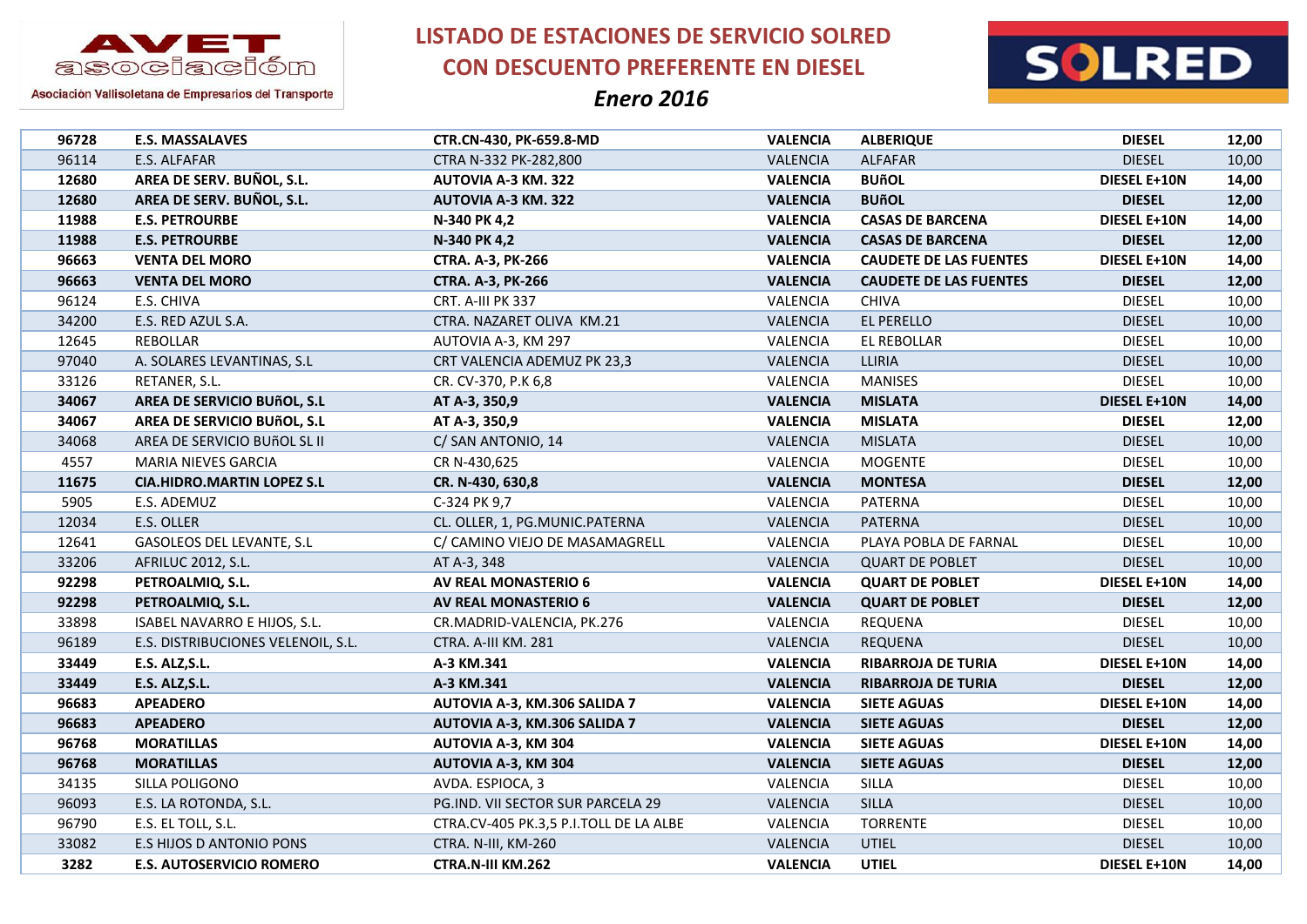

**LISTADO DE ESTACIONES DE SERVICIO SOLRED CON DESCUENTO PREFERENTE EN DIESEL**



| 3282  | <b>E.S. AUTOSERVICIO ROMERO</b>   | <b>CTRA.N-III KM.262</b>              | <b>VALENCIA</b>     | <b>UTIEL</b>                              | <b>DIESEL</b>       | 12,00 |
|-------|-----------------------------------|---------------------------------------|---------------------|-------------------------------------------|---------------------|-------|
| 12994 | MERCAVALENCIA                     | CARRETERA EN CORTS, 231               | VALENCIA            | VALENCIA                                  | <b>DIESEL</b>       | 10,00 |
| 13505 | ASAMA CAMPANAR, S.L               | C/VALLE DE LA BALLESTERA, 44          | VALENCIA            | VALENCIA                                  | <b>DIESEL</b>       | 10,00 |
| 94206 | PETROURBE, S.L.                   | AVDA. AUSIAS MARCH, Nº 118            | <b>VALENCIA</b>     | <b>VALENCIA</b>                           | <b>DIESEL E+10N</b> | 14,00 |
| 94206 | PETROURBE, S.L.                   | AVDA. AUSIAS MARCH, Nº 118            | <b>VALENCIA</b>     | <b>VALENCIA</b>                           | <b>DIESEL</b>       | 12,00 |
| 10484 | <b>GESINSA CARBURANTES S.L</b>    | CR C-3322,90                          | VALENCIA            | VILAMARXANT                               | <b>DIESEL</b>       | 10,00 |
| 11551 | E.S. RICO MATEO, S.L              | N-601 KM 159,4                        | VALLADOLID          | ALCAZAREN                                 | <b>DIESEL</b>       | 10,00 |
| 34524 | E. S. ARGALES                     | POLIGONO INDUSTRIAL ARGALES, PARC. 38 | VALLADOLID          | ARGALES                                   | <b>DIESEL</b>       | 10,00 |
| 5031  | E.S. ARRABAL DE PORTILLO          | CL-601 VALLADOLID-SEGOVIA KM.22,7     | VALLADOLID          | <b>ARRABAL DE PORTILLO</b>                | <b>DIESEL</b>       | 10,00 |
| 5693  | ROGONOIL, S.L.                    | CR N-6, 141                           | VALLADOLID          | <b>ATAQUINES</b>                          | <b>DIESEL</b>       | 10,00 |
| 7160  | <b>DISTROIL GASOLEOS, S.L.</b>    | CTRA. N 620, KM 102                   |                     | <b>VALLADOLID CUBILLAS DE SANTA MARTA</b> | <b>DIESEL E+10N</b> | 14,00 |
| 7160  | <b>DISTROIL GASOLEOS, S.L.</b>    | CTRA. N 620, KM 102                   |                     | <b>VALLADOLID CUBILLAS DE SANTA MARTA</b> | <b>DIESEL</b>       | 12,00 |
| 2301  | A.S.EL CAÑUELO, S.L.              | N-VI, PK.158                          |                     | VALLADOLID MEDINA DEL CAMPO               | <b>DIESEL</b>       | 10,00 |
| 12653 | <b>RAMIRO</b>                     | <b>CTRA. A-6, KM 154</b>              |                     | VALLADOLID MEDINA DEL CAMPO               | DIESEL E+10N        | 14,00 |
| 12653 | <b>RAMIRO</b>                     | <b>CTRA. A-6, KM 154</b>              |                     | VALLADOLID MEDINA DEL CAMPO               | <b>DIESEL</b>       | 12,00 |
| 34228 | E.S. MOJADOS                      | N-601 KM-169 MADRID-LEON              | VALLADOLID MOJADOS  |                                           | <b>DIESEL</b>       | 10,00 |
| 11432 | <b>E.S. CARBURANTES YAGUE S.L</b> | CRTRA. N-VI MADRID-CORUñA, KM.202     |                     | <b>VALLADOLID MOTA DEL MARQUES</b>        | <b>DIESEL E+10N</b> | 14,00 |
| 11432 | <b>E.S. CARBURANTES YAGUE S.L</b> | CRTRA. N-VI MADRID-CORUñA, KM.202     |                     | <b>VALLADOLID MOTA DEL MARQUES</b>        | <b>DIESEL</b>       | 12,00 |
| 11528 | CARLOS ALONSO SAN JOSE            | C.ZARAGOZA-PORTUGAL, N-122 PK.312,700 | VALLADOLID          | PADILLA DE DUERO                          | <b>DIESEL</b>       | 10,00 |
| 12560 | PINOS DEL RASO                    | CR N-601, KM 173,85                   | VALLADOLID          | PEDRAJAS DEL PORTILLO                     | <b>DIESEL</b>       | 10,00 |
| 96645 | A.S. LOS NOGALES, S.L.            | CR VP-6701 VILLAESTER-PEDROSA DEL REY | VALLADOLID          | PEDROSA DEL REY                           | <b>DIESEL</b>       | 10,00 |
| 3619  | E.S. DISCARPE, S.L                | AVDA. ESCALONA, 19                    | VALLADOLID          | PEñAFIEL                                  | <b>DIESEL</b>       | 10,00 |
| 3878  | JAYCER, C.B.                      | CR N-122, 329, 1                      | VALLADOLID          | <b>QUINTANILLA ONESIMO</b>                | <b>DIESEL</b>       | 10,00 |
| 11296 | <b>E.S. SIMANCAS</b>              | CT N-620 PK 132,6 (M.I)               | VALLADOLID SIMANCAS |                                           | <b>DIESEL E+10N</b> | 14,00 |
| 11296 | <b>E.S. SIMANCAS</b>              | CT N-620 PK 132,6 (M.I)               | VALLADOLID SIMANCAS |                                           | <b>DIESEL</b>       | 12,00 |
| 34112 | <b>TORDESILLAS</b>                | AVDA. DE PORTUGAL, 7-47100            | VALLADOLID          | <b>TORDESILLAS</b>                        | <b>DIESEL</b>       | 10,00 |
| 31091 | E.S. EL CERRO                     | CTR. SEGOVIA CI-601, PK-19.2          | VALLADOLID          | VALLADOLID                                | <b>DIESEL</b>       | 10,00 |
| 96356 | <b>E.S. CENTROLID</b>             | AVDA. DEL EURO S/N                    |                     | VALLADOLID VALLADOLID                     | <b>DIESEL E+10N</b> | 14,00 |
| 96356 | <b>E.S. CENTROLID</b>             | AVDA. DEL EURO S/N                    |                     | VALLADOLID VALLADOLID                     | <b>DIESEL</b>       | 12,00 |
| 12600 | <b>VEGA DE VALDETRONCO</b>        | CTRA. A-6, KM 193,8                   |                     | VALLADOLID VEGA DE VALDETRONCO            | <b>DIESEL E+10N</b> | 14,00 |
| 12600 | <b>VEGA DE VALDETRONCO</b>        | CTRA. A-6, KM 193,8                   | <b>VALLADOLID</b>   | <b>VEGA DE VALDETRONCO</b>                | <b>DIESEL</b>       | 12,00 |
| 33097 | VILLARDEFRADES.                   | N-VI KM 216, MADRID-CORUÑA            | VALLADOLID          | VILLARDEFRADES                            | <b>DIESEL</b>       | 10,00 |
| 94753 | E.S. LA SECUOYA, S.L.             | A-6, PK 211 M.I.                      | VALLADOLID          | VILLARDEFRADES, VALLADOLID                | <b>DIESEL</b>       | 10,00 |
| 96389 | E.S. UGALDEBIETA IZD.             | AUTOVIA A-8 PK 131                    | VIZCAYA             | <b>ABANTO Y CIERVANA</b>                  | <b>DIESEL</b>       | 10,00 |
| 96388 | E.S. UGALDEBIETA DRCHO.           | AUTOVIA A-8 PK 131                    | <b>VIZCAYA</b>      | ABANTO Y CIERVANA                         | <b>DIESEL</b>       | 10,00 |
| 5453  | E.S. AMOREBIETA                   | N-634 PK.93 B.BOROA S/N               | VIZCAYA             | AMOREBIETA                                | <b>DIESEL</b>       | 10,00 |
| 31263 | E.S.AMOREBIETA A-8 M.D.           | A-8, PK-100, 00                       | <b>VIZCAYA</b>      | <b>AMOREBIETA</b>                         | <b>DIESEL E+10N</b> | 14,00 |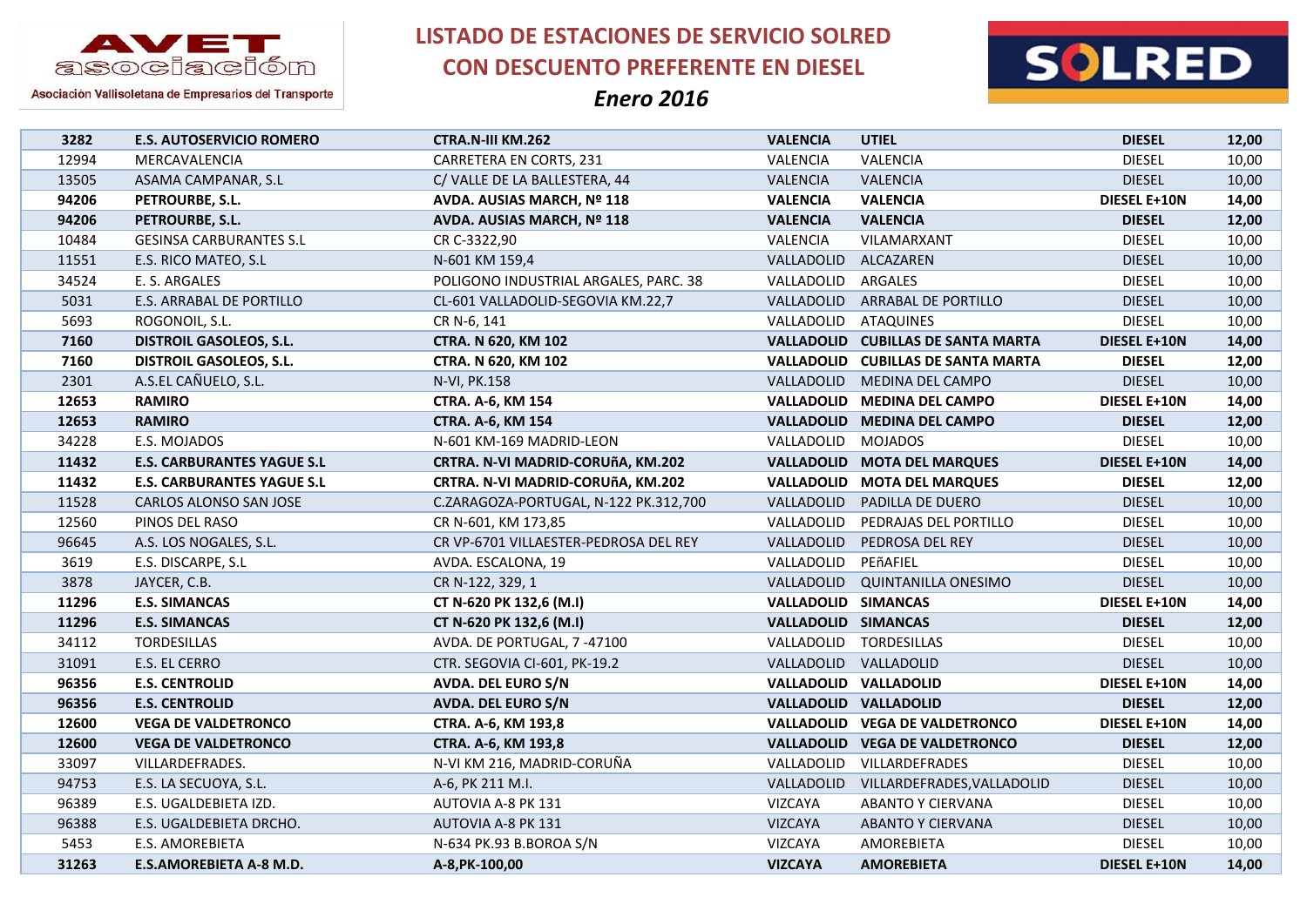



Asociación Vallisoletana de Empresarios del Transporte

| 31263 | E.S.AMOREBIETA A-8 M.D.                | A-8, PK-100, 00                       | <b>VIZCAYA</b>  | <b>AMOREBIETA</b>                | <b>DIESEL</b>       | 12,00 |
|-------|----------------------------------------|---------------------------------------|-----------------|----------------------------------|---------------------|-------|
| 31264 | <b>E.S.AMOREBIETA A-8 M.I.</b>         | A-8, PK-100, 00                       | <b>VIZCAYA</b>  | <b>AMOREBIETA</b>                | DIESEL E+10N        | 14,00 |
| 31264 | E.S.AMOREBIETA A-8 M.I.                | A-8, PK-100, 00                       | <b>VIZCAYA</b>  | <b>AMOREBIETA</b>                | <b>DIESEL</b>       | 12,00 |
| 33855 | E.S. ARKALDO, S.L.                     | CTRA. N-625 PK.373,400                | <b>VIZCAYA</b>  | ARRANKUDIAGA                     | <b>DIESEL E+10N</b> | 14,00 |
| 33855 | E.S. ARKALDO, S.L.                     | CTRA. N-625 PK.373,400                | <b>VIZCAYA</b>  | ARRANKUDIAGA                     | <b>DIESEL</b>       | 12,00 |
| 3482  | E.S. BURCEÑA                           | ZUMALACARREGUI, SN                    | VIZCAYA         | BURCEÑA-BARACALDO                | <b>DIESEL</b>       | 10,00 |
| 96203 | LAGUNFER, S.L.                         | CTRA. BILBAO-BERMEO, PK.20            | VIZCAYA         | MUNGUIA                          | <b>DIESEL</b>       | 10,00 |
| 31031 | CAMPSA GALINDO M.D                     | CTRA. BARACALD-S.SALVADOR VALLE K 9,2 | <b>VIZCAYA</b>  | <b>SESTAO</b>                    | <b>DIESEL</b>       | 10,00 |
| 96992 | E.S. GALINDO M.I.                      | CR.BARACALDO-S.SALVADOR, PK.9,2       | <b>VIZCAYA</b>  | SESTAO                           | <b>DIESEL</b>       | 10,00 |
| 96154 | E.S. APARCABISA                        | BARRIO EL JUNCAL S/N APARCAVISA       | <b>VIZCAYA</b>  | <b>VALLE DE TRAPAGA</b>          | <b>DIESEL</b>       | 10,00 |
| 33268 | <b>E.S. BENAVENTE</b>                  | N-VI PK.261,7                         | <b>ZAMORA</b>   | <b>BENAVENTE</b>                 | DIESEL E+10N        | 14,00 |
| 33268 | <b>E.S. BENAVENTE</b>                  | N-VI PK.261,7                         | <b>ZAMORA</b>   | <b>BENAVENTE</b>                 | <b>DIESEL</b>       | 12,00 |
| 4991  | E.S. COMBUSCYL, S.L.                   | CTRA. N-620, PK.207,7                 | ZAMORA          | CANIZAL                          | <b>DIESEL</b>       | 10,00 |
| 3523  | E. S. SCELS, S.A.                      | CTRA. N-525, PK.-84,5                 | ZAMORA          | <b>CASTRO DE SANABRIA</b>        | <b>DIESEL</b>       | 10,00 |
| 96507 | ES QUINTANILLA DE URZ                  | AUTOVIA, A-52 KM 15,80                | ZAMORA          | QUINTANILLA DE URZ               | <b>DIESEL</b>       | 10,00 |
| 11785 | <b>E.S. GESTOSO SRL</b>                | N-630 GIJON-SEVILLA, PK.210,100       | <b>ZAMORA</b>   | S.CRISTOBAL DE ENTREVIÑAS        | <b>DIESEL E+10N</b> | 14,00 |
| 11785 | <b>E.S. GESTOSO SRL</b>                | N-630 GIJON-SEVILLA, PK.210,100       | <b>ZAMORA</b>   | <b>S.CRISTOBAL DE ENTREVIÑAS</b> | <b>DIESEL</b>       | 12,00 |
| 34371 | E.S. TORO                              | AV. LUIS RODRIGUEZ DE MIGUEL, 34      | ZAMORA          | <b>TORO</b>                      | <b>DIESEL</b>       | 10,00 |
| 33488 | <b>GEST.DE HOSTELERIA Y CARB, SL</b>   | CR N 122, PK 453,8                    | <b>ZAMORA</b>   | <b>VILLAGODIO</b>                | <b>DIESEL E+10N</b> | 14,00 |
| 33488 | <b>GEST.DE HOSTELERIA Y CARB, SL</b>   | CR N 122, PK 453,8                    | <b>ZAMORA</b>   | <b>VILLAGODIO</b>                | <b>DIESEL</b>       | 12,00 |
| 12369 | E.S. LA LAGUNA                         | N-122 PK, 53,500                      | ZARAGOZA        | <b>AGON</b>                      | <b>DIESEL</b>       | 10,00 |
| 34061 | E.S. MIRAVEGAS, S.A.                   | <b>CTRA. A-68, PK-265</b>             | <b>ZARAGOZA</b> | <b>ALAGON</b>                    | <b>DIESEL E+10N</b> | 14,00 |
| 34061 | E.S. MIRAVEGAS, S.A.                   | CTRA. A-68, PK-265                    | <b>ZARAGOZA</b> | <b>ALAGON</b>                    | <b>DIESEL</b>       | 12,00 |
| 7567  | E.S. RAUSAN, S.A.                      | CTRA. N-II, PK-341                    | <b>ZARAGOZA</b> | <b>ALFAJARIN</b>                 | <b>DIESEL E+10N</b> | 14,00 |
| 7567  | E.S. RAUSAN, S.A.                      | CTRA. N-II, PK-341                    | <b>ZARAGOZA</b> | <b>ALFAJARIN</b>                 | <b>DIESEL</b>       | 12,00 |
| 12092 | GASOLEOS PLAZA, S.L.                   | CR. A-220, 3,6                        | ZARAGOZA        | ALMUNIA DE DÑA.GODIN             | <b>DIESEL</b>       | 10,00 |
| 15130 | E.S. SAN ANTONIO                       | CTRA.SAGUNTO-BURGOS KM.256            | ZARAGOZA        | CALATAYUD                        | <b>DIESEL</b>       | 10,00 |
| 96757 | <b>E.S. PTO. CAVERO</b>                | CTR. A-2, PK-239,750                  | <b>ZARAGOZA</b> | <b>CALATAYUD</b>                 | <b>DIESEL E+10N</b> | 14,00 |
| 96757 | <b>E.S. PTO. CAVERO</b>                | CTR. A-2, PK-239,750                  | <b>ZARAGOZA</b> | <b>CALATAYUD</b>                 | <b>DIESEL</b>       | 12,00 |
| 12471 | <b>CAMPSA ESTACIONES DE SERVICIO</b>   | <b>AUTOVIA A-2, KM 280</b>            | <b>ZARAGOZA</b> | <b>CALATORAO</b>                 | <b>DIESEL E+10N</b> | 14,00 |
| 12471 | <b>CAMPSA ESTACIONES DE SERVICIO</b>   | AUTOVIA A-2, KM 280                   | <b>ZARAGOZA</b> | <b>CALATORAO</b>                 | <b>DIESEL</b>       | 12,00 |
| 12933 | <b>E.S. SERVIARAGON, SA-LOS OLIVOS</b> | CTRA. A-2 PK-280.1                    | <b>ZARAGOZA</b> | <b>CALATORAO</b>                 | <b>DIESEL E+10N</b> | 14,00 |
| 12933 | <b>E.S. SERVIARAGON, SA-LOS OLIVOS</b> | CTRA. A-2 PK-280.1                    | <b>ZARAGOZA</b> | <b>CALATORAO</b>                 | <b>DIESEL</b>       | 12,00 |
| 11697 | E.S. RINCON DE LA BARCA                | CTRA. C-230 PK. 1,8                   | ZARAGOZA        | CASPE                            | <b>DIESEL</b>       | 10,00 |
| 96541 | <b>CASABLANCA NORTE</b>                | CR A-2 P.K 333,80 M.I                 | <b>ZARAGOZA</b> | LA PUEBLA DE ALFINDEN            | <b>DIESEL E+10N</b> | 14,00 |
| 96541 | <b>CASABLANCA NORTE</b>                | CR A-2 P.K 333,80 M.I                 | <b>ZARAGOZA</b> | LA PUEBLA DE ALFINDEN            | <b>DIESEL</b>       | 12,00 |
| 12209 | E.S. CAMINO VIEJO                      | N-232 PK. 291,250                     | <b>ZARAGOZA</b> | <b>MALLEN</b>                    | <b>DIESEL</b>       | 10,00 |
|       |                                        |                                       |                 |                                  |                     |       |